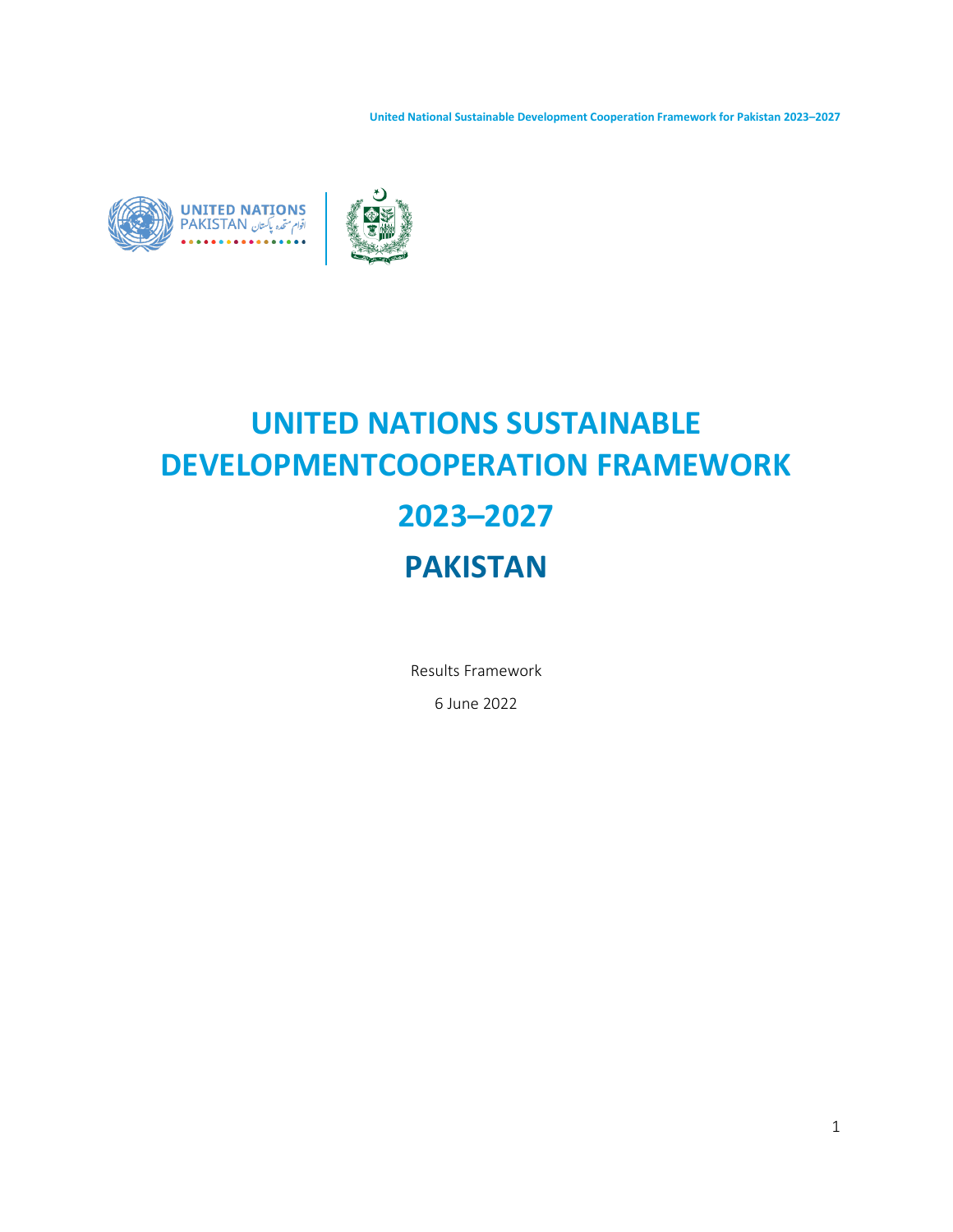# **Annex 3. Pakistan UNSCDF Results Framework 2023–2027**

#### **OUTCOME 1. BASIC AND SOCIAL SERVICES**

**Impact:** Maternal mortality ratio; U5 mortality rate, HIV prevalence, contraceptive prevalence rate, UHC coverage index **SDGs and targets:** 2 (Zero Hunger), 3 (Good Health and Well-Being), 4 (Quality Education), 12 (Sustainable Consumption and Production)

| <b>Results</b>                                                                                                                                                                               | <b>Performance</b><br>indicators (disaggregation)                                                                                                                                                           | <b>Baseline (year)</b>                                                                                                                                                                                                                                                                                                  | Target 2027                                                                                                                                                                                                                                                                                   | Data sources/method of<br>verification                                                                          | <b>Assumption statements</b>                                                      |
|----------------------------------------------------------------------------------------------------------------------------------------------------------------------------------------------|-------------------------------------------------------------------------------------------------------------------------------------------------------------------------------------------------------------|-------------------------------------------------------------------------------------------------------------------------------------------------------------------------------------------------------------------------------------------------------------------------------------------------------------------------|-----------------------------------------------------------------------------------------------------------------------------------------------------------------------------------------------------------------------------------------------------------------------------------------------|-----------------------------------------------------------------------------------------------------------------|-----------------------------------------------------------------------------------|
| <b>Outcome 1.</b> By 2027, the<br>people in Pakistan,<br>especially the most<br>vulnerable and deprived,<br>have increased equitable<br>access to and utilization<br>of quality, sustainable | 1.1. Universal health coverage index (SDG<br>3.8.1                                                                                                                                                          | 49.9 (2020)                                                                                                                                                                                                                                                                                                             | 61                                                                                                                                                                                                                                                                                            | UHC monitoring report                                                                                           | Pakistan's economy progresses without<br>shocks from external factors (pandemics, |
|                                                                                                                                                                                              | 1.2 Prevalence of stunting (height for age <- 2<br>standard deviations from the median of the<br>World Health Organization (WHO) Child<br>Growth Standards) among children under 5<br>years old (SDG 2.2.1) | 40.2% (2018)                                                                                                                                                                                                                                                                                                            | 32.2%                                                                                                                                                                                                                                                                                         | Pakistan National<br>Nutrition Survey 2018                                                                      | natural disasters, geopolitical instability).                                     |
| basic social services<br>(BSS)                                                                                                                                                               | 1.3. Proportion of the population using safely-<br>managed drinking water services                                                                                                                          | 36% (2020)                                                                                                                                                                                                                                                                                                              | 70%                                                                                                                                                                                                                                                                                           | Pakistan Social and<br>Living Standards<br><b>Measurement Survey</b><br>(PSLM) 2019-2020                        |                                                                                   |
|                                                                                                                                                                                              | 1.4. Proportion of the population using basic<br>sanitation services                                                                                                                                        | 68.4% (2020)                                                                                                                                                                                                                                                                                                            | 80%                                                                                                                                                                                                                                                                                           | WHO/UNICEF Joint<br><b>Monitoring Programme</b><br>for Water Supply,<br>Sanitation and Hygiene<br>(JMP)         |                                                                                   |
|                                                                                                                                                                                              | 1.5. Net enrolment rate (NER) in education<br>(primary, lower secondary, secondary),<br>disaggregated by province                                                                                           | NER primary (6-10 years old):<br>64%<br>Balochistan: 83%<br>$\bullet$<br>Khyber Pakhtunkhwa:<br>$\bullet$<br>71%<br>Punjab: 59%<br>$\bullet$<br>Sindh: 62%<br>$\bullet$<br>NER middle (11-13 years old):<br>37%<br>Balochistan: 26%<br>$\bullet$<br>Khyber Pakhtunkhwa:<br>$\bullet$<br>40%<br>Punjab: 41%<br>$\bullet$ | NER primary (6-10 years<br>old): 70 %.<br>Balochistan: 86%<br>$\bullet$<br>Khyber<br>$\bullet$<br>Pakhtunkhwa: 74%<br>Punjab: 63%<br>$\bullet$<br>Sindh: 65%<br>$\bullet$<br>NER middle (11-13 years<br>old): 40%<br>Balochistan: 28%<br>$\bullet$<br>Khyber<br>$\bullet$<br>Pakhtunkhwa: 43% | Pakistan Education<br>Statistics, National<br>Educational<br>Management<br><b>Information System</b><br>(NEMIS) |                                                                                   |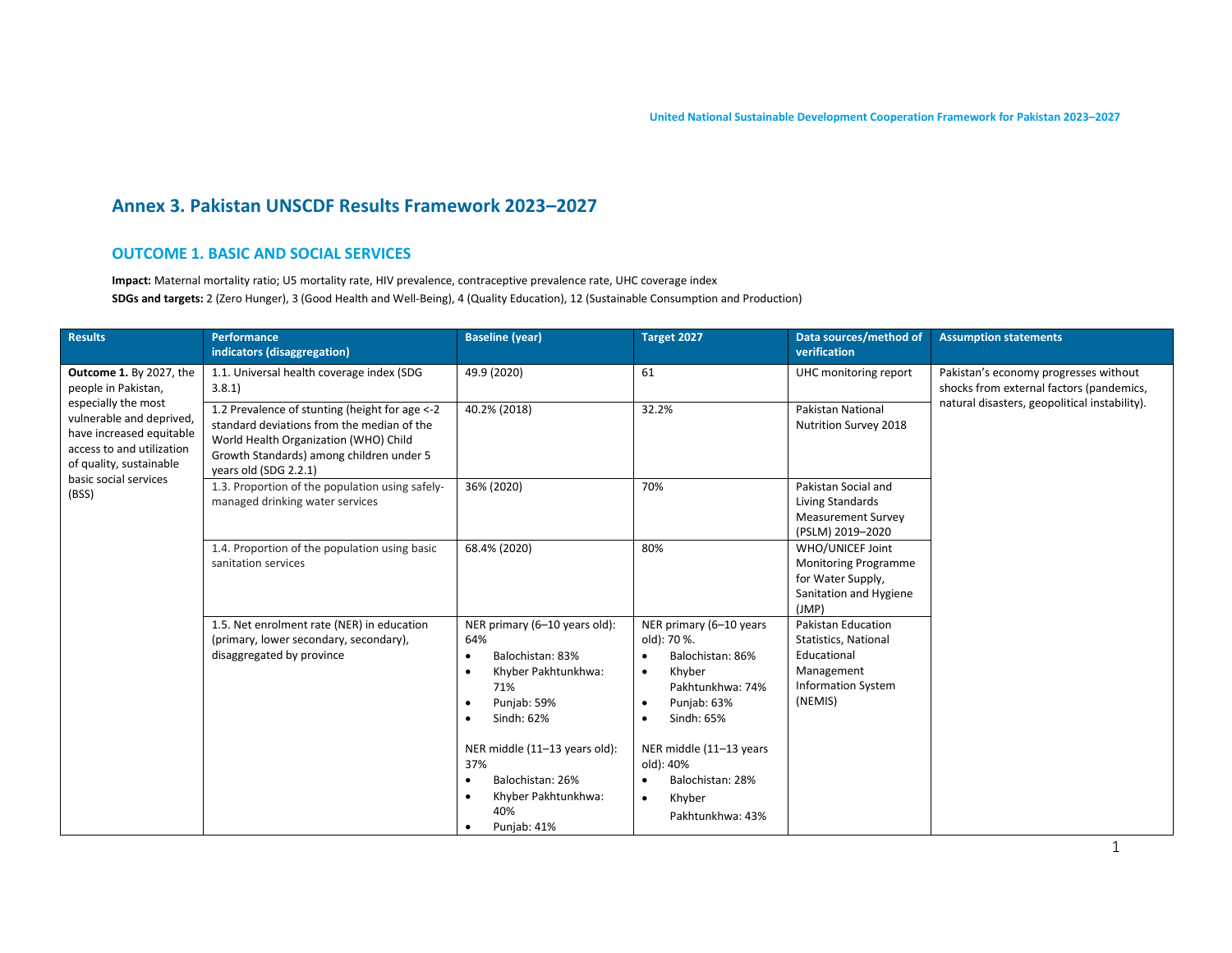| <b>Results</b>                                                                                                                                                                                                                                                                                                                                         | Performance<br>indicators (disaggregation)                                                                                                                                                                                                                                              | <b>Baseline</b> (year)                                                                                                                                                             | Target 2027                                                                                                                                                                                                                  | Data sources/method of<br>verification                                                                                                          | <b>Assumption statements</b>                                                                                                                                                                                                                                                                                                                                                                                                             |
|--------------------------------------------------------------------------------------------------------------------------------------------------------------------------------------------------------------------------------------------------------------------------------------------------------------------------------------------------------|-----------------------------------------------------------------------------------------------------------------------------------------------------------------------------------------------------------------------------------------------------------------------------------------|------------------------------------------------------------------------------------------------------------------------------------------------------------------------------------|------------------------------------------------------------------------------------------------------------------------------------------------------------------------------------------------------------------------------|-------------------------------------------------------------------------------------------------------------------------------------------------|------------------------------------------------------------------------------------------------------------------------------------------------------------------------------------------------------------------------------------------------------------------------------------------------------------------------------------------------------------------------------------------------------------------------------------------|
|                                                                                                                                                                                                                                                                                                                                                        |                                                                                                                                                                                                                                                                                         | Sindh: 32%<br>$\bullet$<br>NER secondary matric (14-15<br>years old): 27%<br>Balochistan: 14%<br>$\bullet$<br>Khyber Pakhtunkhwa:<br>$\bullet$<br>27%<br>Punjab: 30%<br>Sindh: 22% | Punjab: 44%<br>$\bullet$<br>Sindh: 34%<br>$\bullet$<br>NER secondary matric (14-<br>15 years old): 30%<br>Balochistan: 16%<br>Khyber<br>$\bullet$<br>Pakhtunkhwa: 29%<br>Punjab: 32%<br>$\bullet$<br>Sindh: 24%<br>$\bullet$ |                                                                                                                                                 |                                                                                                                                                                                                                                                                                                                                                                                                                                          |
|                                                                                                                                                                                                                                                                                                                                                        | 1.6. Proportion of women of reproductive age<br>(15-19 years old) who have their need for<br>family planning satisfied with modern<br>methods (SDG 3.7.1)                                                                                                                               | 49% (2017-2018)                                                                                                                                                                    | 70%                                                                                                                                                                                                                          | Pakistan Demographic<br>and Health Survey<br>National Institute of<br><b>Population Studies</b><br>Pakistan Voluntary<br><b>National Report</b> |                                                                                                                                                                                                                                                                                                                                                                                                                                          |
| Output 1.1. The health<br>system in Pakistan<br>becomes inclusive,<br>resilient, equitable,<br>gender-responsive and<br>accountable for quality<br>health services,<br>including sexual and<br>reproductive health, for<br>all people especially the<br>most vulnerable groups<br>within the framework of<br>universal health<br>coverage, and in line | 1.1.1. Existence of national and sub-national<br>laws, policies, regulations and strategies that<br>guarantee full and equal access to women and<br>men to sexual and reproductive health care,<br>information and education as a part of<br>national universal health coverage package | 2 SRH Bills, National Population<br>Narrative, Guidelines on Pre-<br>marital Counselling (2021)                                                                                    | 5 SRH Bills, Costed Action<br>Plans and 1 Midwifery<br>Strategy                                                                                                                                                              | Government<br>notifications and reports                                                                                                         | There is commitment to strengthening the<br>health system and the prioritization of<br>universal health coverage.<br>There is ownership of transformation and<br>reforms in the health sector.<br>There is alignment and coordination among<br>health partners to ensure access to health<br>services in hard-to-reach areas and areas<br>with security challenges.<br>Communities trust, participate in and utilize<br>health services. |
| with international health<br>standards and<br>regulations                                                                                                                                                                                                                                                                                              | 1.1.2. Proportion of children aged 12-23<br>months old who have received all nationally<br>recommended vaccines                                                                                                                                                                         | 75.4% (2021)                                                                                                                                                                       | 90%                                                                                                                                                                                                                          | UHC monitoring report<br><b>Expanded Programme</b><br>on Immunization (EPI)<br>Management<br><b>Information System</b><br>(MIS)                 | There is support, collaboration and buy-in<br>by donors and partners, paired with<br>adequate resources.<br>The COVID-19 pandemic comes under<br>control.                                                                                                                                                                                                                                                                                |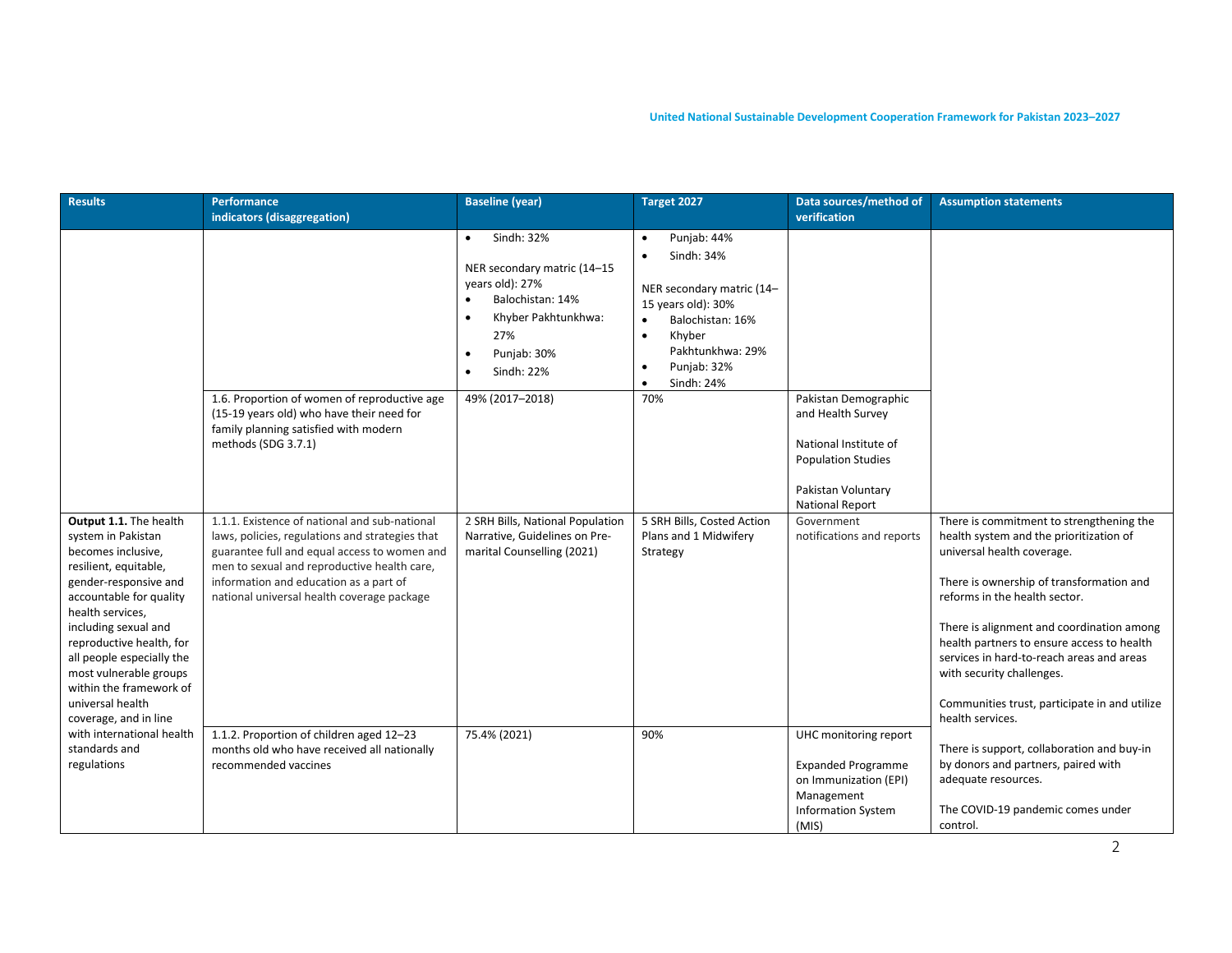| <b>Results</b>                                                                                                                                                                                                                                                                                                                                                           | Performance<br>indicators (disaggregation)                                                                                                                             | <b>Baseline (year)</b>     | Target 2027    | Data sources/method of<br>verification                                                          | <b>Assumption statements</b>                                                                                                                                                                                                                                                                                               |
|--------------------------------------------------------------------------------------------------------------------------------------------------------------------------------------------------------------------------------------------------------------------------------------------------------------------------------------------------------------------------|------------------------------------------------------------------------------------------------------------------------------------------------------------------------|----------------------------|----------------|-------------------------------------------------------------------------------------------------|----------------------------------------------------------------------------------------------------------------------------------------------------------------------------------------------------------------------------------------------------------------------------------------------------------------------------|
|                                                                                                                                                                                                                                                                                                                                                                          | 1.1.3. Number of districts implementing<br>maternal, newborn and child health (MNCH)<br>interventions as per the Essential Package of<br><b>Health Services (EPHS)</b> | 0(2021)                    | 12             | Annual district progress<br>reports                                                             |                                                                                                                                                                                                                                                                                                                            |
|                                                                                                                                                                                                                                                                                                                                                                          | 1.1.4. Percentage of adults and children<br>receiving anti-retroviral (ARV) therapy                                                                                    | 12% (2019)                 | $\geq 90\%$    | <b>Global AIDS Monitoring</b><br>Report                                                         |                                                                                                                                                                                                                                                                                                                            |
|                                                                                                                                                                                                                                                                                                                                                                          | 1.1.5. Tuberculosis (TB) treatment coverage<br>(notified/estimated incidence)                                                                                          | 48% (2020)                 | 73%            | Pakistan profile WHO<br>Global TB report / End<br>TB Strategy monitoring<br>indicator framework |                                                                                                                                                                                                                                                                                                                            |
|                                                                                                                                                                                                                                                                                                                                                                          | 1.1.6. Percentage of the population at risk in<br>malaria-endemic regions with access to quality<br>care services                                                      | 52 (2020)                  | 80%            | UHC monitoring report                                                                           |                                                                                                                                                                                                                                                                                                                            |
|                                                                                                                                                                                                                                                                                                                                                                          | 1.1.7. Existence of national guidelines for the<br>prevention and control of non-communicable<br>diseases (NCDs) (hypertension, diabetes and<br>tobacco use)           | 0(2021)                    | 3              | Government<br>notifications and final<br>copies of guidelines                                   |                                                                                                                                                                                                                                                                                                                            |
|                                                                                                                                                                                                                                                                                                                                                                          | 1.1.8. Existence of an up-to-date joint external<br>evaluation for the implementation of IHR<br>capacities                                                             | 1 (2021; expiring in 2022) | $\mathbf{1}$   | Government<br>notifications<br>Final copy of the joint<br>external evaluation                   |                                                                                                                                                                                                                                                                                                                            |
| Output 1.2. Nutrition-<br>related national systems<br>(health, food, water,<br>sanitation and hygiene<br>(WASH) and education)<br>are strengthened to<br>protect and promote<br>diets, services and<br>practices for optimal<br>growth and<br>development across the<br>life course for all<br>children, adolescents<br>and women, focusing on<br>the four key stages of | 1.2.1. Number of provinces and regions that<br>have introduced a 'nutrition tracker' under the<br>Public Finances for Nutrition (PF4N) initiative                      | $\overline{4}$             | $\overline{7}$ | Progress reports                                                                                | There is political stability and sustained<br>commitment to nutrition.<br>There is improved nutrition-responsiveness<br>of the health, food, education and WASH<br>systems, and willingness to adopt positive<br>nutrition behaviours and practices.<br><b>Risks:</b><br>The release of public sector funds is<br>delayed. |
|                                                                                                                                                                                                                                                                                                                                                                          | 1.2.2. Number of provinces that have a costed<br>nutrition plan with a road map for the<br>implementation of a multi-sectoral nutrition<br>programme                   | $\mathbf 0$                | $\overline{7}$ | Ministry of National<br>Health Services,<br>Regulations and<br>Coordination                     |                                                                                                                                                                                                                                                                                                                            |
|                                                                                                                                                                                                                                                                                                                                                                          | 1.2.3. Number of priority districts supported<br>to implement Ehsaas programmes                                                                                        | 15                         | 131            | Government notification                                                                         |                                                                                                                                                                                                                                                                                                                            |
|                                                                                                                                                                                                                                                                                                                                                                          | 1.2.4. Coverage of treatment services for<br>children with acute malnutrition                                                                                          | 7.8%                       | >50%           | Implementation                                                                                  |                                                                                                                                                                                                                                                                                                                            |
|                                                                                                                                                                                                                                                                                                                                                                          | 1.2.5. Number of districts that fully roll out key<br>family care practices (KFCPs)                                                                                    | 13                         | 28             | frameworks<br>Roll out plans                                                                    | There are competing priorities for funding.                                                                                                                                                                                                                                                                                |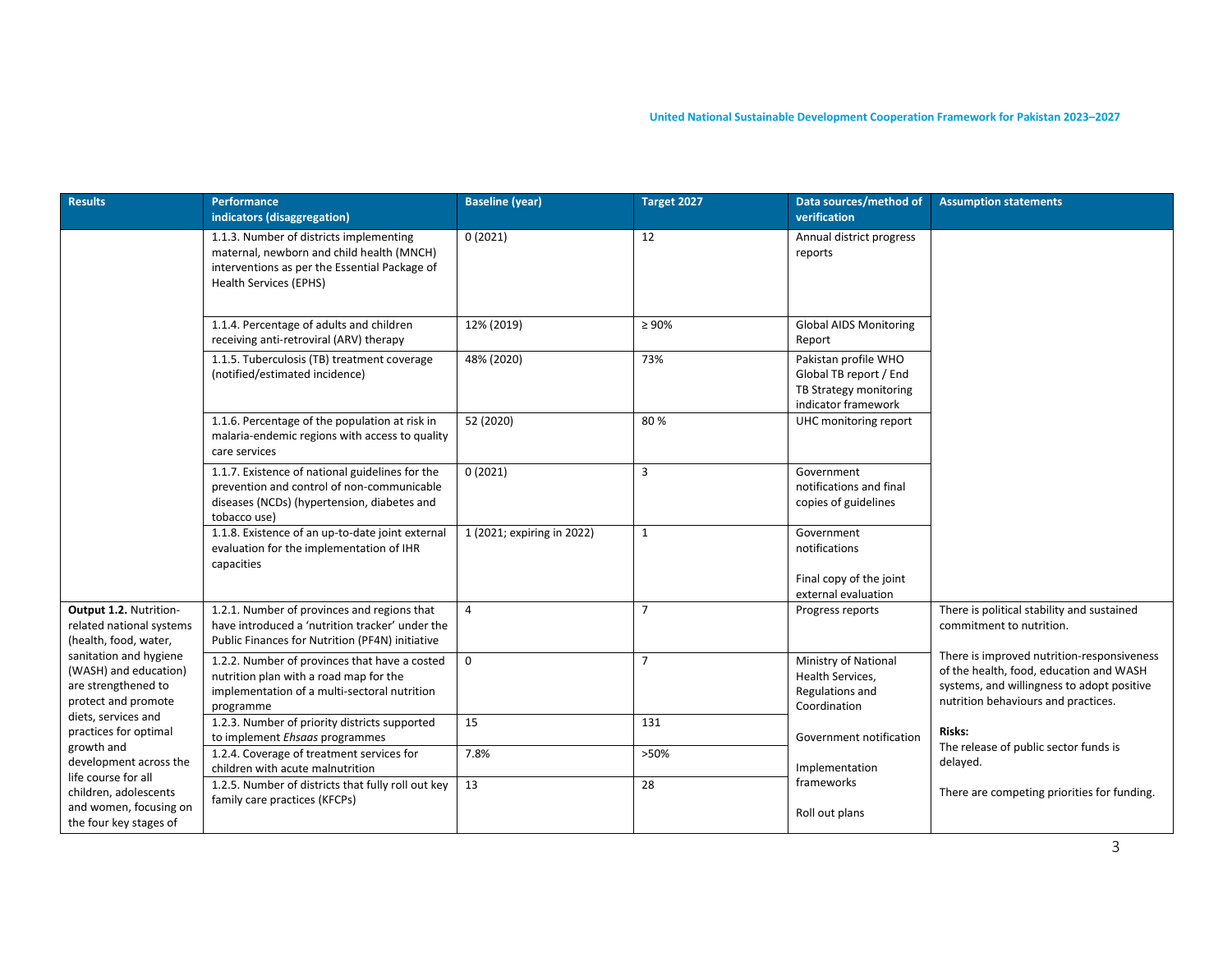| <b>Results</b>                                                                                                                                                                                                                                                              | <b>Performance</b><br>indicators (disaggregation)                                                                                                                 | <b>Baseline (year)</b> | Target 2027    | Data sources/method of<br>verification                                        | <b>Assumption statements</b>                                                                                                                                                      |
|-----------------------------------------------------------------------------------------------------------------------------------------------------------------------------------------------------------------------------------------------------------------------------|-------------------------------------------------------------------------------------------------------------------------------------------------------------------|------------------------|----------------|-------------------------------------------------------------------------------|-----------------------------------------------------------------------------------------------------------------------------------------------------------------------------------|
| life: early childhood,<br>middle childhood,<br>adolescence and<br>motherhood, with<br>special attention to the<br>most vulnerable                                                                                                                                           |                                                                                                                                                                   |                        |                |                                                                               | Inequality and multi-dimensional<br>deprivations increase.                                                                                                                        |
| Output 1.3. WASH<br>systems in Pakistan have<br>improved capacities to<br>deliver safely managed,<br>equitable and climate-<br>resilient water,<br>sanitation and hygiene<br>services, including liquid<br>and solid waste<br>management services,<br>for all the people in | 1.3.1. Number of people reached with at least<br>basic WASH services through UN support                                                                           | 3,878,000 (2022)       | 10 Million     | Annual joint sector<br>review documents<br>Progress reports by UN<br>agencies | <b>Federal and Provincial Governments</b><br>demonstrate ownership of and commitment<br>to the UNSDCF's programme targets and<br>results.                                         |
|                                                                                                                                                                                                                                                                             | 1.3.2. Number of institutions reached with<br>basic WASH services through UN support                                                                              | 500 (2022)             | 2,000          | Annual joint sector<br>review documents<br>Progress reports by UN<br>agencies | Coordination between federal and<br>provincial governments and governance<br>structures for the WASH sector continues to<br>improve.<br>Based on evidence and fundamental rights, |
| Pakistan, especially the<br>vulnerable and<br>marginalized, including<br>refugees                                                                                                                                                                                           | 1.3.3. Number of provinces with clear<br>established institutional structures<br>implementing an inclusive and equity -based<br>WASH resource allocation strategy | 0 national             | $\overline{4}$ | WASH sector annual<br>status reports<br>Joint sector reviews                  | provincial governments make budgetary<br>allocations based on considerations of<br>equity.                                                                                        |
|                                                                                                                                                                                                                                                                             | 1.3.4. Number of people in humanitarian<br>contexts provided with appropriate drinking<br>water, sanitation and hygiene services                                  | 95,000                 | 1.7 million    | Humanitarian reports<br><b>UNSDCF</b> progress report                         | Donors' commitment to supporting the<br>WASH sector's enabling environment and<br>UN agencies continues.                                                                          |
|                                                                                                                                                                                                                                                                             |                                                                                                                                                                   |                        |                |                                                                               | Community participation and ownership is<br>ensured for sustainable, safely managed<br>services or facilities.                                                                    |
|                                                                                                                                                                                                                                                                             |                                                                                                                                                                   |                        |                |                                                                               | The UN's role as a convening partner in the<br>WASH sector continues.                                                                                                             |
|                                                                                                                                                                                                                                                                             |                                                                                                                                                                   |                        |                |                                                                               | Communities will be receptive to<br>behavioural change interventions and adopt<br>sustained positive health-seeking<br>behaviours.                                                |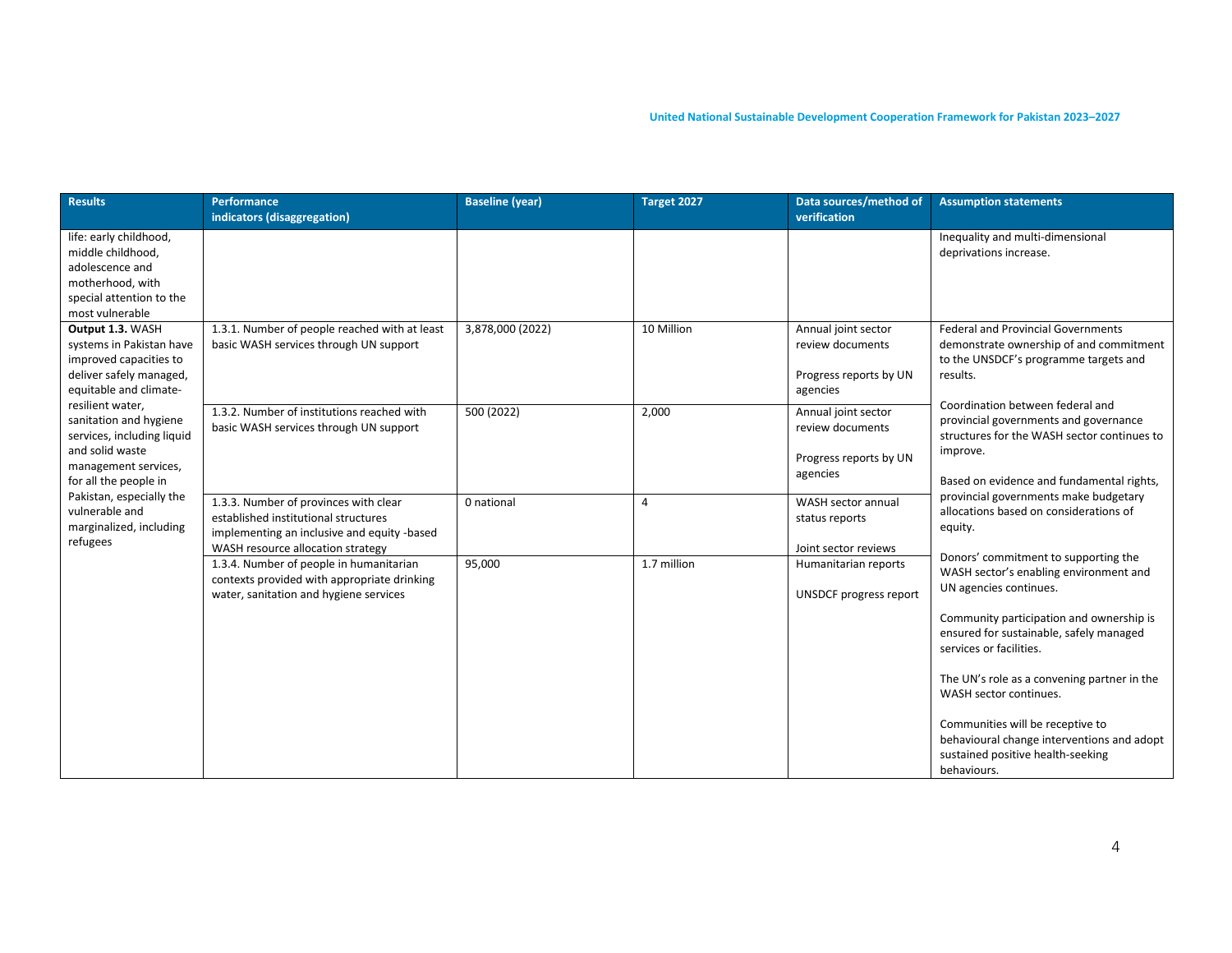| <b>Results</b>                                                                                                                                                                                                                                                                                                                                                                                                                                         | Performance<br>indicators (disaggregation)                                                                                                                                                                                       | <b>Baseline (year)</b>                                                                                                                                            | Target 2027                                                                                                                         | Data sources/method of<br>verification                                               | <b>Assumption statements</b>                                                                                                                                                                                                                                                                                                                                                                                                                                                                           |
|--------------------------------------------------------------------------------------------------------------------------------------------------------------------------------------------------------------------------------------------------------------------------------------------------------------------------------------------------------------------------------------------------------------------------------------------------------|----------------------------------------------------------------------------------------------------------------------------------------------------------------------------------------------------------------------------------|-------------------------------------------------------------------------------------------------------------------------------------------------------------------|-------------------------------------------------------------------------------------------------------------------------------------|--------------------------------------------------------------------------------------|--------------------------------------------------------------------------------------------------------------------------------------------------------------------------------------------------------------------------------------------------------------------------------------------------------------------------------------------------------------------------------------------------------------------------------------------------------------------------------------------------------|
| Output 1.4. By 2027, the<br>education system in<br>Pakistan has improved<br>capacities to deliver<br>more inclusive,<br>equitable, gender-<br>responsive, quality<br>education and skills<br>development, including<br>lifelong learning<br>opportunities and<br>transferable skills, to<br>children and youth,<br>particularly girls and<br>those residing in<br>disadvantaged areas,<br>including during<br>humanitarian and<br>emergency situations | 1.4.1. Number of Joint Education Sector<br>Reviews (JSERs) undertaken proposing<br>adjustments in provincial Education Sector<br>Plans (ESPs)<br>1.4.2. Number of teachers, education staff and                                  | Provinces:<br>Balochistan: 0<br>$\bullet$<br>Khyber Pakhtunkhwa: 0<br>$\bullet$<br>Punjab: 0<br>$\bullet$<br>Sindh: 0<br>$\bullet$<br>865 (562 men and 303 women) | Provinces:<br>Balochistan: 4<br>Khyber<br>$\bullet$<br>Pakhtunkhwa: 4<br>Punjab: 4<br>$\bullet$<br>Sindh: 4<br>4,000 (2,600 men and | <b>JESR</b> reports<br><b>Updated ESPs</b><br>Training reports<br>Monitoring reports | The Government is willing to allocate<br>resources and approach education planning,<br>budgeting and implementation from a<br>learning perspective, with flexible and<br>equitable child-centred learning pathways,<br>including through different modalities.<br>The Government is willing to collaborate<br>with other stakeholders, especially the<br>private sector, to scale up successful<br>education models, including distance/digital                                                        |
|                                                                                                                                                                                                                                                                                                                                                                                                                                                        | administrators trained to provide education<br>services and life skills education to<br>marginalized children<br>1.4.3 Number of in school and out of school<br>adolescents and youth provided education<br>and skills training. | 1,200                                                                                                                                                             | 1,400 women)<br>15,000                                                                                                              | Training reports<br>Monitoring reports                                               | education and skilling models.<br>The Government, donors and development<br>partners prioritize early childhood education<br>(ECE) and early learning, focusing on<br>foundational literacy and numeracy in poor<br>learning environments, including multi-<br>grade situations.<br>Communities' and parental engagement are<br>successful in providing learning support to<br>students in and outside of schools.                                                                                     |
|                                                                                                                                                                                                                                                                                                                                                                                                                                                        |                                                                                                                                                                                                                                  |                                                                                                                                                                   |                                                                                                                                     |                                                                                      | The Government, donors and development<br>partners are willing to work on the<br>mitigation of COVID-19's impacts on<br>education and skills development.<br>The Government is willing and able to invest<br>in the expansion of its national education<br>systems and commit to the greater inclusion<br>of refugees.<br>Major development partners will continue<br>to support system reforms, the expansion of<br>the education supply, and improved quality<br>with the aim of including refugees. |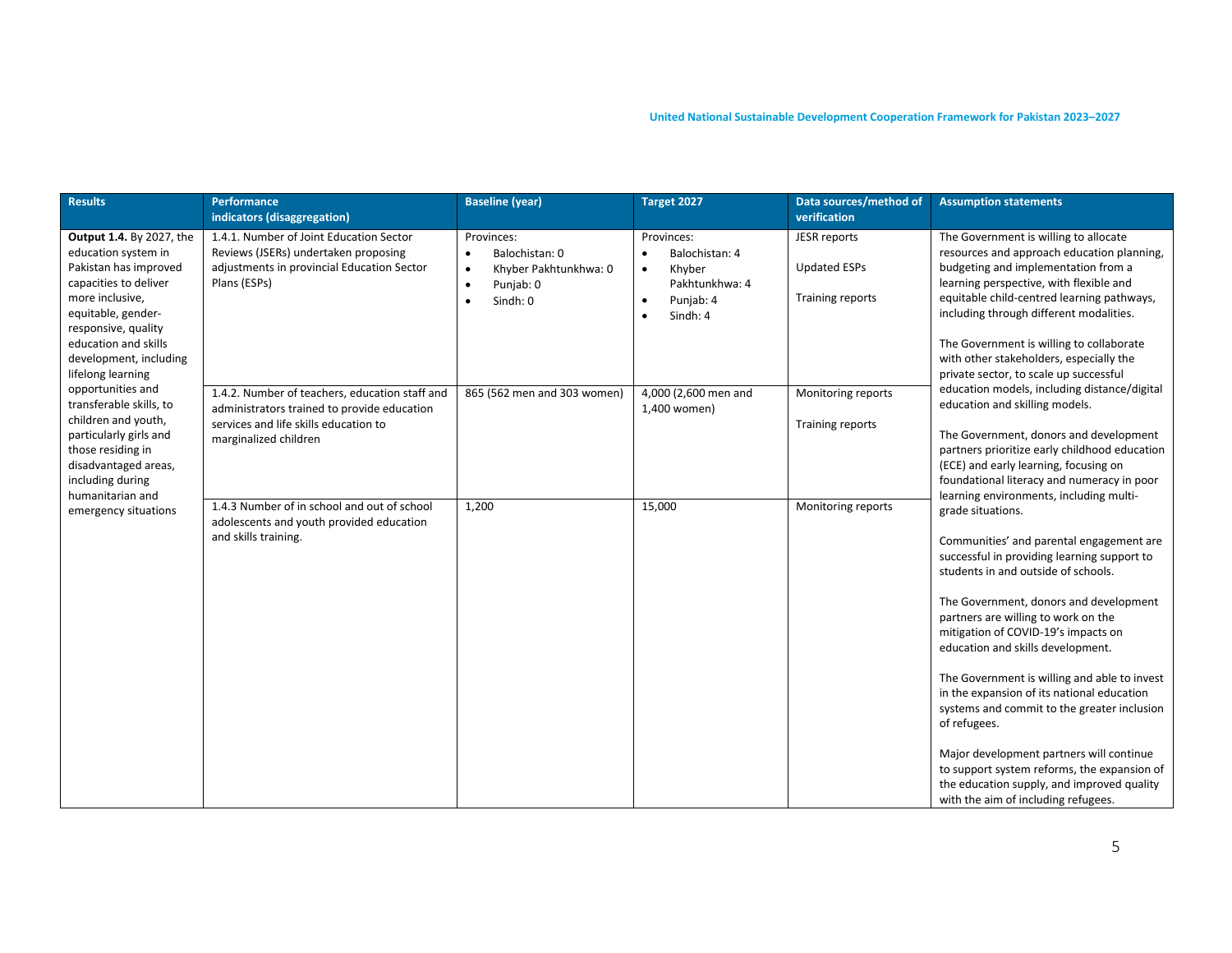| <b>Results</b>                                                                                                                                                                                                                      | <b>Performance</b><br>indicators (disaggregation)                                                                                                                           | <b>Baseline (year)</b> | Target 2027       | Data sources/method of<br>verification                                                                                                  | <b>Assumption statements</b>                                                                                                                                                                                   |
|-------------------------------------------------------------------------------------------------------------------------------------------------------------------------------------------------------------------------------------|-----------------------------------------------------------------------------------------------------------------------------------------------------------------------------|------------------------|-------------------|-----------------------------------------------------------------------------------------------------------------------------------------|----------------------------------------------------------------------------------------------------------------------------------------------------------------------------------------------------------------|
| Output 1.5. Social<br>protection systems and<br>measures are<br>strengthened to provide<br>well-coordinated<br>responses, in an<br>inclusive and shock-<br>responsive manner, to<br>the most deprived and<br>vulnerable populations | 1.5.1. Proportion of the population covered by<br>at least one social protection benefit, by sex<br>(%) (SDG 1.3)                                                           | 9.2% (2020)            | 19%               | Economic Survey,<br>Ministry of Finance<br>Social Security Inquiry<br>ILOSTAT or<br>https://unstats.un.org/s<br>dgs/dataportal/database | The Government will welcome social<br>protection reforms.<br>National stakeholders have the capacity to<br>implement a sustainable social protection<br>system.<br>Communities will accept new initiatives and |
|                                                                                                                                                                                                                                     | 1.5.2. Number of governments supported to<br>adopt inclusive and sustainable social<br>protection and/or food security-related<br>policies, strategies and legal frameworks | $\overline{2}$         | 8 (SP and/ or FS) | Government<br>documents/websites                                                                                                        | register themselves for continued support.<br>The Government is willing to work together<br>with other stakeholders to scale up<br>successful social safety net models,                                        |
|                                                                                                                                                                                                                                     | 1.5.3. Number of governments provided with<br>technical assistance to reduce protection<br>concerns (e.g. child protection, child rights) as<br>a result of CCTs            | 3                      | 6                 | UN programme reports                                                                                                                    | especially during shock responses in<br>emergencies.                                                                                                                                                           |
|                                                                                                                                                                                                                                     | 1.5.4. Number of people who receive food<br>security and livelihood-related assistance in<br>vulnerable/disaster-affected or most food-<br>insecure areas                   | $\Omega$               | 2,268,500         | UN reporting                                                                                                                            |                                                                                                                                                                                                                |

#### **OUTCOME 2. GENDER EQUALITY AND WOMEN'S EMPOWERMENT**

**Impact:**

#### **National development priorities:** National Gender Policy Framework

Regional frameworks: Universal Declaration of Human Rights, Beijing Platform for Action, Convention on the Elimination of all Forms of Discrimination Against Women, 2030 Agenda and Sustainable Development and its Sustainable Development Goals

**SDGs and targets:** SDG 5

| <b>Results</b>             | Performance indicators (disaggregation)      | <b>Baseline (year)</b> | Target 2027 | Data sources/method | <b>Assumption statements and risks</b> |
|----------------------------|----------------------------------------------|------------------------|-------------|---------------------|----------------------------------------|
|                            |                                              |                        |             | of verification     |                                        |
| <b>Outcome 2. By 2027,</b> | 2.1. Legal frameworks that promote, enforce  | Area 1:50%             | Area 1: 60% | Ministry of Law and | The objective measurement of women's   |
| women, girls and           | and monitor gender equality in the areas of: | Area 2: 75%            | Area 2: 85% | Justice             | empowerment and gender equality is     |
| transgender persons in     | public life (area 1)                         | Area 3: 10%            | Area 3: 20% |                     | prioritized by organizations providing |
| Pakistan, especially       | violence against women (area 2)              | Area 4: 54.6%          | Area 4: 65% |                     | humanitarian aid.                      |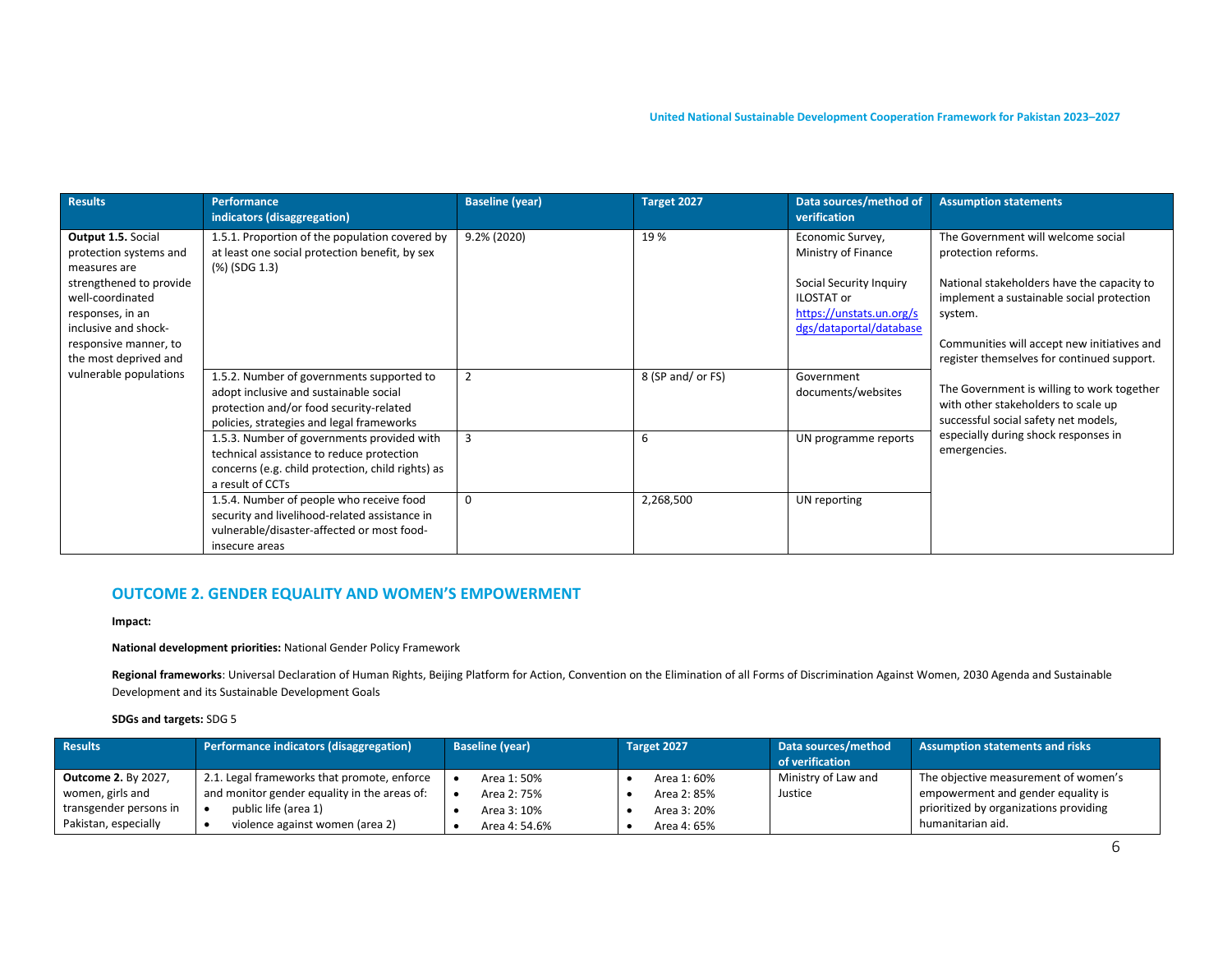| <b>Results</b>                                                                                | Performance indicators (disaggregation)                                                                                                                                                            | <b>Baseline (year)</b>                                                                        | Target 2027                                                                   | Data sources/method<br>of verification                                    | <b>Assumption statements and risks</b>                                                                                                                                               |
|-----------------------------------------------------------------------------------------------|----------------------------------------------------------------------------------------------------------------------------------------------------------------------------------------------------|-----------------------------------------------------------------------------------------------|-------------------------------------------------------------------------------|---------------------------------------------------------------------------|--------------------------------------------------------------------------------------------------------------------------------------------------------------------------------------|
| those at greatest risk of<br>being left behind,<br>benefit from an<br>enabling environment    | employment and economic benefits<br>$\bullet$<br>(area 3)<br>Marriage and family (area 4)<br>$\bullet$<br>(SDG indicator 5.1.1)                                                                    | (2018)                                                                                        |                                                                               | UN SDG indicator data<br>(link)                                           | Risks/recommendations: While there have<br>been some efforts to assess gender equality<br>and women's empowerment in conflict-                                                       |
| where they are<br>empowered and reach<br>their fullest potential,<br>and their human, social, | 2.2. Active accounts held by women as a<br>percentage of the adult female population                                                                                                               | 18% (2020)                                                                                    | 33%                                                                           | State Bank of Pakistan                                                    | affected and other humanitarian settings,<br>measurement has largely focused on violence<br>and security issues. A more comprehensive<br>framework for assessing gender equality and |
| economic, cultural and<br>political rights are fully<br>protected and upheld                  | 2.3. Proportion of women and girls (aged 15<br>years and older) subjected to physical, sexual<br>or psychological violence<br>(SDG indicator 5.2.1)                                                | 39% (2020)                                                                                    | 30%                                                                           | Pakistan Demographic<br>and Health Survey                                 | women's empowerment in these settings is<br>needed.                                                                                                                                  |
| UN agencies: UNESCO,<br>UN Women, UNFPA,<br>UNDP, UNICEF, WFP,<br>UNOPS, WFP, ILO, FAO        | 2.4. Proportion of women in:<br>national parliaments<br>$\bullet$<br>deliberative bodies of local government<br>$\bullet$<br>managerial positions<br>$\bullet$<br>(SDG indicators 5.5.1 and 5.5.2) | 20.2% (2019)<br>$\bullet$<br>16.9% (2018)<br>$\bullet$<br>4.9% (2018)<br>$\bullet$            | 22%<br>$\bullet$<br>20%<br>$\bullet$<br>10%<br>$\bullet$                      | World Bank Gender<br>Data Portal (link)                                   |                                                                                                                                                                                      |
|                                                                                               | 2.5. Labour force participation rate, female<br>(% of the female population aged 15+)                                                                                                              | 20.6% (2020)                                                                                  | 30%                                                                           | World Bank country<br>data                                                |                                                                                                                                                                                      |
| Output 2.1. National<br>and international<br>commitments to gender<br>equity and rights-based | 2.1.1. Number of gender statistics and sex-<br>disaggregated data collection initiatives,<br>including in emerging areas, conducted or<br>analysed                                                 | Pakistan's reporting on SDG<br>indicators: 50% (122 of 244<br>total indicators)               | Pakistan's reporting on<br>SDG indicators: 75% (183<br>of 244 indicators)     | Pakistan Voluntary<br>National Review (VNR)<br><b>Planning Commission</b> | Stakeholders are committed to achieve<br>gender equality and to empower all women<br>and girls, including women's full enjoyment<br>of their fundamental rights.                     |
| approaches that inform<br>policy-making are<br>realized through<br>support to government      |                                                                                                                                                                                                    | Availability of SDG data by<br>goal:<br>SDG 5:78.6%<br>SDG 8: 82.4%                           | Availability of SDG data by<br>goal:<br>SDG 5: 80%<br>$\bullet$<br>SDG 8: 85% |                                                                           | More national and local plans and budgets<br>are gender-responsive.                                                                                                                  |
| institutions for<br>monitoring the<br>implementation of<br>commitments, the                   | 2.1.2. Number of institutions that have                                                                                                                                                            | SDG 10: 40%<br>SDG 16: 27%<br>$\bullet$<br>(2018)<br>CPIA Gender Equality Rating <sup>1</sup> | SDG 10:50%<br>SDG 16: 40%<br>$\bullet$<br>3.0/6                               | World Bank                                                                | More and better quality data and statistics<br>are available to promote and track the<br>progress of gender equality and women's<br>empowerment.                                     |
| production, analysis and<br>use of sex/gender-<br>disaggregated statistics,<br>SDG data, and  | increased capacities to design and implement<br>institutional reforms/strategies/policies that<br>promote gender equality and women's<br>empowerment                                               | for Pakistan: 2.5/6<br>(2019)                                                                 |                                                                               |                                                                           |                                                                                                                                                                                      |

<sup>1</sup> The Country Policy and Institutional Assessment (CPIA) of Gender Equality assesses the extent to which the country has installed institutions and programs to enforce laws and policies that promote equal access for men women in education, health, the economy, and protection under law.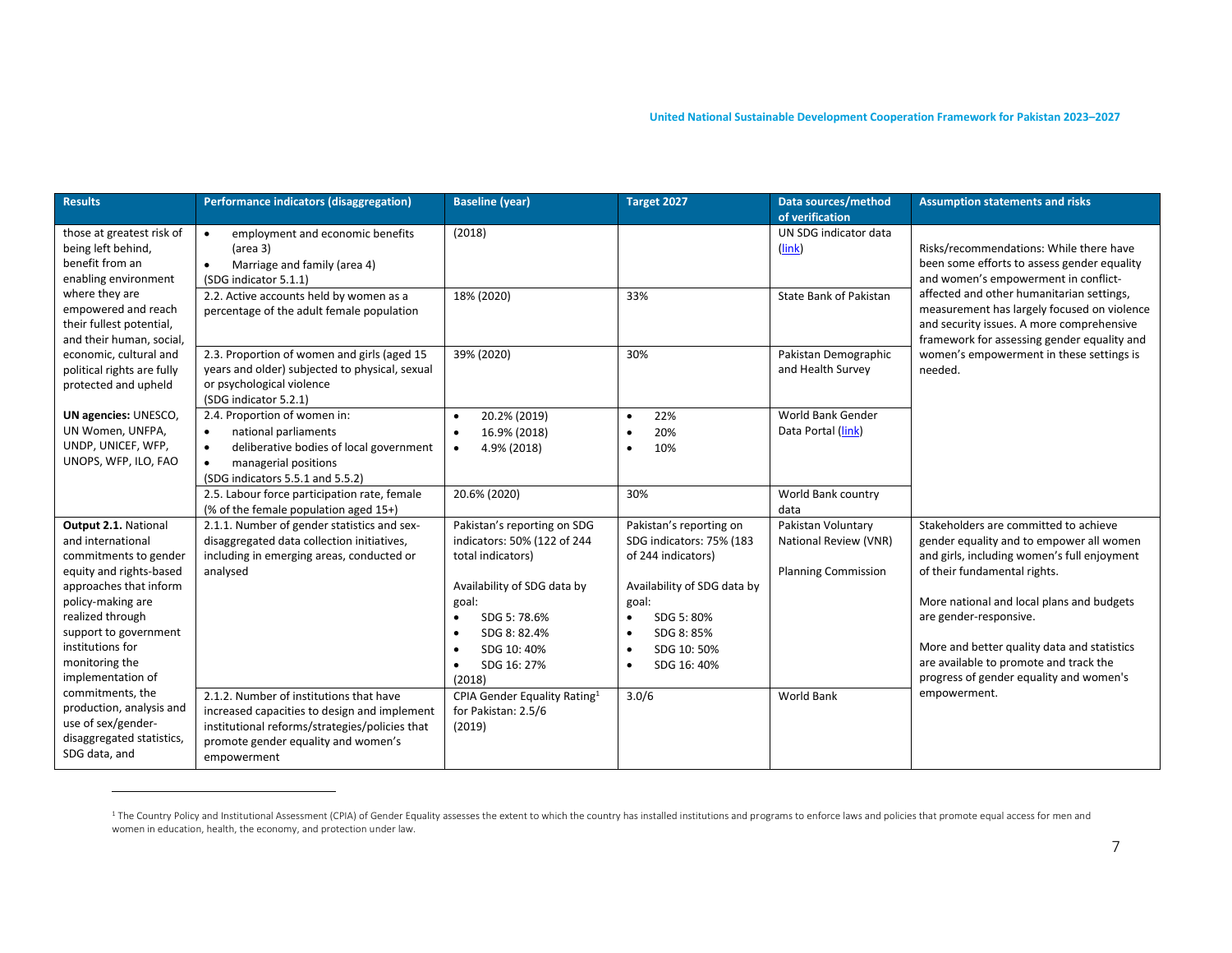| <b>Results</b>                                                                                                                   | Performance indicators (disaggregation)                                                                                                                                                                                                                         | <b>Baseline (year)</b>                                                                                                                             | Target 2027                                                                                                         | Data sources/method<br>of verification                                                                    | <b>Assumption statements and risks</b>                                                                                                                                                                            |
|----------------------------------------------------------------------------------------------------------------------------------|-----------------------------------------------------------------------------------------------------------------------------------------------------------------------------------------------------------------------------------------------------------------|----------------------------------------------------------------------------------------------------------------------------------------------------|---------------------------------------------------------------------------------------------------------------------|-----------------------------------------------------------------------------------------------------------|-------------------------------------------------------------------------------------------------------------------------------------------------------------------------------------------------------------------|
| knowledge advocacy<br>and accountability                                                                                         | 2.1.3. Existence of laws, regulations and<br>policy frameworks aligned with international<br>human rights standards that support the                                                                                                                            | Pro-women laws and policies<br>exist, with limited<br>implementation                                                                               | At least four new laws and<br>implementation<br>frameworks of existing                                              | <b>CEDAW Concluding</b><br>Observations                                                                   |                                                                                                                                                                                                                   |
| UN agencies: UNESCO,<br>UNDP, UNFPA, UNICEF,<br>UN Women, UNAIDS,<br>WHO, UNOPS, UNAIDS,                                         | realization of the rights of women, girls and<br>other vulnerable groups, and ensure<br>protection from gender-based violence,<br>violence against women and other harmful                                                                                      |                                                                                                                                                    | laws                                                                                                                | <b>Universal Periodic</b><br>Review (UPR)<br><b>National Assembly</b>                                     |                                                                                                                                                                                                                   |
| <b>WFP</b>                                                                                                                       | practices                                                                                                                                                                                                                                                       |                                                                                                                                                    |                                                                                                                     | statistics                                                                                                |                                                                                                                                                                                                                   |
| Output 2.2.<br>Empowerment of<br>women, girls and<br>transgender persons is<br>promoted through                                  | 2.2.1. Existence of gender-responsive policies<br>and strategies that facilitate the provision of<br>public and private financing for women's<br>empowerment                                                                                                    | Banking on Equality Policy<br>(State Bank of Pakistan) and<br><b>Gender Bond Guidelines</b><br>(Securities and Exchange<br>Commission of Pakistan) | National policy for<br>gender-responsive<br>budgeting, planning and<br>procurement that covers<br>key sectors (i.e. | Securities and Exchange<br>Commission of Pakistan<br>Ministry of Finance                                  | Specific mechanisms and institutional<br>arrangements are established to promote the<br>empowerment of women, with appropriate<br>funding (public and private) to bring about<br>sustainable solutions to crises. |
| gender-responsive<br>policies, programmes,<br>strategies and<br>instruments through the<br>provision of public and               |                                                                                                                                                                                                                                                                 |                                                                                                                                                    | multinationals, SMEs, the<br>public sector and banking)                                                             | Small and Medium<br>Enterprises<br><b>Development Authority</b><br>(SMEDA)                                | Stakeholders explore key challenges to<br>achieving the established goals and<br>commitments in the area of gender equality<br>and women's empowerment.                                                           |
| private financing, and<br>institutional<br>development and<br>strengthening<br><b>UN agencies: UN</b>                            | 2.2.2. Number of initiatives supported to<br>operationalize and implement existing<br>gender-responsive policies through roadmaps<br>and work plans                                                                                                             | $\mathbf 0$                                                                                                                                        | 4 (national policy for<br>gender-responsive<br>budgeting, planning and<br>procurement for<br>multinationals, SMEs,  | State Bank of Pakistan<br>Securities and Exchange<br><b>Commission of Pakistan</b><br>Ministry of Finance |                                                                                                                                                                                                                   |
| Women, UNICEF,<br><b>UNFPA</b>                                                                                                   |                                                                                                                                                                                                                                                                 |                                                                                                                                                    | public sector and banking)                                                                                          | SMEDA<br>State Bank of Pakistan                                                                           |                                                                                                                                                                                                                   |
| Output 2.3. Vulnerable<br>and marginalized<br>women, girls and<br>transgender persons<br>actively contribute to<br>resilient and | 2.3.1. Percentage of women receiving<br>services and information from institutions<br>responsible for safety, protection and<br>redressal against harassment and violence<br>against women (VAW) <sup>2</sup> within the stipulated<br>procedures and timeframe | Data being sought from<br>relevant departments                                                                                                     | Data being sought from<br>relevant departments                                                                      | Police<br>Shelters<br>Ombudspersons' offices                                                              | More opportunities are available for<br>women's leadership and active participation<br>in different fields and roles.<br>Equal employment opportunities are<br>promoted.                                          |
| empowered<br>communities, and are<br>able to operate in safe                                                                     | 2.3.2. Percentage of programmes supporting<br>the achievements of societal enablers,<br>including to reduce/eliminate HIV-related                                                                                                                               | Global AIDS Monitoring Report<br>data for Pakistan: 10% (2020)                                                                                     | 50%                                                                                                                 | Programmatic data by<br>the Ministry of National<br>Health Services,                                      | Investments in trade and economic sectors<br>have a zero-tolerance approach to any form                                                                                                                           |

<sup>&</sup>lt;sup>2</sup> This will fit into the outcome indicator and the proposed indicator is a composite indicator which will derive its data from a collection of sources.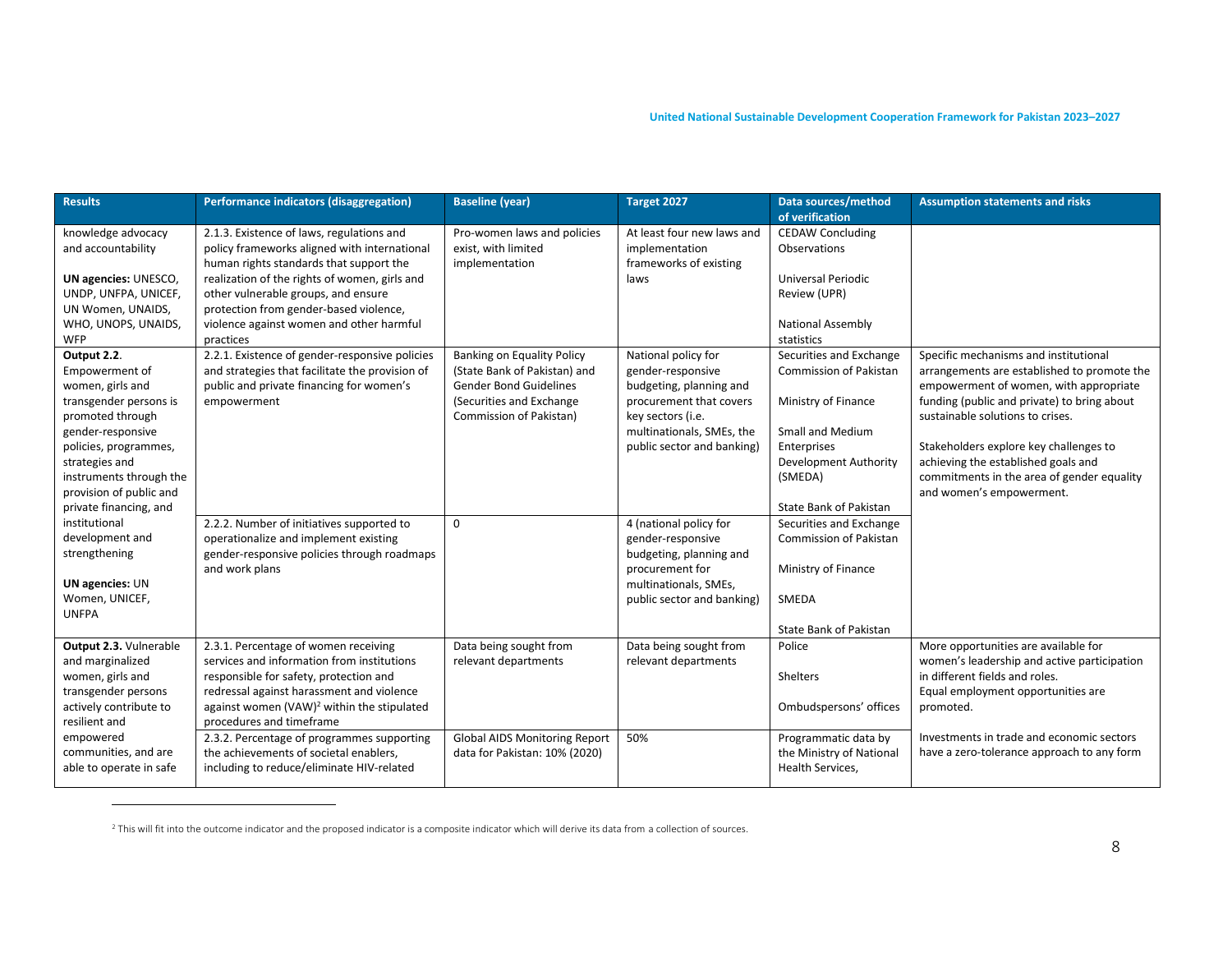| <b>Results</b>                                                                                                                                                                                                                                                                                                                                                                                                        | Performance indicators (disaggregation)                                                                                                                                                                                                                 | <b>Baseline (year)</b>                                                                                                                                                          | Target 2027                                                                                                      | Data sources/method<br>of verification                                                      | <b>Assumption statements and risks</b>                                                                                                                                                                                                                                                                                                                         |
|-----------------------------------------------------------------------------------------------------------------------------------------------------------------------------------------------------------------------------------------------------------------------------------------------------------------------------------------------------------------------------------------------------------------------|---------------------------------------------------------------------------------------------------------------------------------------------------------------------------------------------------------------------------------------------------------|---------------------------------------------------------------------------------------------------------------------------------------------------------------------------------|------------------------------------------------------------------------------------------------------------------|---------------------------------------------------------------------------------------------|----------------------------------------------------------------------------------------------------------------------------------------------------------------------------------------------------------------------------------------------------------------------------------------------------------------------------------------------------------------|
| spaces and harassment-<br>free environments,<br>protected from gender-<br>based violence, violence<br>against women and<br>other harmful practices,<br>and have equitable<br>access to services and<br>information<br>UN agencies: UNODC,<br>WHO, UNOPS, UNFPA,<br>UNWOMEN, UNAIDS                                                                                                                                    | stigma and discrimination, engaging in<br>advocacy to promote enabling legal<br>environment and to reduce/eliminate<br>gender-based violence, to be delivered by<br>community-led organizations                                                         |                                                                                                                                                                                 |                                                                                                                  | Regulations and<br>Coordination<br><b>Global AIDS Monitoring</b><br>Report 2020 Pakistan    | of harassment and violence against women<br>and girls.                                                                                                                                                                                                                                                                                                         |
| Output 2.4. Those in<br>positions of power take<br>action to support<br>vulnerable and<br>marginalized women,<br>girls and transgender<br>persons to be aware of<br>and exercise their<br>rights, so as to actively<br>and meaningfully<br>participate in<br>communities, receive<br>support and rise to<br>leadership positions in<br>both the public and<br>private sectors<br>UN agencies: UNFPA,<br>UN Women, WFP | 2.4.1. Number of strategies designed and<br>implemented to increase gender parity and<br>women's participation in decision-making<br>and leadership positions                                                                                           | 2 (quota system for<br>parliament and quota system<br>for the police)                                                                                                           | 4 (strategies for private<br>sector and civil servants,<br>in addition to the two<br>identified in the baseline) | <b>Establishment Division</b><br>Securities and Exchange<br><b>Commission SECP</b><br>SMEDA | Individuals and stakeholders in power<br>contribute to changing norms that<br>perpetuate gender-based violence and the<br>exploitation of women and girls.<br>The Government and civil society are actively<br>engaged in strengthening laws, legal systems<br>and other response mechanisms to increase<br>access to justice and improve service<br>delivery. |
| Output 2.5. Women and<br>girls, especially those<br>most vulnerable and<br>marginalized, benefit<br>from a rights-based,<br>gender-responsive<br>enabling environment                                                                                                                                                                                                                                                 | 2.5.1. Percentage increase in the income of<br>women working in:<br>agriculture<br>$\bullet$<br>manufacturing<br>$\bullet$<br>household activities as employers<br>$\bullet$<br>undifferentiated goods and service<br>$\bullet$<br>producing activities | Average monthly wages for<br>women working in:<br>agriculture: PKR 7,556<br>$\bullet$<br>manufacturing: PKR<br>7,839<br>household activities of as<br>$\bullet$<br>employers: ? | Increase in monthly<br>baseline wages: 20%                                                                       | Labour Force Survey<br>(Pakistan Bureau of<br>Statistics)                                   | Given investments in women's skill building -<br>especially in the areas of entrepreneurship<br>and high-income professions - women and<br>girls benefit from an environment where they<br>are economically empowered.                                                                                                                                         |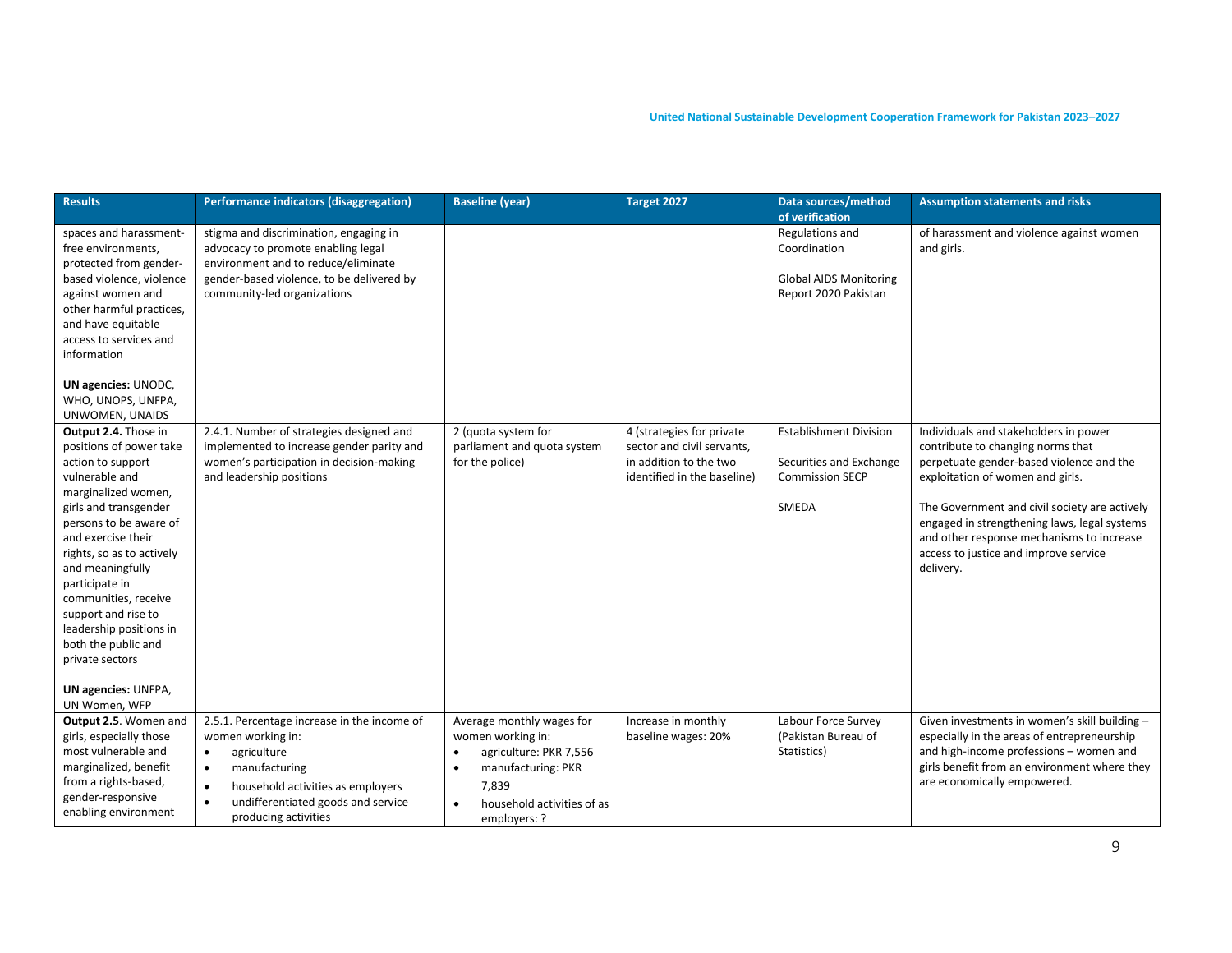| <b>Results</b>                                                                              | Performance indicators (disaggregation)                           | <b>Baseline (year)</b>                                                                                                                                              | Target 2027                                                                                                                                                            | Data sources/method<br>of verification | <b>Assumption statements and risks</b>                                                                                   |
|---------------------------------------------------------------------------------------------|-------------------------------------------------------------------|---------------------------------------------------------------------------------------------------------------------------------------------------------------------|------------------------------------------------------------------------------------------------------------------------------------------------------------------------|----------------------------------------|--------------------------------------------------------------------------------------------------------------------------|
| that ensures their active<br>participation in and<br>ability to benefit from<br>the economy |                                                                   | undifferentiated goods<br>and service producing<br>activities: ?                                                                                                    |                                                                                                                                                                        |                                        | A normal economic environment exists and<br>there is no significant economic downturn or<br>recession - global or local. |
| UN agencies: FAO, UN<br>Women, ILO, UNOPS,                                                  |                                                                   |                                                                                                                                                                     |                                                                                                                                                                        |                                        |                                                                                                                          |
| <b>UNESCO</b>                                                                               | 2.5.2. Proportion of women employed in<br>high-income professions | Proportion of women working<br>in:                                                                                                                                  | Proportion of women<br>working in:                                                                                                                                     | Labour Force Survey                    |                                                                                                                          |
|                                                                                             |                                                                   | transportation and<br>storage: $0.19%$<br>information and<br>communication<br>technologies: 0.30%<br>professional, scientific<br>and technical activities:<br>0.14% | transportation and<br>storage: $0.25%$<br>information and<br>communication<br>technologies: 0.40%<br>professional,<br>scientific and<br>technical activities:<br>0.20% |                                        |                                                                                                                          |

#### **OUTCOME 3. CLIMATE CHANGE AND THE ENVIRONMENT**

**Impact:** Ecological restoration of the Indus River Basin provides a climate-resilient future

**National development priorities:** National Climate Change Policy, National Water Policy

**Regional frameworks:** United Nations Framework Convention on Climate Change (UNFCCC), SDGs, Paris Agreement

**SDGs and targets:** 2 (Zero Hunger), 6 (Clean Water and Sanitation), 13 (Climate Action), 14 (Life below Water), 15 (Life on Land)

| <b>Results</b>                                                                                                                                                                                            | Performance indicators (disaggregation)                                                                                                                                                                                                                                   | <b>Baseline (year)</b>                                                                 | Target 2027                                                                                                                                                   | Data sources/method of<br>verification       | <b>Assumption statements</b>                                                                                                                                                                                                                                                                          |
|-----------------------------------------------------------------------------------------------------------------------------------------------------------------------------------------------------------|---------------------------------------------------------------------------------------------------------------------------------------------------------------------------------------------------------------------------------------------------------------------------|----------------------------------------------------------------------------------------|---------------------------------------------------------------------------------------------------------------------------------------------------------------|----------------------------------------------|-------------------------------------------------------------------------------------------------------------------------------------------------------------------------------------------------------------------------------------------------------------------------------------------------------|
| <b>Outcome 3. By 2027,</b><br>people living in the<br>Indus River Basin will<br>have their lives<br>positively impacted by<br>improved water access,<br>quality and utilization,<br>economic development, | 3.1. Existence of Nationally Determined<br>Contributions, long-term strategies, national<br>adaptation plans and adaptation<br>communications, as reported to the<br>Secretariat of the United Nations Framework<br>Convention on Climate Change (SDG indicator<br>13.2.1 | National Climate Change Policy<br>and Implementation<br>Framework for the policy exist | Ecological restoration of<br>the Indus Basin included in<br>all of the policies at the<br>national and provincial<br>levels, and in the Climate<br>Change Act | Ministry of Climate<br>Change (MOCC) records | The Government continues its commitment<br>to mainstreaming the Indus Basin approach<br>for climate change adaptation, as well as its<br>willingness to invest in adaptation and<br>transformation to address the effects of<br>climate change and natural hazards, in both<br>rural and urban areas. |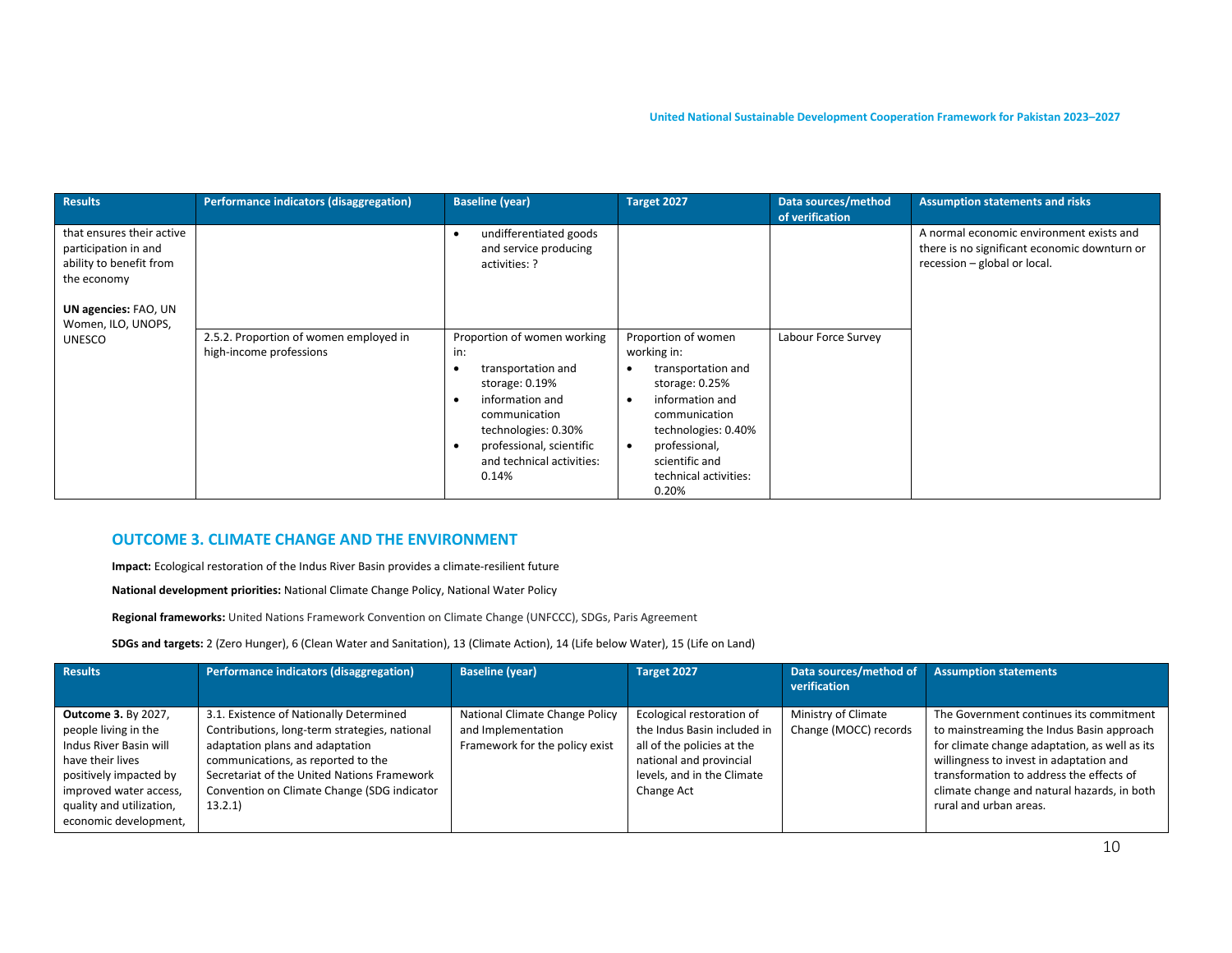| <b>Results</b>                                                                                                                                          | Performance indicators (disaggregation)                                                                                                                                                                                                                               | <b>Baseline (year)</b>                                             | Target 2027                                                                                      | Data sources/method of<br>verification                                                         | <b>Assumption statements</b>                                                                                                        |
|---------------------------------------------------------------------------------------------------------------------------------------------------------|-----------------------------------------------------------------------------------------------------------------------------------------------------------------------------------------------------------------------------------------------------------------------|--------------------------------------------------------------------|--------------------------------------------------------------------------------------------------|------------------------------------------------------------------------------------------------|-------------------------------------------------------------------------------------------------------------------------------------|
| livelihoods and climate-<br>resilient settlements<br>UN agencies: FAO,                                                                                  | 3.2. Degree of integrated water resource<br>management implementation (SDG indicator<br>6.5.1)                                                                                                                                                                        | 56% (2020)                                                         | Up to 70%                                                                                        | https://www.sdg6data.o<br>rg/country-or-<br>area/Pakistan                                      | Communication campaigns/strategy are<br>strong and well-framed.<br>The Indus Basin approach includes working                        |
| UNDP, UNICEF, WFP,<br>UNESCO, UNOPS,<br>UNIDO, WHO,                                                                                                     | 3.3. Proportion of bodies of water with good<br>ambient water quality (SDG indicator 6.3.2)                                                                                                                                                                           | 0(2021)                                                            | 10%                                                                                              | Ministry of Environment,<br>National Standards for<br><b>Drinking Water Quality</b><br>(NSDWQ) | on priority areas identified in Pakistan's<br>National Climate Change Policy and<br>Nationally Determined Contribution.             |
|                                                                                                                                                         | 3.4. Change in the extent of water-related<br>ecosystems over time (water basins in<br>Pakistan experiencing rapid changes in the<br>area covered by surface waters) (SDG<br>indicator 6.6.1)                                                                         | 33% (2020)                                                         | 45%                                                                                              | $(\overline{link})$                                                                            |                                                                                                                                     |
| Output 3.1. National<br>and sub-national<br>systems strengthened<br>for the reduction of<br>environmental<br>degradation and<br>improved climate action | 3.1.1. Number of local governments that<br>adopt and implement local disaster risk<br>reduction strategies (inclusive policies, plans,<br>frameworks and guidelines developed) in line<br>with national disaster risk reduction strategies<br>(SDGs indicator 13.1.3) | 0(2021)                                                            | 4 provinces and 2<br>administrative regions<br>(Gilgit-Baltistan, and Azad<br>Jammu and Kashmir) | Provincial and local<br>government records                                                     | Government departments ensure inclusive<br>engagement and an overarching approach<br>towards the development of the Indus<br>Basin. |
| UN agencies: UNDP,<br>UNICEF, UN Women,<br>WFP, WHO, UN Habitat,<br>UNEP, ILO, UNESCO,<br>UNOPS, FAO,                                                   | 3.1.2. Extent to which (i) global citizenship<br>education and (ii) education for sustainable<br>development are mainstreamed in (a) national<br>education policies, (b) curricula, (c) teacher<br>education and (d) student assessment (SDGs<br>indicator 13.3.1)    | 02 (2021) Education South<br>Punjab MOCC<br>0% mainstreamed (2021) | 2 provinces<br>100% mainstreamed                                                                 | Ministry of Federal<br><b>Education and</b><br>Professional Training's<br>records              | The Government of Pakistan's continues its<br>commitment to reducing greenhouse gas<br>emissions.                                   |
| Output 3.2. Natural<br>habitats and ecosystems<br>(forests, rangelands and<br>watersheds) are                                                           | 3.2.1. Proportionate decrease in the<br>deforestation rate                                                                                                                                                                                                            | 1,100 hectares/year (2022)                                         | 10%                                                                                              | <b>Forestry Reference</b><br>Emission level endorsed<br>by the UNFCCC                          | Strong coordination exists between federal,<br>provincial and local stakeholders.<br>Donors and member states continue              |
| protected, managed and<br>conserved for the                                                                                                             | 3.2.2. Number of towns/tourist sites<br>supported to become free of pollution (solid<br>waste and plastic) (SDG indicator 11.6.1)                                                                                                                                     | 19                                                                 | 25                                                                                               | Ministry of Climate<br>Change's CGPM records                                                   | funding for conserving, protecting and<br>restoring natural habitats and ecosystems.                                                |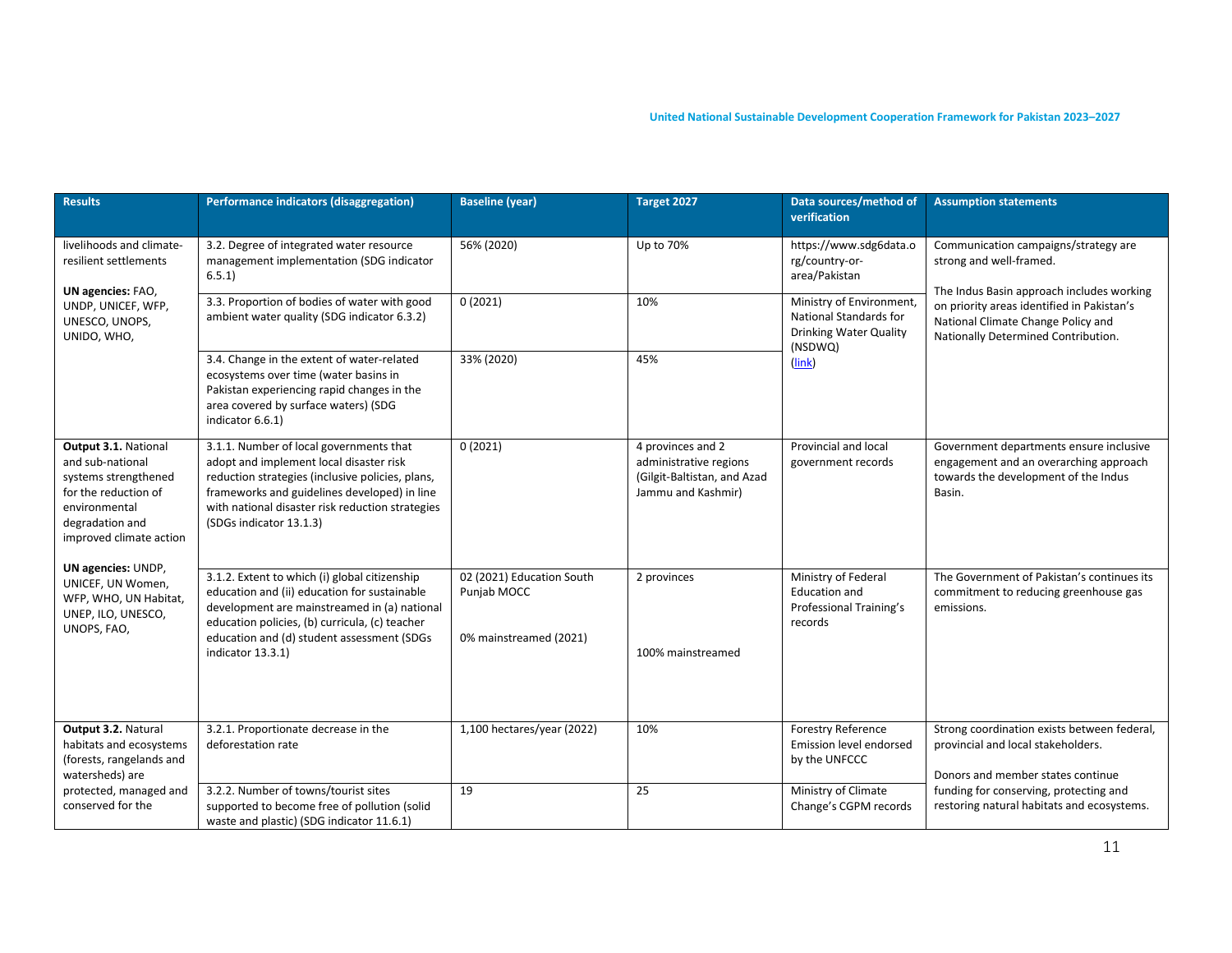| <b>Results</b>                                                                                           | Performance indicators (disaggregation)                                                                                                                                                          | <b>Baseline (year)</b>                                                                                 | Target 2027                                                                                             | Data sources/method of<br>verification                                                | <b>Assumption statements</b>                                                                                                      |
|----------------------------------------------------------------------------------------------------------|--------------------------------------------------------------------------------------------------------------------------------------------------------------------------------------------------|--------------------------------------------------------------------------------------------------------|---------------------------------------------------------------------------------------------------------|---------------------------------------------------------------------------------------|-----------------------------------------------------------------------------------------------------------------------------------|
| protection of the Indus<br>Basin's sources                                                               | 3.2.3. Progress towards sustainable forest<br>management (SDG indicator 15.2.1)                                                                                                                  | 0.5 million ha (2022)                                                                                  | 50,000ha                                                                                                | National Afforestation &<br>Eco Development Board<br>(NAEB) Division                  | Natural habitats and ecosystem<br>conservation will remain high priority of UN<br>agencies and stakeholders'                      |
| UN agencies: UNEP, UN<br>Habitat, UNDP, UNESCO,                                                          | 3.2.4. Proportion of land that is degraded over<br>the total land area (SDG indicator 15.3.1)                                                                                                    | 200,000 ha (2020)                                                                                      | 180,000 ha                                                                                              | Government statistics                                                                 |                                                                                                                                   |
| FAO, WFP,                                                                                                | 3.2.5. Number of sites protected/level of<br>protection improved at a number of protected<br>sites                                                                                               | 398 Protected areas, 2 UNESCO<br>Biosphere Reserves, MAB sites                                         | 01 site                                                                                                 | Management plans,<br>reports, Government<br>notifications                             |                                                                                                                                   |
| Output 3.3. Clean,<br>efficient and sustainable<br>use of surface and                                    | 3.3.1. Number of sites supported on domestic<br>and industrial water treatment (SDG indicator<br>6.3.1)                                                                                          | 0 sites                                                                                                | 10 sites                                                                                                | Pakistan council of<br>Research in water<br>resources                                 | Water, as a politically sensitive subject,<br>gains the provinces' support.                                                       |
| groundwater and other<br>resources of the Indus<br>Basin increase the                                    | 3.3.2. Land under agricultural area under<br>production and sustainable agriculture (SDG<br>indicator 2.4.1)                                                                                     | 0(2020)                                                                                                | 50,000 hectares                                                                                         | <b>Agriculture Census</b><br>Report                                                   | The Indus Basin will encourage the interest<br>of other prioritized areas' custodian<br>government departments, such as forestry, |
| health and economy of<br>basin (Urban/Rural)<br>communities                                              | 3.3.3. Proportion of the population using<br>safely-managed drinking water services (SDG<br>indicator 6.1.1)                                                                                     | 0% safe sanitation<br>$\bullet$<br>68% basic sanitation<br>$\bullet$<br>80% basic hygiene<br>$\bullet$ | 24% safe sanitation<br>$\bullet$<br>80% basic sanitation<br>$\bullet$<br>90% basic hygiene<br>$\bullet$ | WHO/UNICEF Joint<br><b>Monitoring Programme</b><br>(JMP)                              | land and housing departments, etc.                                                                                                |
| UN agencies: UNIDO,<br>UNESCO, UN Habitat,<br>UNDP, UNICEF, FAO,<br>WFP, UN Women,<br>UNOPS, UNEP, UNOPS |                                                                                                                                                                                                  |                                                                                                        |                                                                                                         | Pakistan Social and<br><b>Living Standards</b><br><b>Measurement Survey</b><br>(PSLM) |                                                                                                                                   |
|                                                                                                          |                                                                                                                                                                                                  |                                                                                                        |                                                                                                         | Multiple Indicator<br>Cluster Surveys (MICS)                                          |                                                                                                                                   |
|                                                                                                          |                                                                                                                                                                                                  |                                                                                                        |                                                                                                         | PES MoF, Same                                                                         |                                                                                                                                   |
|                                                                                                          | 3.3.4. Proportion of the urban population<br>living in slums, informal settlements or<br>inadequate housing (SDG indicator 11.1.1)                                                               | 40.1% (2018)                                                                                           | 35.5%                                                                                                   | Asian Development Bank<br>database (link)                                             |                                                                                                                                   |
|                                                                                                          | 3.3.5. Proportion of cities with a direct<br>participation structure for civil society in<br>urban planning and management that operate<br>regularly and democratically (SDG indicator<br>11.3.2 | 0 cities                                                                                               | 10 cities                                                                                               | State of Pakistani Cities<br>Report                                                   |                                                                                                                                   |
| Output 3.4. Life in the                                                                                  | 3.4.1. Ecosystem-based approaches to                                                                                                                                                             | Ecosystem Approach to                                                                                  | Implementation                                                                                          | Ministry of Maritime                                                                  | The Government is willing to allocate                                                                                             |
| Indus Basin is preserved,                                                                                | managing marine areas are used (SDG                                                                                                                                                              | Fisheries Management (EAFM)                                                                            | framework and                                                                                           | Affairs' records                                                                      | resources for the protection of marine                                                                                            |
| and marine ecosystems                                                                                    | indicator 14.2.1)                                                                                                                                                                                | established                                                                                            | good practices shared                                                                                   |                                                                                       | ecosystems and the Indus Delta.                                                                                                   |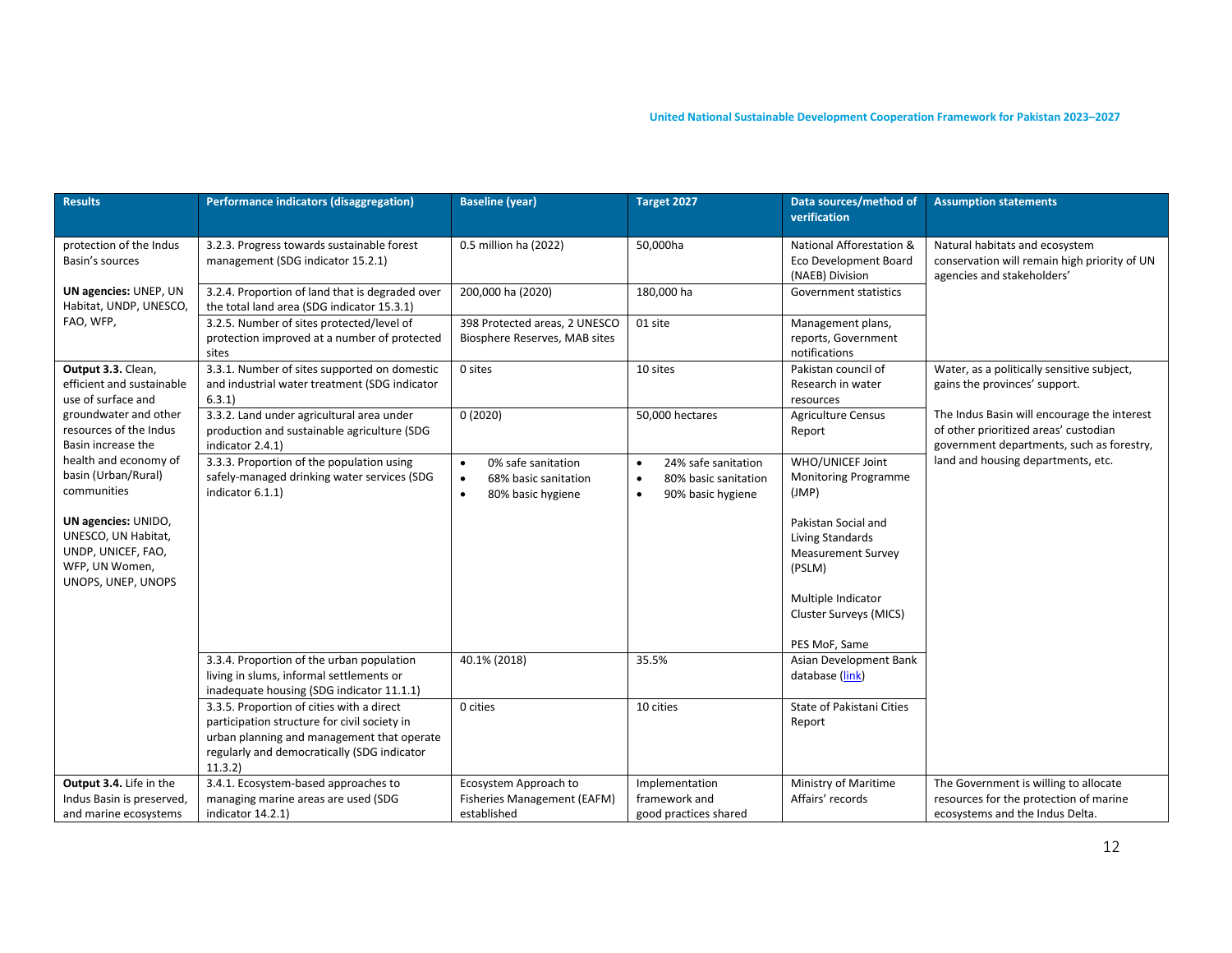| Results                 | Performance indicators (disaggregation)        | <b>Baseline (year)</b>           | Target 2027             | Data sources/method of       | <b>Assumption statements</b> |
|-------------------------|------------------------------------------------|----------------------------------|-------------------------|------------------------------|------------------------------|
|                         |                                                |                                  |                         | verification                 |                              |
| and the Indus Delta are | 3.4.2. Coverage of protected areas in relation | 1 (Astola Island)(2021)          | 1 protected area (PA)   | <b>Government statistics</b> |                              |
| protected               | to marine areas (SDG Indicator 14.5.1)         |                                  | supported               |                              |                              |
|                         | 3.4.3. Existence and implementation of a       | National Policy for Fisheries    | Marine environment      | Ministry of National         |                              |
| UN agencies: UNDP,      | legal/regulatory/policy/institutional          | and Aquaculture in Pakistan      | management included in  | Food Security and            |                              |
| UNEP, UNESCO, FAO,      | framework which recognizes and protects        | (2020), National Maritime        | the National Climate    | Research (MNFSR)             |                              |
| WFP, UNIDO              | access rights for small-scale fisheries (SDG   | Policy (draft), Deep Sea Fishing | Change Policy           |                              |                              |
|                         | indicator 14.b.1)                              | Policy                           |                         |                              |                              |
|                         |                                                |                                  | Implementation          |                              |                              |
|                         |                                                |                                  | framework developed and |                              |                              |
|                         |                                                |                                  | good practices shared   |                              |                              |

#### **OUTCOME 4. SUSTAINABLE AND INCLUSIVE ECONOMIC GROWTH AND DECENT WORK**

**Impact:** 

**National development priorities:** Vision 2025 Pillar II (Achieving Sustained, Indigenous and Inclusive Growth) and Pillar V (Private Sector and Entrepreneurship-Led Growth), *Kamyab Jawan*, China-Pakistan Economic Corridor (CPEC); Digital; Industrial Policy; SME Policy 2021: Engaging Overseas Pakistanis and others

**Regional frameworks:** UNODC Regional Programme for Afghanistan and Neighbouring Countries (2021–2025)

**SDGs and targets:** 1 (No Poverty), 2 (Zero Hunger), 4 (Quality Education), 5 (Gender Equality), 7 (Affordable and Clean Energy), 8 (Decent Work and Economic Growth), 9 (Industry, Innovation and Infrastructure), 10 (Reduced Inequalities), 11 (Sustainable Cities and Communities), 12 (Sustainable Consumption and Production), 17 (Partnerships for the Goals)

| <b>Results</b>                                                                                                                                         | Performance indicators (disaggregation)                                                                  | <b>Baseline (year)</b>                                                              | Target 2027                            | Data sources/method of<br>verification                              | <b>Assumption statements</b>                                                                                                                                                                                                    |
|--------------------------------------------------------------------------------------------------------------------------------------------------------|----------------------------------------------------------------------------------------------------------|-------------------------------------------------------------------------------------|----------------------------------------|---------------------------------------------------------------------|---------------------------------------------------------------------------------------------------------------------------------------------------------------------------------------------------------------------------------|
| <b>Outcome 4. By 2027,</b><br>people in Pakistan,<br>especially those most                                                                             | 4.1. Annual growth rate of real GDP per capita<br>(SDG indicator 8.1.1)                                  | 5.37% (2020-2021)                                                                   | 6%                                     | Asian Development Bank<br>data (link)                               | Political stability allows economic growth.<br>Relevant initiatives are undertaken to build                                                                                                                                     |
| marginalized and at risk<br>of being left behind, will<br>benefit from sustained,<br>inclusive and green<br>economic growth,<br>through catalysing the | 4.2. Proportion of informal employment in<br>non-agriculture employment, by sex (SDG<br>indicator 8.3.1) | Total: 72.4%<br>Male: 72.7%<br>Female: 70.5%<br>(Labour Force Survey 2018-<br>2019) | Total: 60%<br>Male: 60%<br>Female: 60% | Pakistan Economic<br>Survey (link)<br>Labour Force Survey<br>(link) | institutional capacity for sustainable and<br>inclusive economic growth in all sectors.<br>The law and order situation and political<br>stability in the country allow continued local<br>and foreign direct investment for the |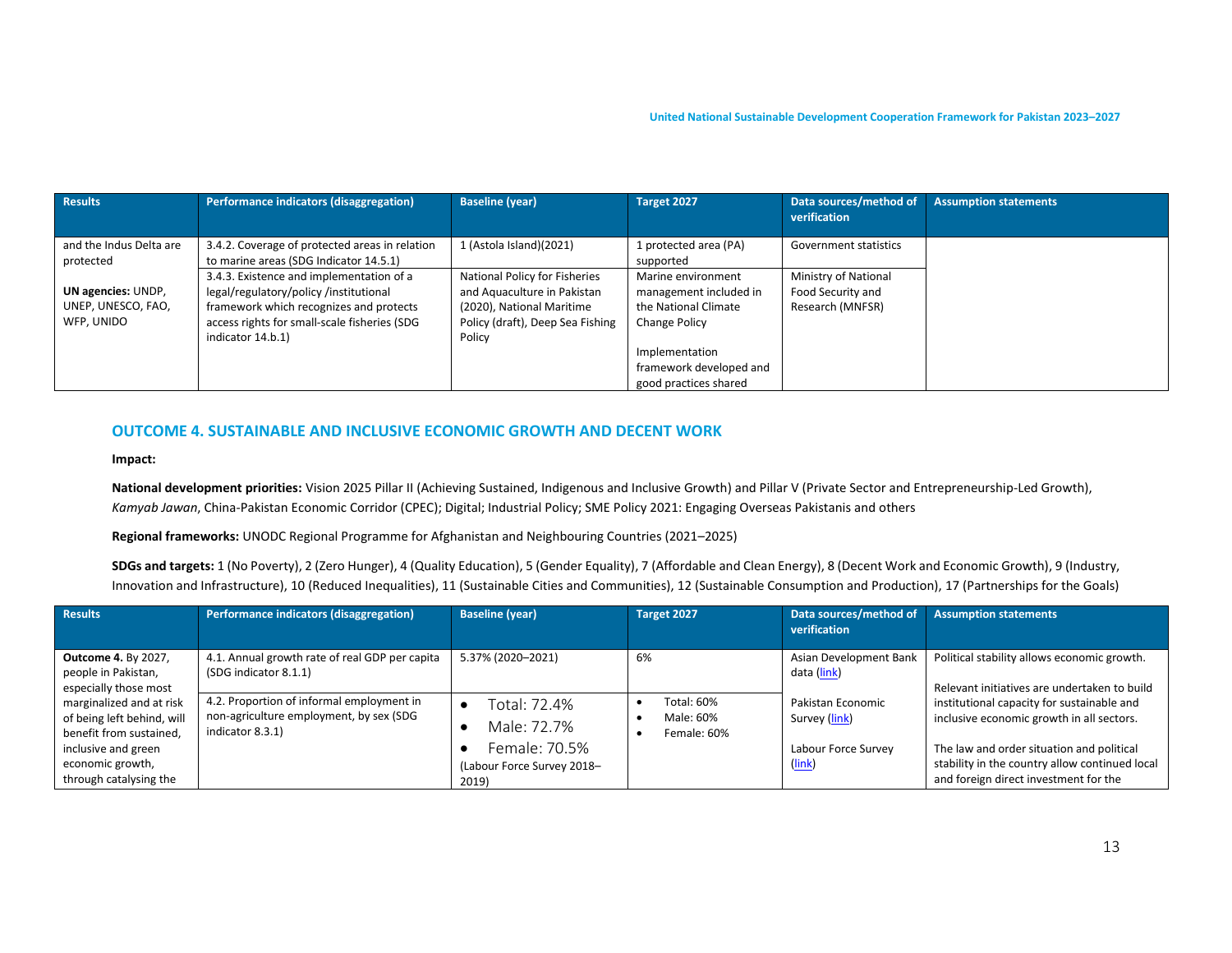| <b>Results</b>                                                                                                                                                  | Performance indicators (disaggregation)                                                                                                                                                               | <b>Baseline (year)</b>                                                                                                                                                         | Target 2027                                                                                          | Data sources/method of<br>verification                                                                                                         | <b>Assumption statements</b>                                                                                                                                                     |
|-----------------------------------------------------------------------------------------------------------------------------------------------------------------|-------------------------------------------------------------------------------------------------------------------------------------------------------------------------------------------------------|--------------------------------------------------------------------------------------------------------------------------------------------------------------------------------|------------------------------------------------------------------------------------------------------|------------------------------------------------------------------------------------------------------------------------------------------------|----------------------------------------------------------------------------------------------------------------------------------------------------------------------------------|
| MSME sector to drive<br>progress, create<br>adequate decent jobs<br>for youth, adolescent<br>girls, women, persons<br>with disabilities and<br>other vulnerable | 4.3. Labour force participation,<br>unemployment by rural/urban and by age/sex,<br>gender wage gap, and informal economy                                                                              | Total: 6.9%<br>$\bullet$<br>Male: 5.9%<br>$\bullet$<br>Female: 10%<br>$\bullet$<br>Rural: 6.4%<br>$\bullet$<br>Urban: 7.9%<br>$\bullet$<br>(Labour Force Survey 2018-<br>2019) | Total: 4%<br>$\bullet$<br>Male: 4%<br>$\bullet$<br>Female: 6%<br>Rural: 4%<br>Urban: 4%<br>$\bullet$ | National reports by the<br>Pakistan Bureau of<br>Statistics (provincial and<br>national)<br><b>Agricultural Census</b><br>(whenever conducted) | growth of business and for enhancing<br>employment opportunities.                                                                                                                |
| segments of society, as<br>well as promotes<br>innovative and                                                                                                   | 4.4. Manufacturing value added as a<br>proportion of GDP and per capita (SDG<br>indicator 9.2.1)                                                                                                      | 12.79 % (2020-2021)                                                                                                                                                            | 18%                                                                                                  | <b>State Bank of Pakistan</b><br>(link)                                                                                                        |                                                                                                                                                                                  |
| responsible micro, small<br>and medium enterprises<br>(MSMEs) will be                                                                                           | 4.5. Proportion of small-scale industries with a<br>loan or line of credit (SDG indicator 9.3.1)                                                                                                      | 15.6 % (2020-2021)                                                                                                                                                             | 12%                                                                                                  | <b>Agricultural Department</b><br>of Punjab (link)                                                                                             |                                                                                                                                                                                  |
| developed where<br>gender barriers are<br>addressed and all                                                                                                     | 4.6. Prevalence of undernourishment (SDG<br>indicator 2.1.1)                                                                                                                                          | 20.3%                                                                                                                                                                          | 10%                                                                                                  | World Bank data, female<br>labour force                                                                                                        |                                                                                                                                                                                  |
| workers, including the<br>most vulnerable and<br>marginalized will be<br>protected from all forms<br>of exploitation.                                           | 4.7. Proportion of agricultural area used for<br>productive and sustainable agriculture<br>(cropped) (SDG indicator 2.4.1)                                                                            | 41.%                                                                                                                                                                           | 50%                                                                                                  | participation rate (link)                                                                                                                      |                                                                                                                                                                                  |
| Output 4.1. Gender-<br>responsive<br>macroeconomic<br>strategies are<br>implemented in close<br>collaboration with the<br>Government, private<br>sector, trade  | 4.1.1. Number of provincial governments<br>supported to collect and analyse data on<br>macroeconomics and economic growth, with a<br>view to exploring further growth and<br>employment opportunities | $\overline{3}$                                                                                                                                                                 | 15                                                                                                   | Government<br>data/administration<br>reports<br>Department of Labour<br>reports<br>Ministry of Overseas                                        | The Government of Pakistan remains<br>committed to the policy framework and<br>pledges made with development partners<br>on advancing the national gender<br>development agenda. |
| unions/producers'<br>organizations, women<br>and youth to support                                                                                               |                                                                                                                                                                                                       |                                                                                                                                                                                |                                                                                                      | Pakistanis and Human<br><b>Resource Development</b><br>(MoOP&HRD) reports                                                                      |                                                                                                                                                                                  |
| job-rich, sustainable and<br>green economic growth<br>and decent work,<br>including the promotion<br>of regional connectivity<br>initiatives                    | 4.1.2. Number of governments supported to<br>transform economic growth into strategic<br>gender-responsive employment and decent<br>work opportunities                                                | $\mathbf 0$                                                                                                                                                                    | $\overline{2}$                                                                                       | Government<br>data/administrative<br>reports<br>Department of Labour<br>reports<br>MoOP&HRD reports                                            |                                                                                                                                                                                  |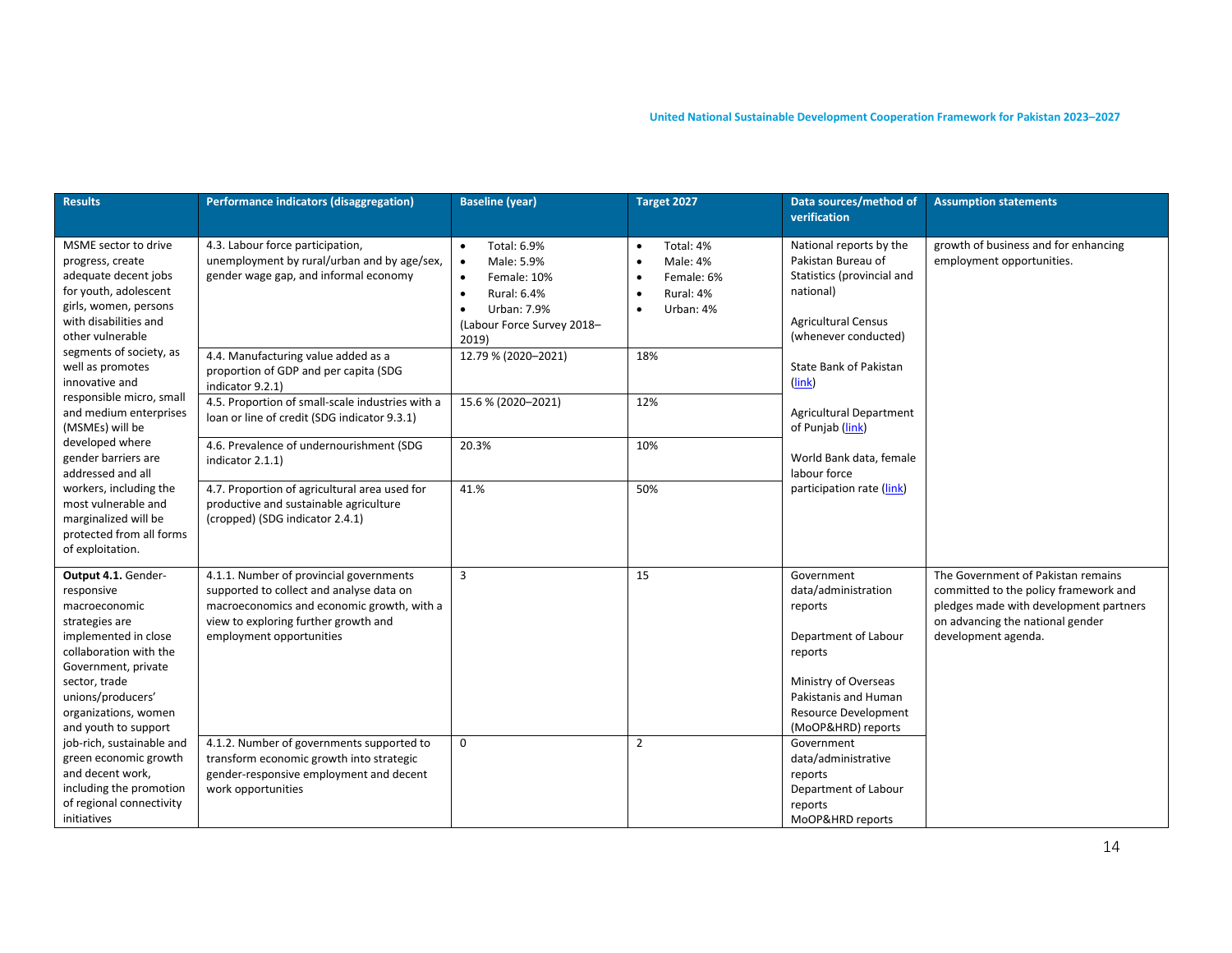| <b>Results</b>                       | <b>Performance indicators (disaggregation)</b>                                             | <b>Baseline (year)</b> | Target 2027    | Data sources/method of            | <b>Assumption statements</b>                 |
|--------------------------------------|--------------------------------------------------------------------------------------------|------------------------|----------------|-----------------------------------|----------------------------------------------|
|                                      |                                                                                            |                        |                | verification                      |                                              |
|                                      |                                                                                            |                        |                | Medium-term budget                |                                              |
|                                      |                                                                                            |                        |                | frameworks                        |                                              |
|                                      |                                                                                            |                        |                | <b>MOF</b>                        |                                              |
|                                      | 4.1.3. Number of analytical works that explore                                             | $\mathbf 0$            | $\overline{2}$ | Government                        |                                              |
|                                      | economic growth potential for regional<br>connectivity, trade, knowledge sharing and       |                        |                | data/administrative<br>reports    |                                              |
|                                      | south-south cooperation                                                                    |                        |                | Department of Labour              |                                              |
|                                      |                                                                                            |                        |                | reports                           |                                              |
|                                      |                                                                                            |                        |                | MoOP&HRD reports                  |                                              |
|                                      |                                                                                            |                        |                | Board of Investment               |                                              |
|                                      |                                                                                            |                        |                | (federal and provincial)          |                                              |
|                                      | 4.1.4. Number of government/public sector<br>institutions and/or social partners supported | $\mathbf 0$            | $\overline{4}$ | Government<br>data/administrative |                                              |
|                                      | to use gender-responsive planning tools                                                    |                        |                | reports                           |                                              |
|                                      |                                                                                            |                        |                |                                   |                                              |
|                                      |                                                                                            |                        |                | Department of Labour<br>reports   |                                              |
|                                      |                                                                                            |                        |                |                                   |                                              |
|                                      |                                                                                            |                        |                | MoOP&HRD reports                  |                                              |
|                                      |                                                                                            |                        |                | Ministry of Planning,             |                                              |
|                                      |                                                                                            |                        |                | Development and                   |                                              |
|                                      |                                                                                            |                        |                | Special<br>Initiatives/provincial |                                              |
|                                      |                                                                                            |                        |                | Planning and                      |                                              |
|                                      |                                                                                            |                        |                | Development                       |                                              |
|                                      |                                                                                            |                        |                | Departments                       |                                              |
| Output 4.2. National                 | 4.2.1 Number of governments supported to                                                   | $\mathbf 0$            | 5              | Government data based             | The political and security situation remains |
| and provincial                       | adopt and implement gender- responsive                                                     |                        |                | on the National                   | stable.                                      |
| stakeholders are                     | employment policies and/or strategies, that                                                |                        |                | Commission on the                 |                                              |
| supported to adopt                   | focuses on stimulating employment                                                          |                        |                | Status of Women                   | Labour market policies and programmes are    |
| employment policies<br>and implement | opportunities for youth, women and other<br>vulnerable groups                              |                        |                | (NCSW) and other<br>departments   | prioritized for the creation of income       |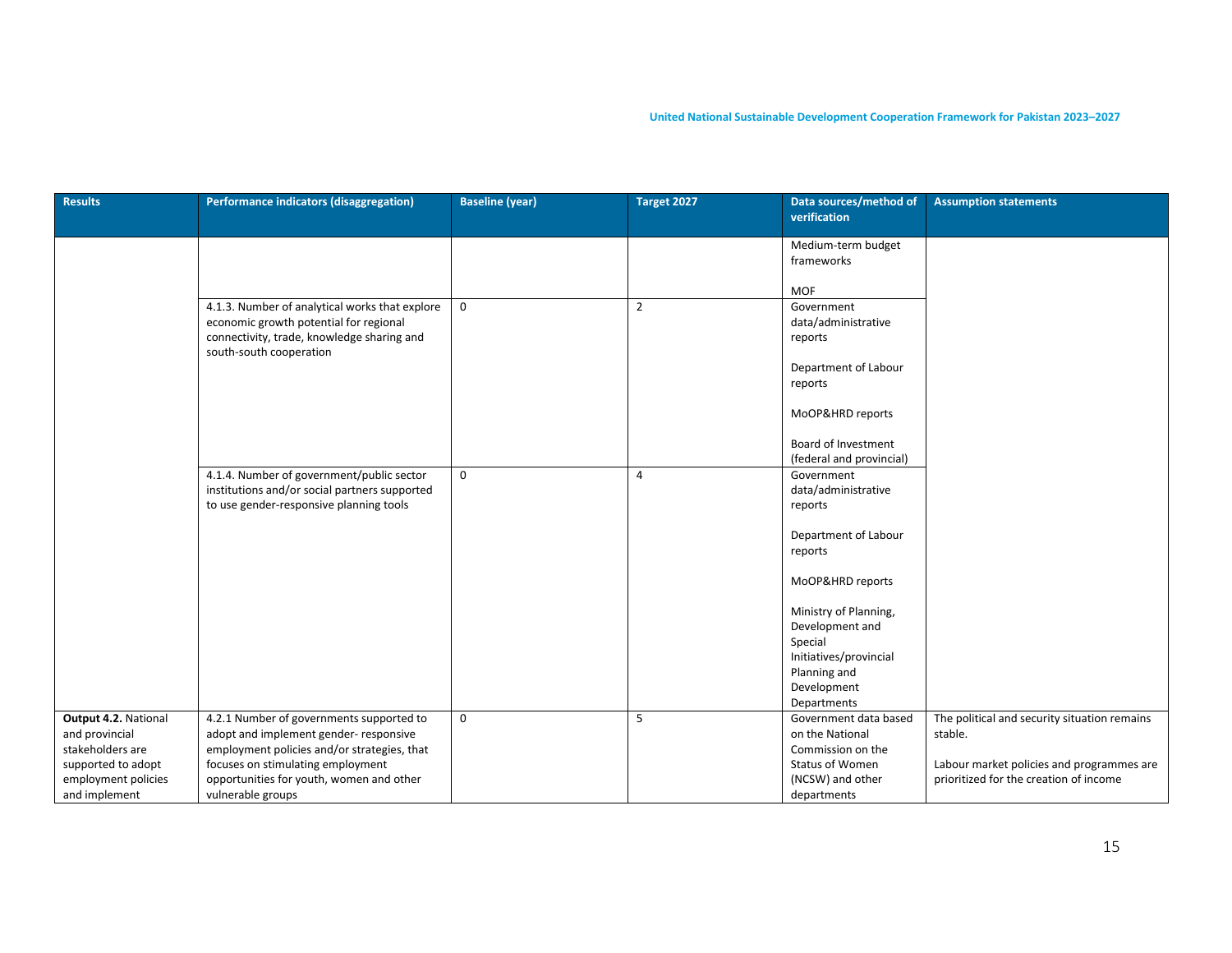| <b>Results</b>                                                                                                                                                                                                                                           | Performance indicators (disaggregation)                                                                                                                                                                                                                                                                       | <b>Baseline (year)</b> | Target 2027    | Data sources/method of<br>verification                                                                                                                                                                  | <b>Assumption statements</b>                                                 |
|----------------------------------------------------------------------------------------------------------------------------------------------------------------------------------------------------------------------------------------------------------|---------------------------------------------------------------------------------------------------------------------------------------------------------------------------------------------------------------------------------------------------------------------------------------------------------------|------------------------|----------------|---------------------------------------------------------------------------------------------------------------------------------------------------------------------------------------------------------|------------------------------------------------------------------------------|
| programmes to create<br>adequate decent<br>employment and income                                                                                                                                                                                         |                                                                                                                                                                                                                                                                                                               |                        |                | Ministry of Labour and<br><b>Human Resources</b><br>Department                                                                                                                                          | generation, employment and decent work<br>opportunities for youth and women. |
| generating<br>empowerment<br>opportunities for youth,<br>women and other<br>vulnerable groups,<br>including food-insecure<br>communities, to<br>enhance their resilience<br>and livelihoods, and to<br>facilitate effective labour<br>market transitions | 4.2.2. Number of initiatives that addresses<br>youth employment and reduces the<br>proportion of NEET among youth, in particular<br>young women                                                                                                                                                               | $\mathbf 0$            | 9              | Government<br>data/administrative<br>reports<br>Department of Labour<br>reports<br>MoOP&HRD reports<br>IFAD project reports                                                                             |                                                                              |
|                                                                                                                                                                                                                                                          | 4.2.3. Number of gender-responsive<br>programmes and strategies/interventions<br>supported that aim to enhance the livelihoods<br>(including alternative livelihoods and food-<br>producing livelihoods) of poor and<br>marginalized communities                                                              | $\overline{3}$         | 12             | UN agencies based on<br>the Planning<br>Commission and/or<br>Ministry of Human<br>Rights<br>Ministry of Youth Affairs<br><b>MTBFs</b><br>MoF<br>Asian Development Bank<br>(ADB)<br>IFAD project reports |                                                                              |
|                                                                                                                                                                                                                                                          | 4.2.4. Number of governments and social<br>partners supported to design and implement<br>programmes and strategies that address<br>climate change adaptation, resilience-building<br>through green work and climate-resilient<br>infrastructure, and that also support<br>employment and decent work          | 10                     | 26             | <b>Strategic Results 3</b><br><b>Working Group</b><br>Ministry of Environment<br>and Climate Change<br>IFAD project reports                                                                             |                                                                              |
|                                                                                                                                                                                                                                                          | 4.2.5. Number of governments supported to<br>adopt and implement strategies to enhance<br>food production and generate decent<br>employment opportunities and livelihoods                                                                                                                                     | 5                      | $\overline{7}$ | FAO and IFAD project<br>report                                                                                                                                                                          |                                                                              |
|                                                                                                                                                                                                                                                          | 4.2.6. Number of government institutions and<br>social partners supported to adopt and<br>implement gender-responsive labour<br>migration policies, strategies and/or<br>interventions that promote fair recruitment,<br>safe and orderly migration and that<br>reintegrate migrant workers upon their return | $\mathbf 0$            | $\mathbf{1}$   | Government<br>data/administrative<br>reports<br>Department of Labour<br>reports<br>MoOP&HRD reports                                                                                                     |                                                                              |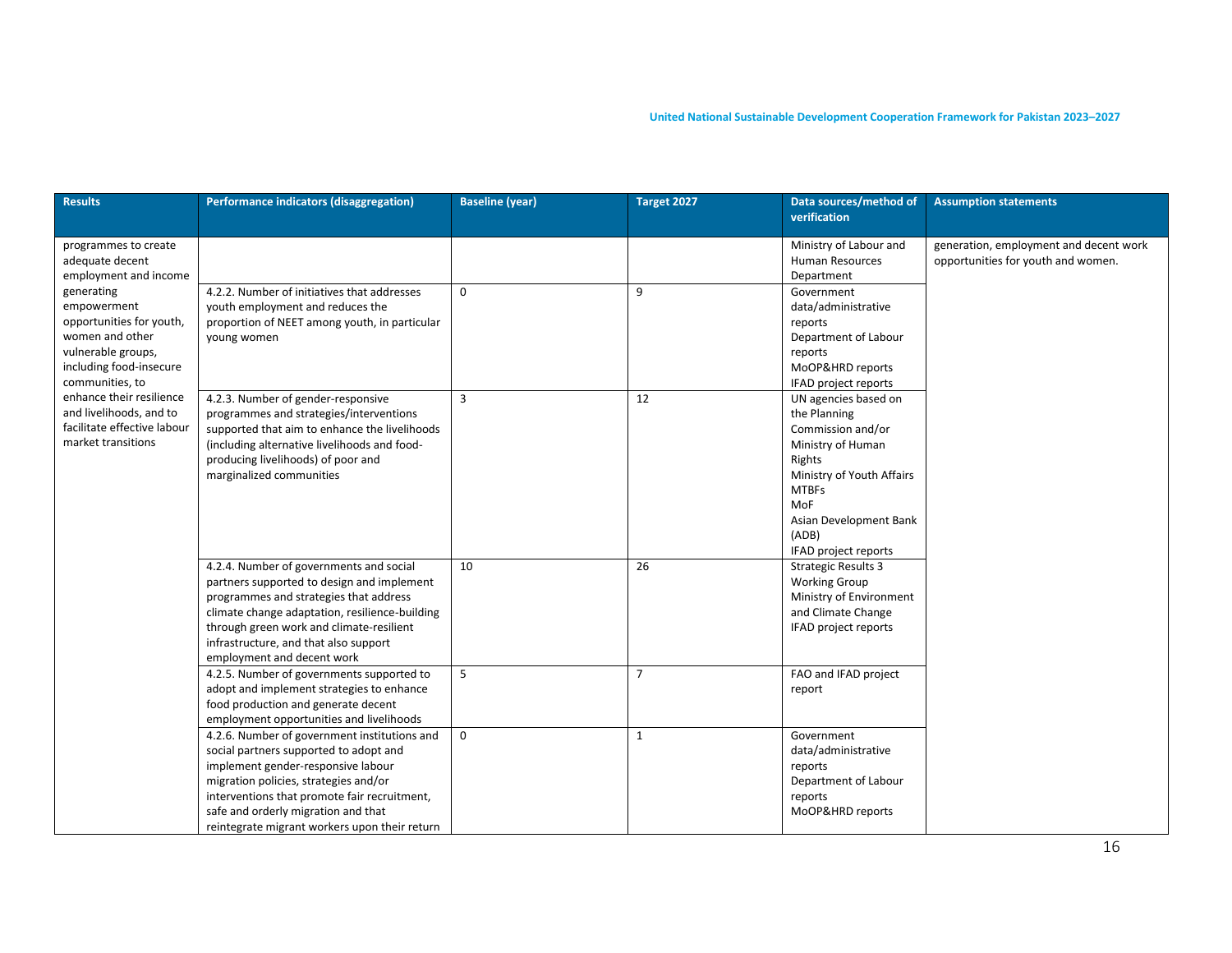| <b>Results</b>                                                                                                                                                                                                                                                                                                                                                 | Performance indicators (disaggregation)                                                                                                                                                                                                                                                                     | <b>Baseline (year)</b>                                                                 | Target 2027                                    | Data sources/method of<br>verification                                                                                                                                                                                                                                                                                     | <b>Assumption statements</b>                                                                                                                                                                                                                                                                                       |
|----------------------------------------------------------------------------------------------------------------------------------------------------------------------------------------------------------------------------------------------------------------------------------------------------------------------------------------------------------------|-------------------------------------------------------------------------------------------------------------------------------------------------------------------------------------------------------------------------------------------------------------------------------------------------------------|----------------------------------------------------------------------------------------|------------------------------------------------|----------------------------------------------------------------------------------------------------------------------------------------------------------------------------------------------------------------------------------------------------------------------------------------------------------------------------|--------------------------------------------------------------------------------------------------------------------------------------------------------------------------------------------------------------------------------------------------------------------------------------------------------------------|
| Output 4.3.<br>Stakeholders supported<br>to create an enabling<br>business environment<br>(including a technical<br>and financial ecosystem)<br>for job-rich economic<br>sectors (e.g. industry,<br>agri-business/food<br>production, the<br>creative economy, and<br>the care economy) for<br>the promotion of<br>sustainable enterprises,<br>including MSMEs | 4.3.1 Number of sectoral, pro-poor economic<br>growth strategies supported for development<br>and adoption;                                                                                                                                                                                                 | $\mathbf 0$                                                                            | $\overline{2}$                                 | Government<br>data/administrative<br>reports<br>Departments of Labour<br>and MoOP&HRD reports                                                                                                                                                                                                                              | The government is committed to the<br>development of basic infrastructure for the<br>promotion of business opportunities,<br>human resource development, supporting<br>innovation and technological development;                                                                                                   |
|                                                                                                                                                                                                                                                                                                                                                                | 4.3.2. Number of initiative by governments,<br>social partners and/or civil society<br>organizations supported to promote the<br>establishment or improvement of MSMEs                                                                                                                                      | $\mathbf 1$                                                                            | $\overline{2}$                                 | Government<br>data/administrative<br>reports<br>Departments of Labour<br>and MoOP&HRD reports<br><b>Board of Investments</b><br>(national and<br>provincial)/SMEDA                                                                                                                                                         | There is a strong interest by the<br>Government and other partners to continue<br>strengthening the (M)SME sector,<br>particularly in areas where the sector is not<br>developed.<br>The rule of law and freedom of expression<br>are promoted for an enabling environment.<br>There is a strong commitment by the |
|                                                                                                                                                                                                                                                                                                                                                                | 4.3.3. Number of initiatives for alternative<br>livelihoods supported, with a particular focus<br>on water-scarce areas                                                                                                                                                                                     | More than 1,000 karezes in<br>Balochistan surveyed and local<br>communities identified | One karez and its local<br>community supported | <b>Government Reports;</b><br>Project progress report                                                                                                                                                                                                                                                                      | Government of Khyber Pakhtunkhwa to<br>develop eco-tourism and they continue to<br>invest resources.                                                                                                                                                                                                               |
|                                                                                                                                                                                                                                                                                                                                                                | 4.3.4. Number of governments and/or social<br>partners supported to introduce or enhance<br>businesses on green economies, circular<br>economies, resource-efficient technologies,<br>tourism and heritage safeguarding, skills for<br>green jobs and other environmentally-<br>sustainable business models | 5                                                                                      | 17                                             | Government<br>data/administrative<br>reports<br>Departments of Labour<br>and MoOP&HRD reports<br>Punjab Tourism for<br>Economic Growth<br>(PTEG)<br>Project/Communication<br>and Works Department<br>of Khyber Pakhtunkhwa<br><b>Culture and Tourism</b><br>Authority of Khyber<br>Pakhtunkhwa<br>Project progress reports |                                                                                                                                                                                                                                                                                                                    |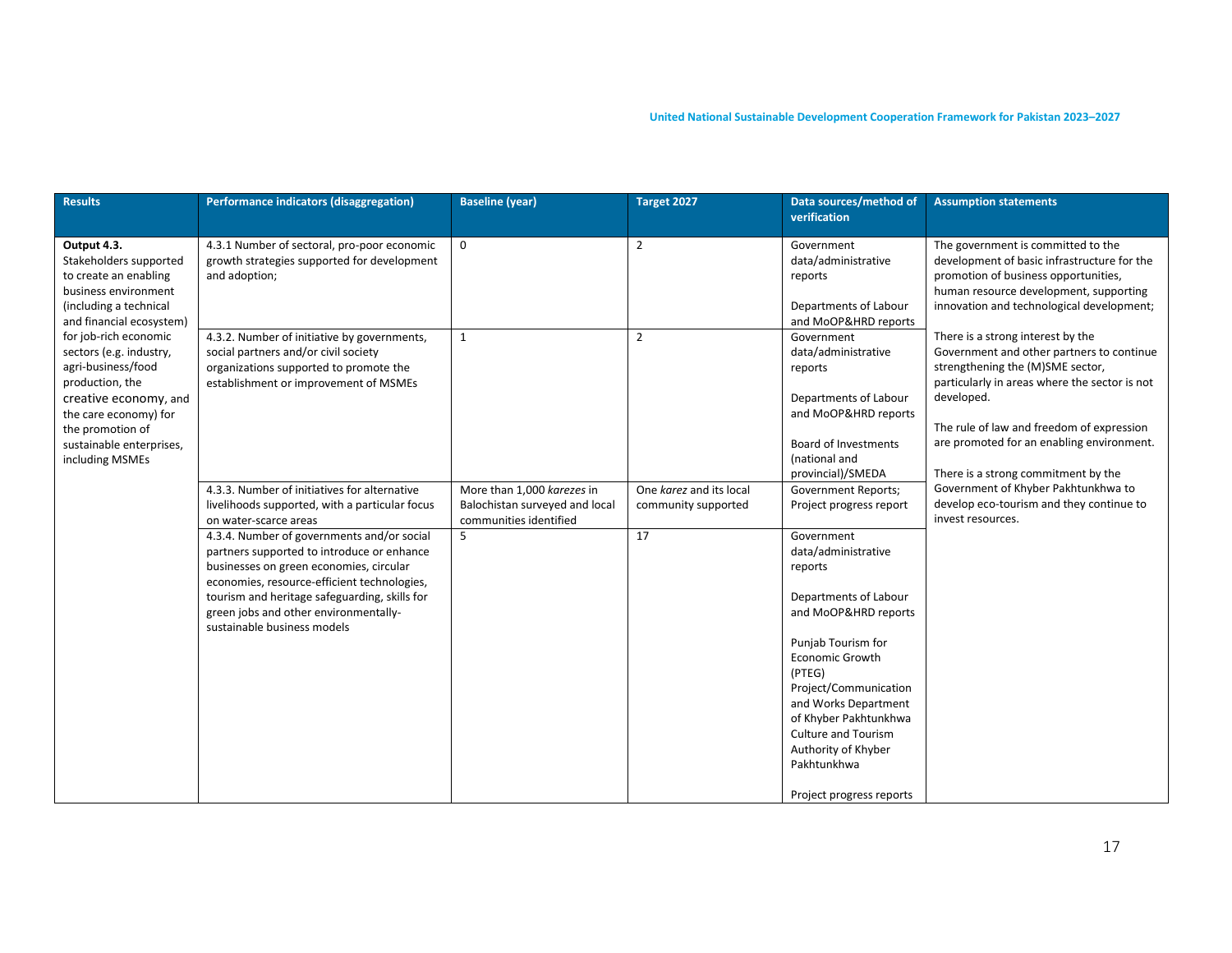| <b>Results</b>                                                                                                                                      | Performance indicators (disaggregation)                                                                                                                                                                                                                                         | <b>Baseline (year)</b> | Target 2027 | Data sources/method of<br>verification                                                                                                     | <b>Assumption statements</b>                                                                                                                                                                 |
|-----------------------------------------------------------------------------------------------------------------------------------------------------|---------------------------------------------------------------------------------------------------------------------------------------------------------------------------------------------------------------------------------------------------------------------------------|------------------------|-------------|--------------------------------------------------------------------------------------------------------------------------------------------|----------------------------------------------------------------------------------------------------------------------------------------------------------------------------------------------|
|                                                                                                                                                     | 4.3.5. Number of business service providers<br>supported to deliver new or enhanced<br>services to MSMEs<br>4.3.6. Number of initiatives supported to                                                                                                                           | 120<br>20              | 305<br>30   | Government<br>data/administrative<br>reports<br>Departments of Labour<br>and MoOP&HRD reports<br>FAO and IFAD project                      |                                                                                                                                                                                              |
|                                                                                                                                                     | stimulate environmentally-sustainable food<br>production                                                                                                                                                                                                                        |                        |             | reports                                                                                                                                    |                                                                                                                                                                                              |
| <b>Output 4.4. Capacities</b><br>and competencies of<br>human resources are<br>built through the<br>provision of technical<br>education, skills and | 4.4.1. Number of governments supported to<br>establish or enhance a system for skills needs'<br>anticipation in consultation with social<br>partners                                                                                                                            | 8                      | 15          | Government<br>data/administrative<br>reports<br>Departments of Labour<br>and MoOP&HRD reports                                              | Inclusive and equitable policies protect and<br>promote the participation of vulnerable<br>groups in MSMEs and socio-economic<br>development.<br>The Government is willing to work with the  |
| entrepreneurship<br>development including<br>for MSMEs, and the<br>productivity and<br>employability of youth,<br>girls/women and other             | 4.4.2. Number of initiatives supported to<br>enhance the quality and quantity of technical<br>and vocational educational and training (TVET)<br>systems (improved curriculum, teacher<br>training, competency standards, regular<br>assessment, inclusion of business training) | $\overline{2}$         | 12          | Government<br>data/administrative<br>reports<br>Departments of Labour<br>and MoOP&HRD reports                                              | UN, social partners and the private sector to<br>enhance demand-based skills needs<br>systems.<br>The public and private sectors are motivated<br>to strengthen relationships and contribute |
| vulnerable groups is<br>enhanced                                                                                                                    | 4.4.3. Number of initiatives supported to<br>enhance the employability of youth, women<br>and other vulnerable groups                                                                                                                                                           | 3                      | 10          | Government<br>data/administrative<br>reports<br>Departments of Labour<br>and MoOP&HRD reports<br>TEVTAs' data/UN<br>agencies' data/reports | to the sustainability of efforts.<br>The security situation in intervention areas<br>remains stable.<br>Resources/funds continue to be available.                                            |
| Output 4.5. Inequalities<br>and disparities in the<br>world of work are<br>reduced by promoting<br>and facilitating women's<br>economic             | 4.5.1. Number of analytical studies on<br>inequalities and disparities in different<br>economic sectors/world of work                                                                                                                                                           | 0                      | 5           | Government<br>data/administrative<br>reports<br>Departments of Labour<br>and MoOP&HRD reports                                              | Policies to reduce inequalities and all forms<br>of discrimination are made available and<br>acted upon.                                                                                     |
| empowerment, by<br>strengthening the<br>capacities of national                                                                                      | 4.5.2. Number of interventions by<br>governments, social partners and/or civil<br>society organizations supported to enhance                                                                                                                                                    | $\Omega$               | 10          | Government<br>data/administrative<br>reports                                                                                               |                                                                                                                                                                                              |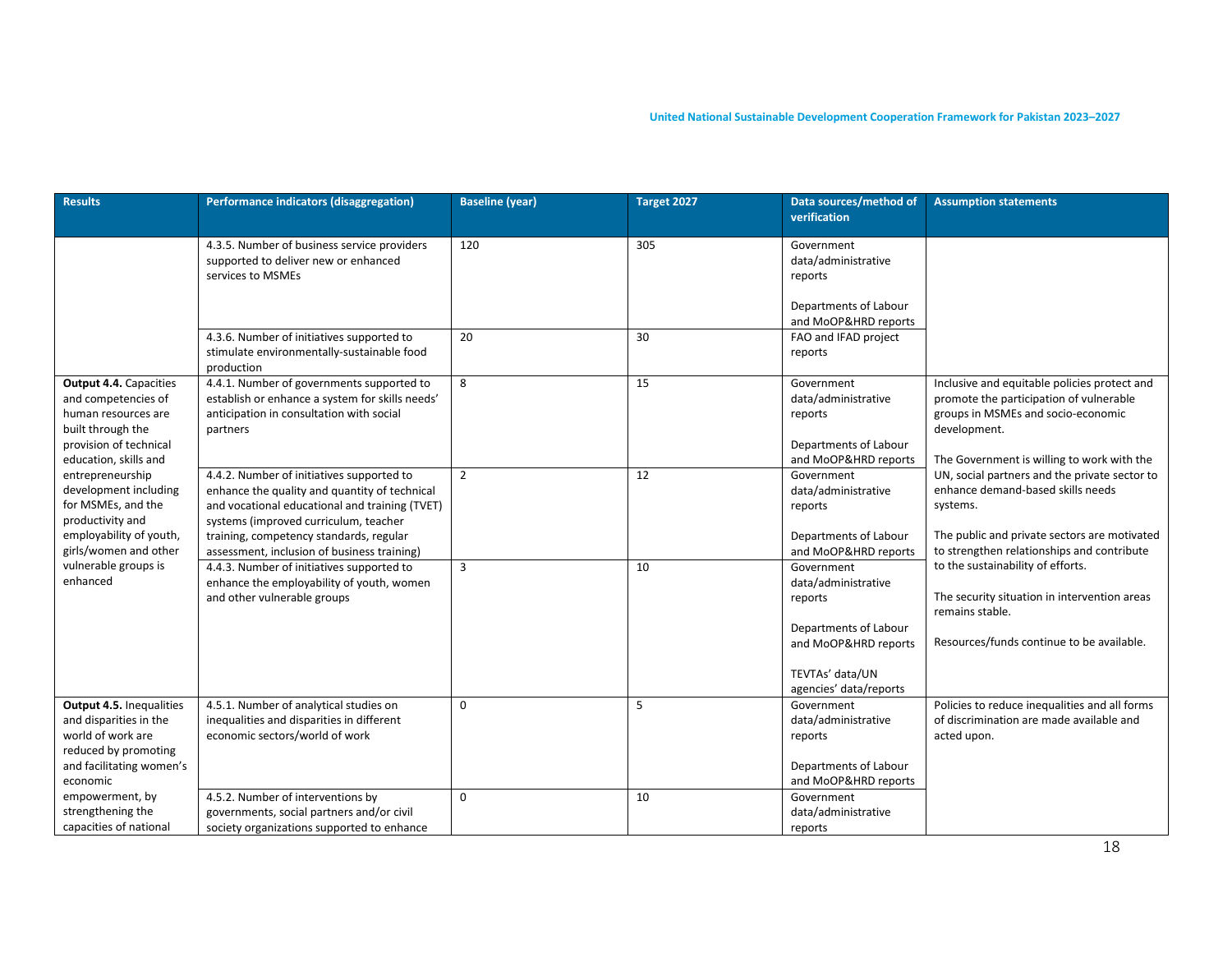| <b>Results</b>                                                                                                                                                                                                                                             | Performance indicators (disaggregation)                                                                                                                                                                      | <b>Baseline (year)</b> | Target 2027    | Data sources/method of<br>verification                                                                                                                                                                                                                                                                                                                                                                                                                        | <b>Assumption statements</b>                                                                                                              |
|------------------------------------------------------------------------------------------------------------------------------------------------------------------------------------------------------------------------------------------------------------|--------------------------------------------------------------------------------------------------------------------------------------------------------------------------------------------------------------|------------------------|----------------|---------------------------------------------------------------------------------------------------------------------------------------------------------------------------------------------------------------------------------------------------------------------------------------------------------------------------------------------------------------------------------------------------------------------------------------------------------------|-------------------------------------------------------------------------------------------------------------------------------------------|
| and provincial<br>institutions, employers'<br>and workers'<br>organizations, and by<br>preventing violence and<br>harassment at work                                                                                                                       | women's economic empowerment (formal,<br>informal and rural economies)                                                                                                                                       |                        |                | Departments of Labour<br>and MoOP&HRD reports                                                                                                                                                                                                                                                                                                                                                                                                                 |                                                                                                                                           |
| Output 4.6.<br>Fundamental principles<br>and rights at work<br>(FPRW) are applied to<br>prevent all forms of<br>exploitation of workers<br>and others in the world<br>of work, including small-<br>holder farmers, fishers<br>and self-employed<br>workers | 4.6.1. Number of government entities that are<br>supported to develop evidence-based policies,<br>strategies and legal frameworks (based on<br>data and analytical work)                                     | $\mathbf 0$            | $\overline{7}$ | Government<br>data/administrative<br>reports<br>DOL and MoOP&HRD<br>reports<br>Poverty Alleviation and<br>Social Security (PASS)<br>Division (poverty<br>graduation strategy)<br>Government of<br>Balochistan (community-<br>led development)<br>Government of Gilgit-<br>Baltistan (land, water<br>and road master<br>plans/policies)<br>Government of Khyber<br>Pakhtunkhwa (farm<br>services centre, farmers'<br>markets and cooperative<br>laws reformed) | Better quality data and statistics are<br>available to promote and track progress on<br>the fundamental principles and rights at<br>work. |
|                                                                                                                                                                                                                                                            | 4.6.2. Number of governments and/or social<br>partners supported to eradicate forced labour<br>and human trafficking, and to secure the<br>prohibition and elimination of the worst forms<br>of child labour | $\mathbf 0$            | $\overline{3}$ | Government<br>data/administrative<br>reports<br>Departments of Labour<br>and MoOP&HRD reports                                                                                                                                                                                                                                                                                                                                                                 |                                                                                                                                           |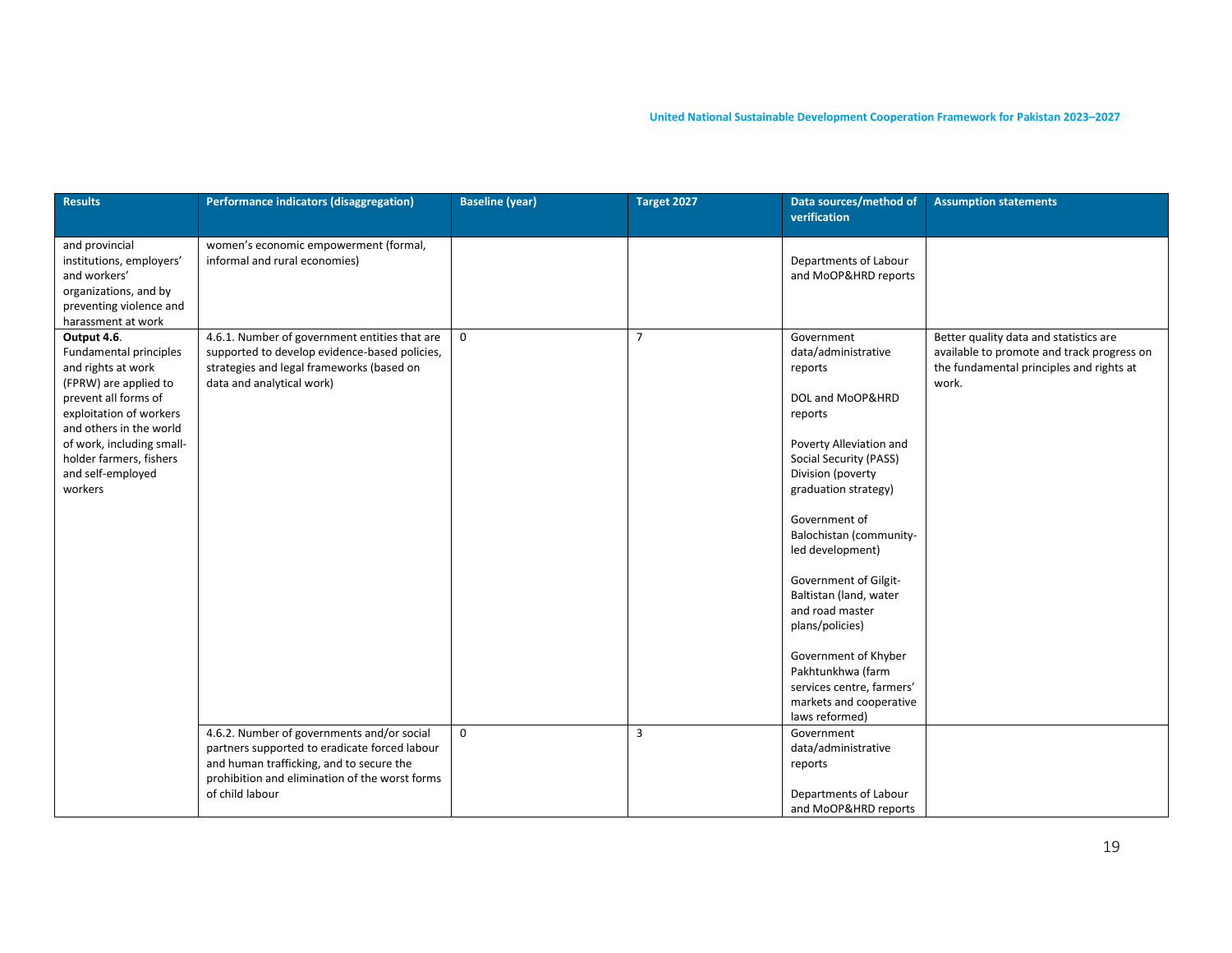| <b>Results</b> | Performance indicators (disaggregation)                                                                                                                                           | <b>Baseline (year)</b> | Target 2027 | Data sources/method of<br>verification                                                        | <b>Assumption statements</b> |
|----------------|-----------------------------------------------------------------------------------------------------------------------------------------------------------------------------------|------------------------|-------------|-----------------------------------------------------------------------------------------------|------------------------------|
|                | 4.6.3. Number of cases for which ILO<br>supervisory bodies or other international<br>bodies notice progress in the implementation<br>of fundamental principles and rights at work | $\Omega$               |             | Government<br>data/administrative<br>reports<br>Departments of Labour<br>and MoOP&HRD reports |                              |
|                | 4.6.4. Number of initiatives taken by<br>governments and/or social partners to<br>promote decent work in the rural economy or<br>the informal economy                             | $\Omega$               |             | Government<br>data/administrative<br>reports<br>Departments of Labour<br>and MoOP&HRD reports |                              |

#### **OUTCOME 5. GOVERNANCE**

**Impact:**

**National development priorities:** Vision 2025 Pillar 3 (Governance, Institutional Reform and Modernization of the Public Sector)

**SDGs and targets:** 5 (Gender Equality), 10 (Reduced Inequalities), 16 (Peace, Justice and Strong Institutions), 17 (Partnerships for the Goals)

| <b>Results</b>                                                                                                                                                                                                                                       | Performance indicators (disaggregation)                                                                                                                          | <b>Baseline (year)</b>                                                                                                                                                                                            | Target 2027                                                                                                                                                                                                                                   | Data sources/method of<br>verification                                                                                            | <b>Assumption statements</b>                                                                                                                                                                                                                                                                                                                                             |
|------------------------------------------------------------------------------------------------------------------------------------------------------------------------------------------------------------------------------------------------------|------------------------------------------------------------------------------------------------------------------------------------------------------------------|-------------------------------------------------------------------------------------------------------------------------------------------------------------------------------------------------------------------|-----------------------------------------------------------------------------------------------------------------------------------------------------------------------------------------------------------------------------------------------|-----------------------------------------------------------------------------------------------------------------------------------|--------------------------------------------------------------------------------------------------------------------------------------------------------------------------------------------------------------------------------------------------------------------------------------------------------------------------------------------------------------------------|
| Outcome 5.<br>By 2027, the people in<br>Pakistan, especially<br>women, children, the<br>most vulnerable and<br>marginalized, have<br>increased access to<br>fundamental rights,<br>gender equality and<br>fundamental freedoms<br>through inclusive, | 5.1. Government effectiveness, the rule of law,<br>political stability and accountability, as<br>measured by the World Bank's Worldwide<br>Governance Indicators | World Bank Worldwide<br>Governance Indicators'<br>estimates for Pakistan (2020)<br>Government<br>effectiveness: -0.5<br>Political stability: -1.85<br>Rule of law: $-0.7$<br>Voice and accountability:<br>$-0.88$ | World Bank Worldwide<br>Governance Indicators'<br>estimates for Pakistan<br>(2027)<br>Government<br>$\bullet$<br>effectiveness: -0.3<br>Political stability: -<br>1.00<br>Rule of law: -0.5<br>$\bullet$<br>Voice and<br>accountability: -0.5 | World Bank Worldwide<br>Governance Indicators<br>(link)<br>The Global Economy $-$<br>Pakistan: Voice and<br>accountability (link) | There are no significant political upheavals<br>or shifts in key government positions that<br>impact policy and the continuity of<br>programming at the strategic level.<br>Political leadership remains willing and able<br>to work on improving policy, systems and<br>structures to improve governance<br>mechanisms.<br>There is a consistent donor appetite to fund |
| accountable, effective<br>and evidence-driven<br>governance systems and<br>rule of law institutions at                                                                                                                                               | 5.2. Proportion of total government spending<br>on essential services, including health and<br>education                                                         | 1.1% of GDP on health                                                                                                                                                                                             | Increase by 4%                                                                                                                                                                                                                                | Economic Survey of<br>Pakistan                                                                                                    | electoral reforms, the strengthening and<br>capacity building of key government<br>agencies, and digital solutions during the<br>programme cycle.                                                                                                                                                                                                                        |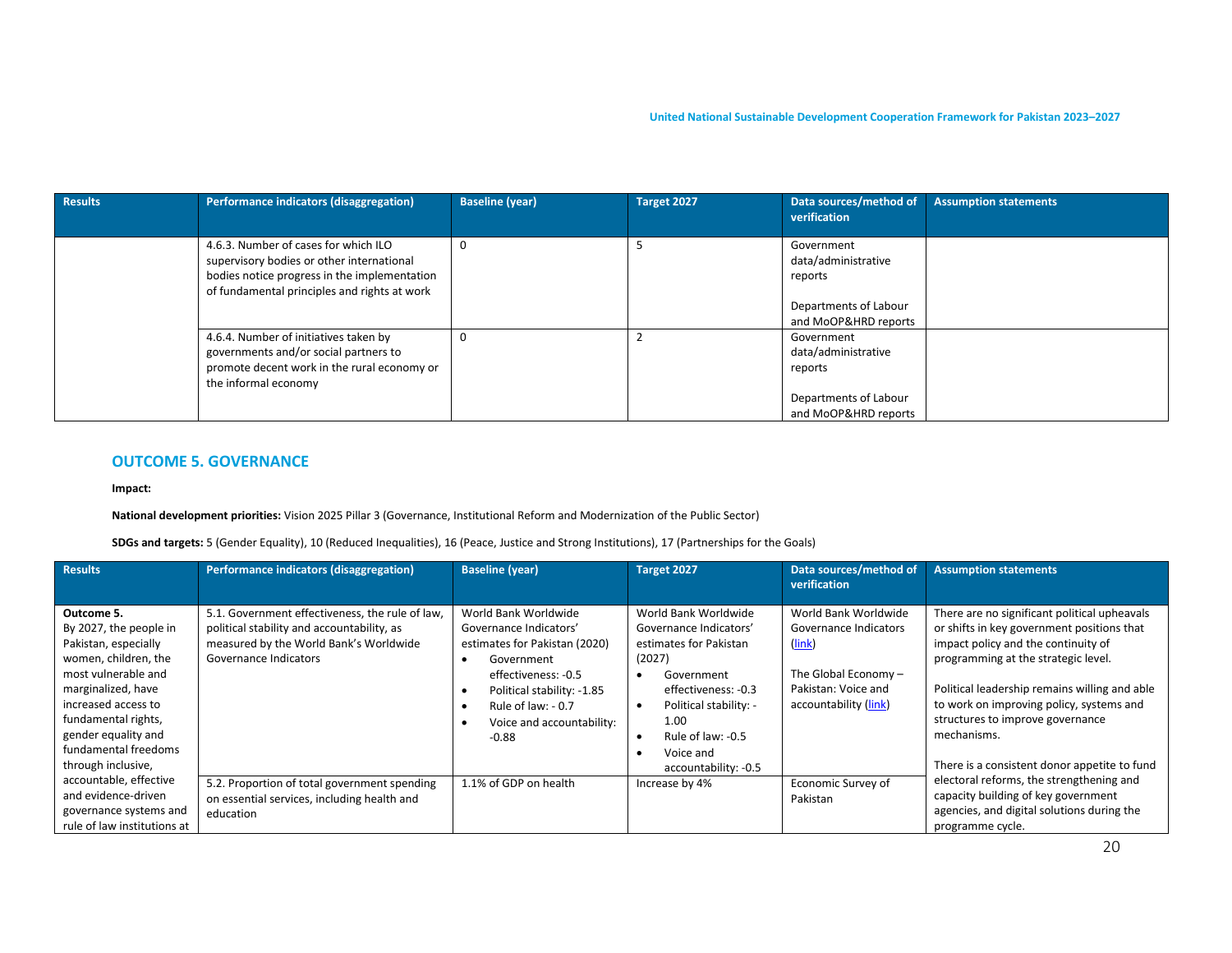| <b>Results</b>                                                                                                                                                                                                                                                                                                                                                | Performance indicators (disaggregation)                                                                                                                                                                                        | <b>Baseline (year)</b>                                                                                                                                                                                                                                                                                    | Target 2027                                                                                                                                                                                                                                                                                                         | Data sources/method of                                                                                                | <b>Assumption statements</b>                                                                                                                                                                                                                                                                                                                                                                                                                                                                                                                               |
|---------------------------------------------------------------------------------------------------------------------------------------------------------------------------------------------------------------------------------------------------------------------------------------------------------------------------------------------------------------|--------------------------------------------------------------------------------------------------------------------------------------------------------------------------------------------------------------------------------|-----------------------------------------------------------------------------------------------------------------------------------------------------------------------------------------------------------------------------------------------------------------------------------------------------------|---------------------------------------------------------------------------------------------------------------------------------------------------------------------------------------------------------------------------------------------------------------------------------------------------------------------|-----------------------------------------------------------------------------------------------------------------------|------------------------------------------------------------------------------------------------------------------------------------------------------------------------------------------------------------------------------------------------------------------------------------------------------------------------------------------------------------------------------------------------------------------------------------------------------------------------------------------------------------------------------------------------------------|
|                                                                                                                                                                                                                                                                                                                                                               |                                                                                                                                                                                                                                |                                                                                                                                                                                                                                                                                                           |                                                                                                                                                                                                                                                                                                                     | verification                                                                                                          |                                                                                                                                                                                                                                                                                                                                                                                                                                                                                                                                                            |
| all levels of government,<br>contributing to good<br>governance and stability                                                                                                                                                                                                                                                                                 |                                                                                                                                                                                                                                | 2.3% of GDP on education<br>(2021)                                                                                                                                                                                                                                                                        |                                                                                                                                                                                                                                                                                                                     | Pakistan Bureau of<br><b>Statistics</b><br><b>Annual Poverty</b><br><b>Reduction Strategies</b>                       | The security situation remains largely<br>predictable, and key rule of law agencies<br>willingly engage with the UN system to<br>improve the rule of law.                                                                                                                                                                                                                                                                                                                                                                                                  |
| <b>UN agencies: UNFPA,</b><br>ILO, UNODC, UNDP, UN<br>Habitat, UNHCR, UN<br>Women, UNICEF, IOM,<br>UNOPS, UNESCO                                                                                                                                                                                                                                              |                                                                                                                                                                                                                                |                                                                                                                                                                                                                                                                                                           |                                                                                                                                                                                                                                                                                                                     | Paper (PRSP)<br>Expenditure reports by<br>the Ministry of Finance<br>to indicate resource<br>allocations and spending | There are no significant policy roadblocks<br>for work around expanding civic space,<br>citizens' engagement and fundamental<br>rights, which would also impact donor<br>funding.                                                                                                                                                                                                                                                                                                                                                                          |
| Output 5.1. Democratic<br>governance institutions<br>and systems - including<br>legislative bodies, local<br>governments and<br>electoral management<br>$b$ odies – are<br>strengthened, effective<br>and responsive to<br>people's needs, for<br>transparent and<br>equitable service<br>delivery, with a focus on<br>data governance<br>systems and digital | 5.1.1. Extent to which national institutions are<br>strengthened through support for data<br>governance systems and core government<br>functions, leading to improved service delivery<br>and capacity to be gender-responsive | World Bank Worldwide<br>Governance Indicators<br>estimates for Pakistan (2020)<br>Limited capacity and<br>$\bullet$<br>functionality of<br>government institutions<br>to adapt technological<br>solutions, data<br>governance systems and<br>implement core<br>processes for improved<br>service delivery | World Bank worldwide<br>Governance Indicators<br>estimates for Pakistan<br>(2027)<br>Enhanced capacity<br>$\bullet$<br>and functionality of<br>government<br>institutions to adapt<br>technological<br>solutions, data<br>governance systems<br>and implement core<br>processes for<br>improved service<br>delivery | World Bank Worldwide<br>Governance Indicators<br>(link)                                                               | There are no significant political upheavals<br>or shifts in key government positions that<br>impact policy and the continuity of<br>programming at the strategic level.<br>Political leadership remains willing and able<br>to work on improving policy, systems<br>(including data governance systems) and<br>structures (including digital solutions) to<br>improve governance mechanisms.<br>The security situation remains largely<br>predictable, and key rule of law agencies<br>willingly engage with the UN system to<br>improve the rule of law. |
| solutions<br>UN agencies: UNFPA,<br>UNDP, UNOPS, UN<br>Women, UNODC, UN<br>Habitat, IOM                                                                                                                                                                                                                                                                       | 5.1. Extent to which the capacity of targeted<br>systems is strengthened to:<br>address discrimination<br>$\bullet$<br>expand civic space<br>$\bullet$<br>be gender-responsive<br>$\bullet$                                    | World Bank Worldwide<br>Governance Indicators'<br>estimates for Pakistan (2020)<br>Limited capacity of<br>$\bullet$<br>government systems to<br>address discrimination,<br>expand civic space                                                                                                             | World Bank Worldwide<br>Governance Indicators'<br>estimates for Pakistan<br>(2027)<br>Enhanced capacity of<br>$\bullet$<br>government systems<br>to address<br>discrimination,                                                                                                                                      | The Global Economy-<br>Pakistan: Voice and<br>accountability (link)                                                   | There are no significant political upheavals<br>or shocks to derail democratic processes.<br>There is a consistent donor appetite to fund<br>electoral reforms, the strengthening and<br>capacity building of key government<br>agencies, and digital solutions during the<br>programme cycle.                                                                                                                                                                                                                                                             |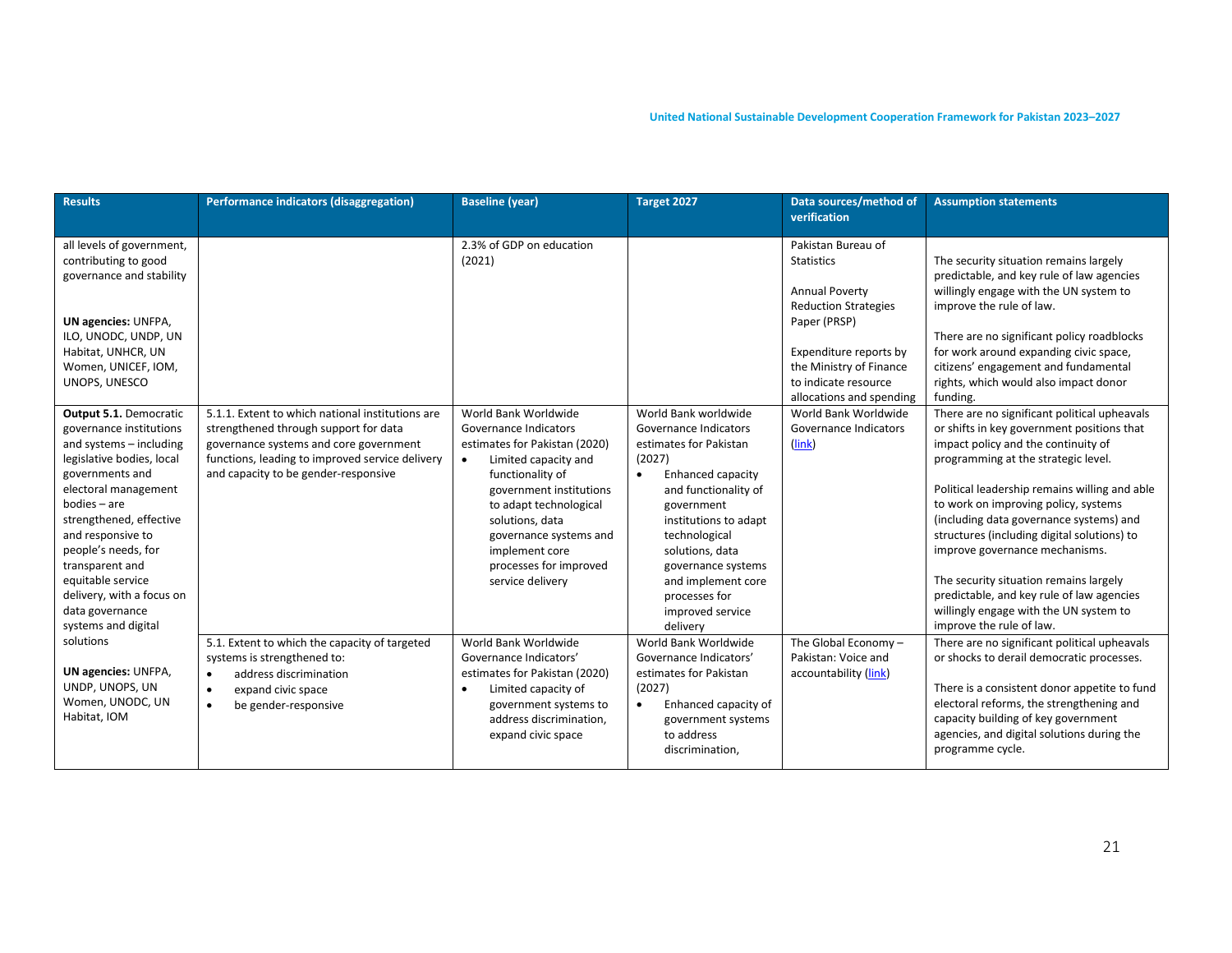| <b>Results</b>                                                                                                                                                                          | Performance indicators (disaggregation)                                                                                                                                                                                                                                                                                                                    | <b>Baseline (year)</b>                                                                                                                                                                                                                     | Target 2027                                                                                                                                                                                                                                                | Data sources/method of<br>verification                                                                        | <b>Assumption statements</b>                                                                                                                                                                                                                                                                                                                                  |
|-----------------------------------------------------------------------------------------------------------------------------------------------------------------------------------------|------------------------------------------------------------------------------------------------------------------------------------------------------------------------------------------------------------------------------------------------------------------------------------------------------------------------------------------------------------|--------------------------------------------------------------------------------------------------------------------------------------------------------------------------------------------------------------------------------------------|------------------------------------------------------------------------------------------------------------------------------------------------------------------------------------------------------------------------------------------------------------|---------------------------------------------------------------------------------------------------------------|---------------------------------------------------------------------------------------------------------------------------------------------------------------------------------------------------------------------------------------------------------------------------------------------------------------------------------------------------------------|
|                                                                                                                                                                                         |                                                                                                                                                                                                                                                                                                                                                            | and/or be gender-<br>responsive                                                                                                                                                                                                            | expand civic space<br>and/or be gender-<br>responsive                                                                                                                                                                                                      |                                                                                                               |                                                                                                                                                                                                                                                                                                                                                               |
| Output 5.2. Justice<br>systems are more<br>accessible, efficient and<br>affordable<br>UN agencies: UNDP,<br>UNOPS, UNODC, IOM,<br>UNHCR, UN Women,<br>ILO, UNICEF                       | 5.2.1. Number and proportion of people<br>supported, who have improved, easy and low-<br>cost access to justice, disaggregated by:<br>Female<br>$\bullet$<br>Male<br>$\bullet$<br>Sex-disaggregated data unavailable<br>$\bullet$<br>Persons with disabilities<br>$\bullet$<br>Displaced populations<br>$\bullet$<br>$\bullet$<br><b>Ethnic minorities</b> | World Justice Project (2020)<br>• Access to and affordability<br>of justice: 0.39                                                                                                                                                          | World Justice Project<br>(2027)<br>$\bullet$<br>Access to and<br>affordability of<br>justice: 0.6                                                                                                                                                          | World Justice Project<br>Rule of Law Index (link)<br>Pakistan's SDG tracking<br>dashboard (link)              | There is a consistent donor appetite to fund<br>justice sector reforms, the capacity building<br>of key justice sector and law enforcement<br>agencies, and digital solutions during the<br>programme cycle.<br>The security situation remains largely<br>predictable, and key rule of law agencies<br>willingly engage with the UN system to                 |
|                                                                                                                                                                                         | 5.2.2. Institutions and systems are<br>strengthened to support the fulfilment of<br>nationally and internationally ratified human<br>rights obligations on:<br>the rule of law and justice<br>$\bullet$<br>human rights<br>$\bullet$                                                                                                                       | Human Rights and Rule of Law<br>Index (2021)<br>• Pakistan index ranking: 7.30                                                                                                                                                             | Human Rights and Rule of<br>Law Index (2027)<br>• Pakistan index ranking:<br>5.8                                                                                                                                                                           | The Global Economy-<br>Pakistan: Human Rights<br>and Rule of Law Index<br>(link)                              | improve the rule of law.                                                                                                                                                                                                                                                                                                                                      |
| Output 5.3. People are<br>aware of, and<br>increasingly able to<br>demand and obtain,<br>their rights<br>UN agencies: UNESCO,<br>UNDP, UN Women,<br>UNODC, UNOPS,<br>UNHCR, UNICEF, IOM | 5.3.1. Initiatives supported for increased<br>awareness of fundamental rights, especially of<br>vulnerable populations, including women and<br>children, to promote social protection and<br>access to essential services                                                                                                                                  | World Justice Project:<br><b>Fundamental Rights for</b><br>Pakistan (2020)<br>• Limited mechanisms for<br>awareness of fundamental<br>rights are in place, and<br>people have limited access<br>to information and<br>redressal mechanisms | World Justice Project:<br><b>Fundamental Rights for</b><br>Pakistan (2027)<br>• Increased initiatives are<br>supported to enhance<br>awareness of<br>fundamental rights and<br>people have greater<br>access to information<br>and redressal<br>mechanisms | World Justice Project:<br><b>Fundamental Rights for</b><br>Pakistan (link)                                    | There are no significant political upheavals<br>or shifts in key government positions that<br>impact policy and the continuity of<br>programming at the strategic level.<br>There are no significant policy roadblocks<br>for work around expanding civic space,<br>citizens' engagement and fundamental<br>rights, which would also impact donor<br>funding. |
|                                                                                                                                                                                         | 5.3.2. Extent to which oversight and redressal<br>mechanisms have the capacity for the<br>protection and promotion of women's, youth's<br>and marginalized groups' rights                                                                                                                                                                                  | World Justice Project:<br><b>Fundamental Rights for</b><br>Pakistan (2020)<br>. Due process of the law and<br>rights of the accused: 0.31                                                                                                  | World Justice Project:<br><b>Fundamental Rights for</b><br>Pakistan (2027)<br>• Due process of the law<br>and rights of the<br>accused: 0.4                                                                                                                | https://worldjusticeproj<br>ect.org/rule-of-law-<br>index/country/2020/Pak<br>istan/Fundamental%20R<br>ights/ |                                                                                                                                                                                                                                                                                                                                                               |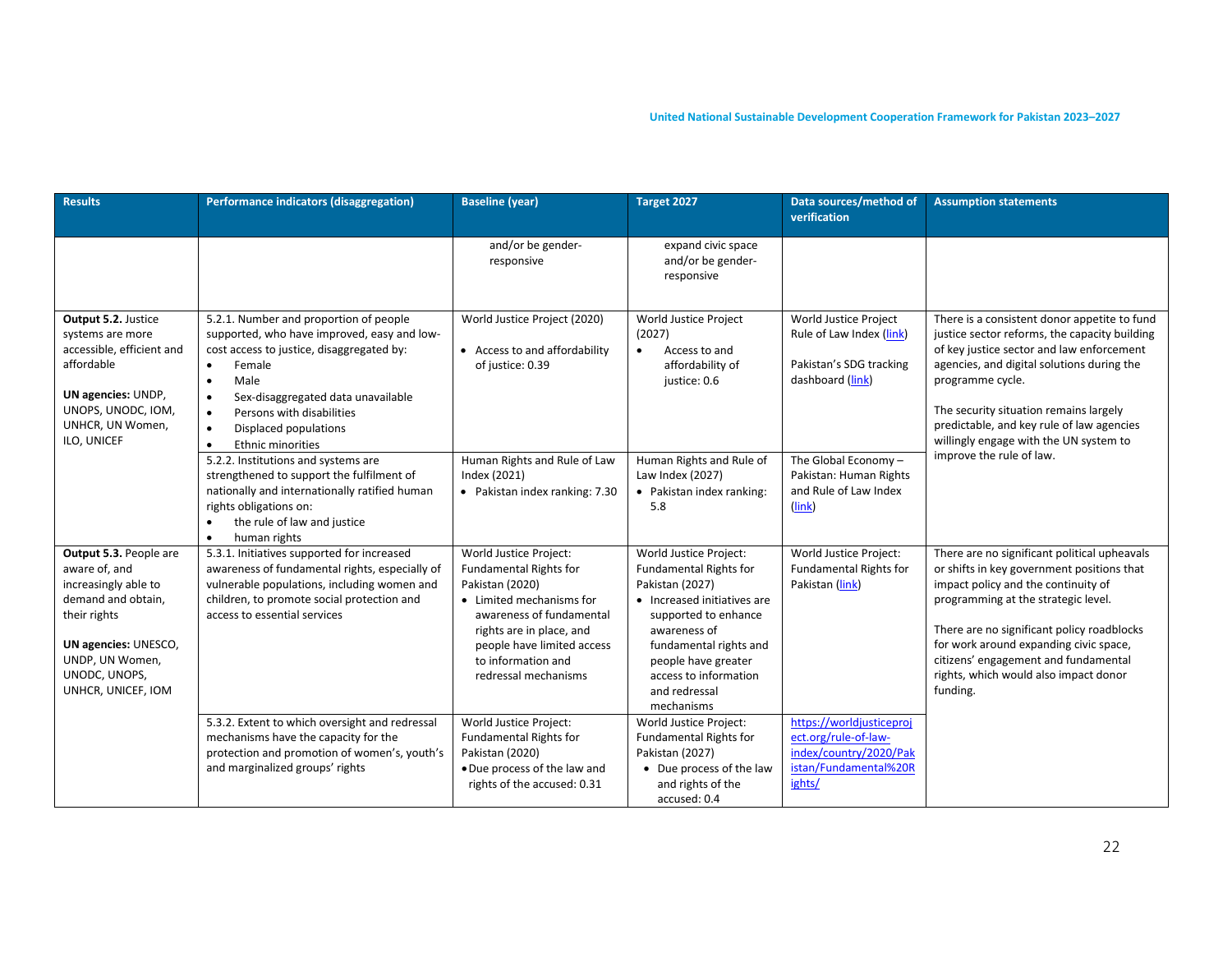| Results | Performance indicators (disaggregation)                                                                                                                                                                                                                                                                          | <b>Baseline (year)</b>                                                              | Target 2027                                                                         | Data sources/method of<br>verification                                                   | <b>Assumption statements</b> |
|---------|------------------------------------------------------------------------------------------------------------------------------------------------------------------------------------------------------------------------------------------------------------------------------------------------------------------|-------------------------------------------------------------------------------------|-------------------------------------------------------------------------------------|------------------------------------------------------------------------------------------|------------------------------|
|         | 5.3.3. Extent to which electoral management<br>bodies have strengthened capacity to conduct<br>inclusive, peaceful and credible elections, and<br>parliament and legislative bodies have<br>improved capacities to undertake inclusive,<br>effective and accountable law-making,<br>oversight and representation | Economist Intelligence Unit<br>(EIU) Democracy Index (2020)<br>Pakistan score: 4.49 | Economist Intelligence<br>Unit (EIU) Democracy<br>Index (2027)<br>Pakistan score: 6 | https://www.eiu.com/n/<br>campaigns/democracy-<br>index-2020-download-<br><b>SUCCESS</b> |                              |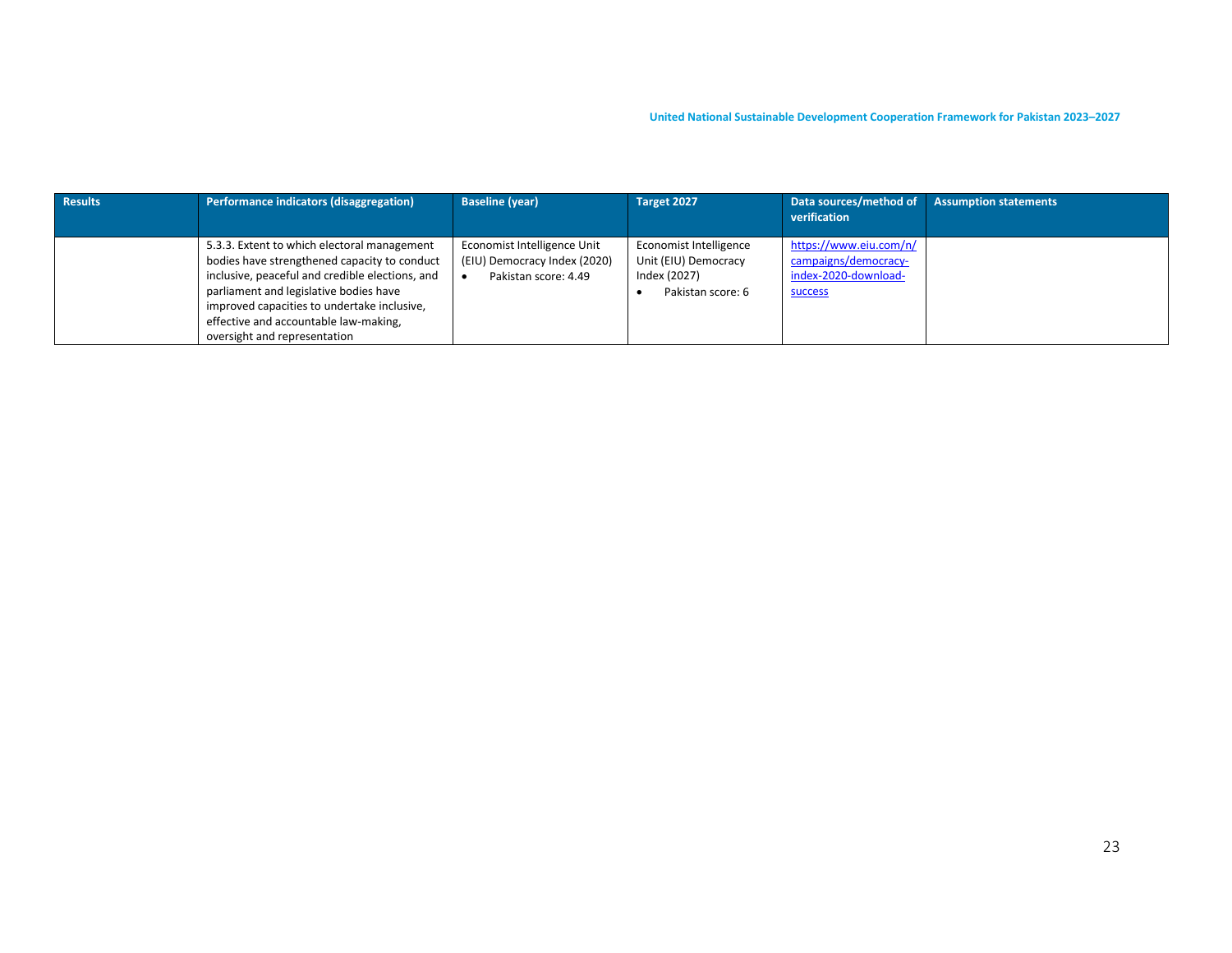# **Annex 4. Detailed outcome level theories of change**

### **OUTCOME 1. BASIC SOCIAL SERVICES**

| Impact                 | <b>Outcome</b>                                                                                                                                                                                                        | <b>Output areas</b>                                                                                                                                                                                                                | <b>Main intervention strategies</b>                                                                                                             |
|------------------------|-----------------------------------------------------------------------------------------------------------------------------------------------------------------------------------------------------------------------|------------------------------------------------------------------------------------------------------------------------------------------------------------------------------------------------------------------------------------|-------------------------------------------------------------------------------------------------------------------------------------------------|
| People are             | By 2027,                                                                                                                                                                                                              | Health system in Pakistan becomes inclusive, resilient,                                                                                                                                                                            | Strengthening health systems                                                                                                                    |
| healthy,<br>educated,  | people in<br>Pakistan,                                                                                                                                                                                                | equitable, gender-responsive and accountable for<br>quality health services for all people especially the                                                                                                                          | Facilitating improved essential immunization                                                                                                    |
| have access<br>to safe | especially<br>the most                                                                                                                                                                                                | most vulnerable groups within the framework of<br>Universal Health Coverage, and in line with                                                                                                                                      | Supporting polio eradication                                                                                                                    |
| water and              | vulnerable                                                                                                                                                                                                            | international health standards and regulations                                                                                                                                                                                     | Strengthening the HIV/AIDS response                                                                                                             |
| are<br>protected       | and<br>deprived                                                                                                                                                                                                       |                                                                                                                                                                                                                                    | Facilitating the prevention of vectorborne diseases (VBD) and neglected tropical diseases (NTD)                                                 |
| from<br>shocks         | have                                                                                                                                                                                                                  |                                                                                                                                                                                                                                    | Supporting integrated patient care and the prevention of tuberculosis                                                                           |
|                        | increased<br>equitable                                                                                                                                                                                                |                                                                                                                                                                                                                                    | Strengthening sexual and reproductive health (SRH) services                                                                                     |
|                        | access to<br>and                                                                                                                                                                                                      |                                                                                                                                                                                                                                    | Facilitating equitable and quality maternal, newborn, child and adolescent health (MNCAH) services                                              |
|                        | utilization                                                                                                                                                                                                           |                                                                                                                                                                                                                                    | Preventing and controlling non-communicable diseases (NCDs)                                                                                     |
|                        | of quality,<br>gender-                                                                                                                                                                                                |                                                                                                                                                                                                                                    | Building capacities for the early detection of, and response to, health emergencies                                                             |
|                        | responsive<br>and                                                                                                                                                                                                     | Nutrition related national systems (health, food, WASH                                                                                                                                                                             | Strengthening quality nutrition services, including policy and legal frameworks                                                                 |
|                        | sustainable                                                                                                                                                                                                           | and education) in Pakistan are strengthened to protect<br>and promote diets, services and practices for optimal,                                                                                                                   | Strengthening governmental and non-governmental capacity to take quality nutrition services to scale                                            |
|                        | basic social<br>services                                                                                                                                                                                              | growth and development across the life course for all<br>children adolescents and women, focusing on the four                                                                                                                      | Driving demand for nutrition services by empowering civil society and communities                                                               |
|                        |                                                                                                                                                                                                                       | key stages of life: early childhood, middle childhood,                                                                                                                                                                             | Enhancing capacities for emergency preparedness and response                                                                                    |
|                        |                                                                                                                                                                                                                       | adolescence and motherhood, with special attention to<br>the most vulnerable and deprived                                                                                                                                          |                                                                                                                                                 |
|                        |                                                                                                                                                                                                                       | WASH system has improved capacities to deliver safely                                                                                                                                                                              | Strengthening policy, governance, coordination and legal frameworks, and increasing investments and financing for WASH                          |
|                        | managed, equitable, inclusive, gender-responsive and<br>climate-resilient water, sanitation, and hygiene<br>services, including liquid and solid waste management<br>services, for the people in Pakistan, especially | Strengthening implementation capacities and partnerships for WASH delivery (water treatment solutions, public-private<br>partnerships for water supply systems, climate-resilient WASH facilities, and gender-responsive services) |                                                                                                                                                 |
|                        |                                                                                                                                                                                                                       | Supporting the WASH pillars of the Clean Green Pakistan programme                                                                                                                                                                  |                                                                                                                                                 |
|                        |                                                                                                                                                                                                                       | vulnerable and marginalized, including refugees                                                                                                                                                                                    | Empowering civil society and awareness raising of social and behaviour change (SBC)                                                             |
|                        |                                                                                                                                                                                                                       |                                                                                                                                                                                                                                    | Facilitating stronger emergency preparedness and response for humanitarian disasters, natural disasters and the potential influx of<br>refugees |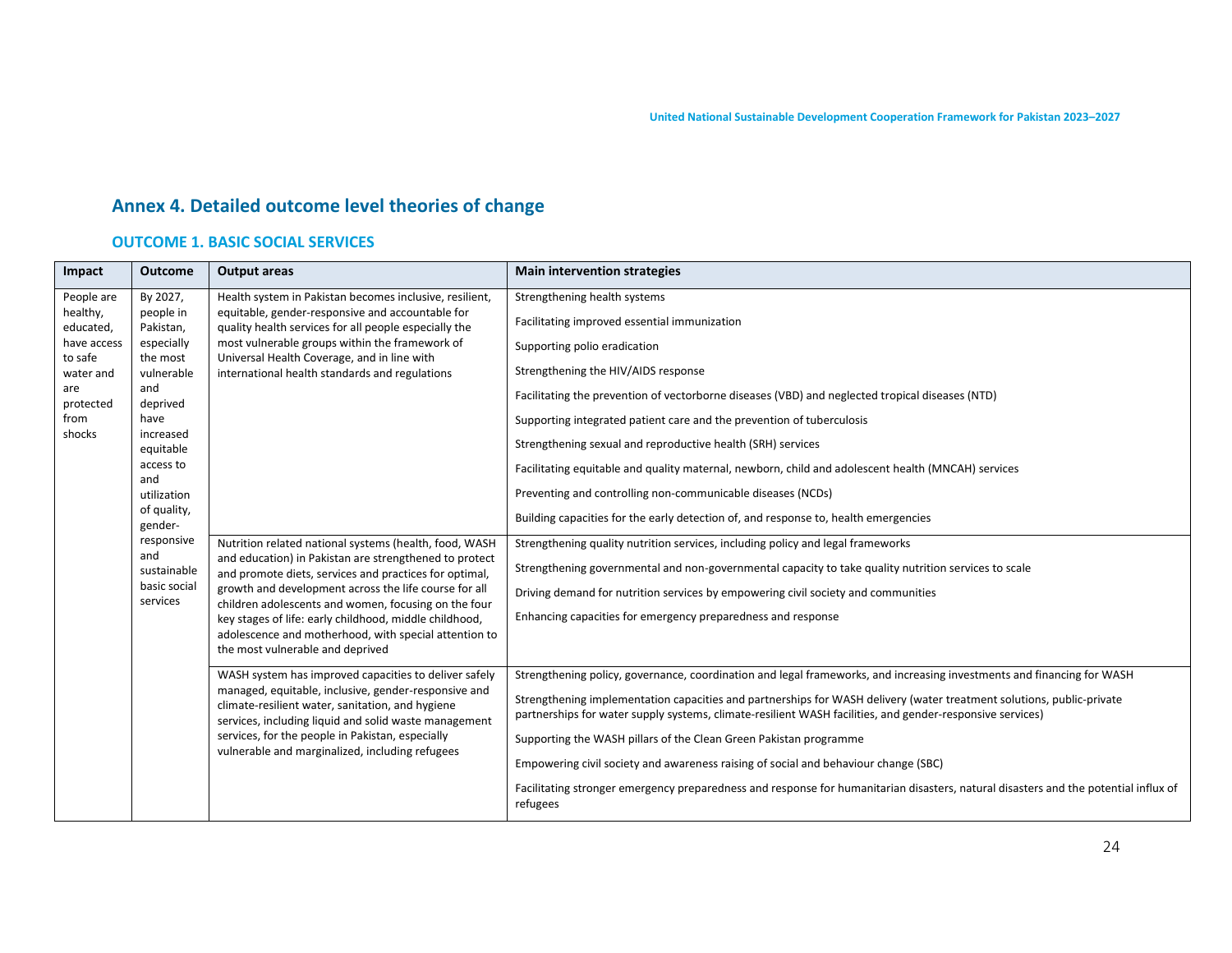| Impact | <b>Outcome</b> | Output areas                                                                                                                                                                                                                                                                                                                                                                           | <b>Main intervention strategies</b>                                                                                                                                                                                                                                                                                                                                                                                                                                                                                                                                                                                                                                                                                      |
|--------|----------------|----------------------------------------------------------------------------------------------------------------------------------------------------------------------------------------------------------------------------------------------------------------------------------------------------------------------------------------------------------------------------------------|--------------------------------------------------------------------------------------------------------------------------------------------------------------------------------------------------------------------------------------------------------------------------------------------------------------------------------------------------------------------------------------------------------------------------------------------------------------------------------------------------------------------------------------------------------------------------------------------------------------------------------------------------------------------------------------------------------------------------|
|        |                | Education system in Pakistan has improved capacities<br>to deliver more inclusive, equitable, gender-<br>responsive, quality education and skills development,<br>including lifelong learning opportunities, transferable<br>skills, to children and youth, particularly girls and those<br>residing in disadvantaged areas, including during<br>humanitarian and emergency situations | Strengthening policy and legal frameworks<br>Promoting equitable, sustainable and quality education and skills training, including flexible pathways for basic education, national<br>meal policies and assessments on SDG 4 (Quality Education)<br>Building the capacity of the Government and non-governmental entities at the federal and provincial levels to deliver education<br>and skills training at scale<br>Building the capacity of civil society and communities to demand education and skills training<br>Supporting education for children in emergencies, including humanitarian emergencies                                                                                                            |
|        |                | Social Protection systems and measures are<br>strengthened to provide well-coordinated responses in<br>an inclusive and shock-responsive manner to the most<br>deprived and vulnerable population                                                                                                                                                                                      | Supporting the development of evidence-based social protection policy, governance and legal frameworks<br>Supporting the analysis of social protection policies and programmes<br>Promoting universal health care, insurance schemes, birth registration, Computerized National Identity Cards (CNICs) and cash<br>transfers<br>Fostering innovative solutions for the delivery of existing social protection schemes<br>Promoting integrated approaches, including social protection floors, health insurance, social security and protection against<br>violence<br>Providing food assistance and cash support to vulnerable and marginalized people<br>Facilitating livestock protection and management interventions |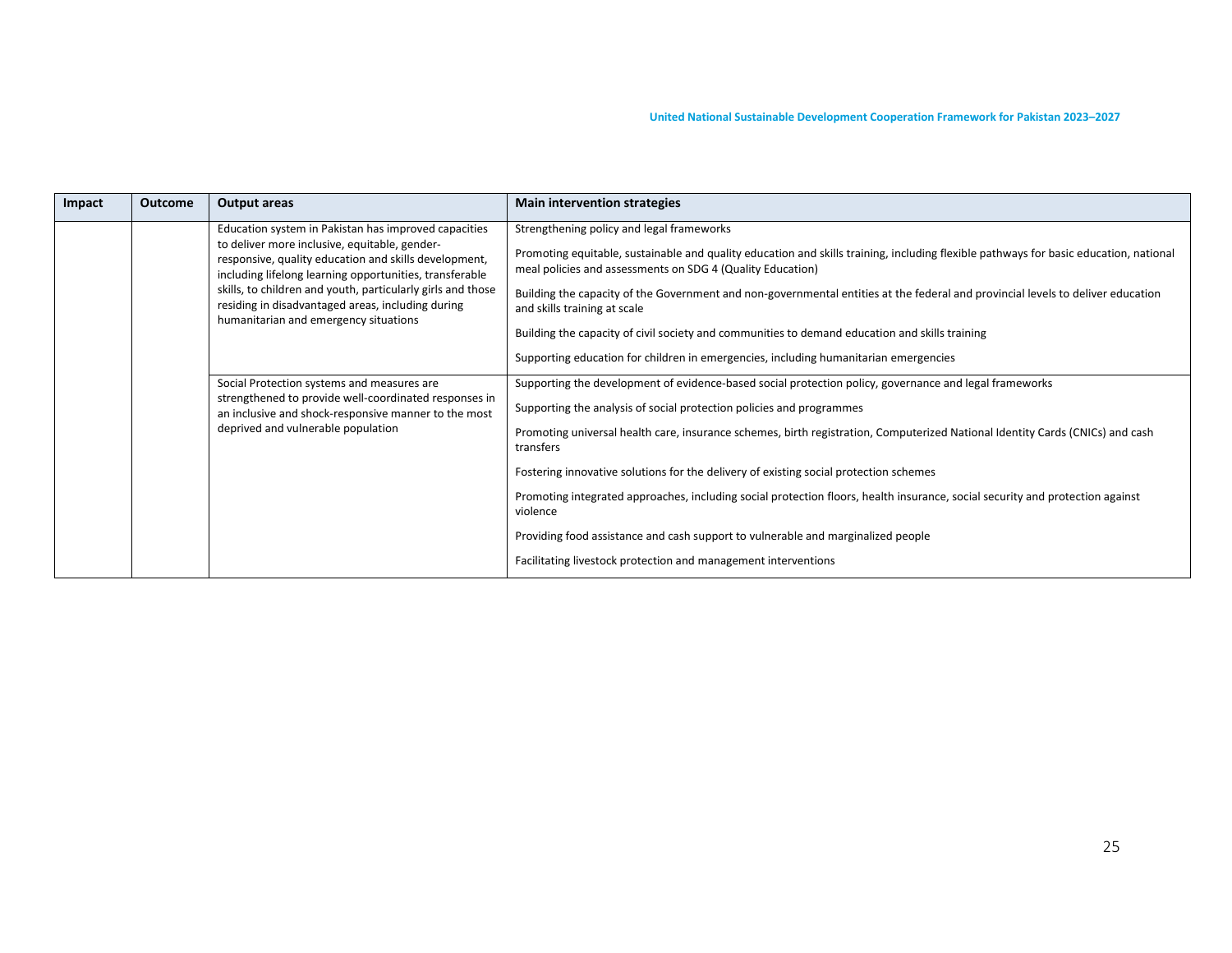#### **OUTCOME 2. GENDER EQUALITY AND WOMEN'S EMPOWERMENT**

| Impact                   | <b>Outcome</b>                                               | <b>Outputs</b>                                                                                                                                                                                                                                                                                                                                                                                            | <b>Main intervention strategies</b>                                                                                                                                                                                                                                                                                            |
|--------------------------|--------------------------------------------------------------|-----------------------------------------------------------------------------------------------------------------------------------------------------------------------------------------------------------------------------------------------------------------------------------------------------------------------------------------------------------------------------------------------------------|--------------------------------------------------------------------------------------------------------------------------------------------------------------------------------------------------------------------------------------------------------------------------------------------------------------------------------|
| Women                    | By 2027,                                                     | National and international                                                                                                                                                                                                                                                                                                                                                                                | Facilitating the development of national and sub-national policies on gender equality that are aligned with the SDGs                                                                                                                                                                                                           |
| and girls<br>are safe,   | women and<br>girls in                                        | commitments to gender equity and                                                                                                                                                                                                                                                                                                                                                                          | Supporting stakeholders to monitor and report on Pakistan's progress on implementing key treaties and international commitments <sup>3</sup>                                                                                                                                                                                   |
| exercise<br>their rights | Pakistan,<br>especially                                      | rights-based approaches that<br>inform policy-making are realized,                                                                                                                                                                                                                                                                                                                                        | Strengthening institutions and advocating for strengthened pro-women and gender equality-related legislation                                                                                                                                                                                                                   |
| and benefit<br>from      | those at<br>greatest risk                                    | through support to government<br>institutions in monitoring                                                                                                                                                                                                                                                                                                                                               | Supporting the Government of Pakistan, and the public and private sectors, to develop national and provincial gender and human rights frameworks<br>that are aligned with the SDGs                                                                                                                                             |
| economic<br>opportunit   | of being left<br>behind, will<br>benefit from<br>an enabling | implementation of commitments,<br>the production, analysis and use of<br>sex/gender disaggregated statistics,<br>SDG data and knowledge advocacy                                                                                                                                                                                                                                                          | Supporting the mainstreaming of gender perspectives in SDG-related data production, analysis and utilization, including sex-disaggregated data and<br>gender statistics at all levels (federal, provincial, local), as well as in civil registration and vital statistics, and Health Management Information Systems<br>(HMIS) |
|                          | environment                                                  | and accountability                                                                                                                                                                                                                                                                                                                                                                                        | Promoting governance and accountability frameworks in the public and private sectors to enhance women's participation in the labour force                                                                                                                                                                                      |
|                          | where they<br>are<br>empowered<br>and reach                  | Strengthening inclusive human resources, financial capacity and coordination within and between oversight institutions (the National Commission on<br>the Status of Women (NCSW), provincial Commissions on the Status of Women (CSWs), ombudspersons (OMB), and the National Commission for<br>Human Rights (NCHR), as well as other relevant stakeholders, including civil society organizations (CSOs) |                                                                                                                                                                                                                                                                                                                                |
|                          | their full<br>potential; and                                 |                                                                                                                                                                                                                                                                                                                                                                                                           | Linking oversight institutions such as the NCSW with the CSO consortium                                                                                                                                                                                                                                                        |
|                          | their human,                                                 |                                                                                                                                                                                                                                                                                                                                                                                                           | Supporting watchdog entities at the local level                                                                                                                                                                                                                                                                                |
|                          | social,<br>economic,                                         |                                                                                                                                                                                                                                                                                                                                                                                                           | Improving food security and nutrition-sensitive analysis that focuses on gender equality outcomes                                                                                                                                                                                                                              |
|                          | cultural and<br>political rights                             | Empowerment of women, girls and                                                                                                                                                                                                                                                                                                                                                                           | Identifying priority areas with low financial allocations to support the most marginalized and excluded groups                                                                                                                                                                                                                 |
|                          | are fully                                                    | transgender persons is promoted<br>through gender-responsive policies,<br>programmes, strategies and<br>instruments through the provision<br>of public and private financing and<br>institutional development and<br>strengthening                                                                                                                                                                        | Introducing a new evidence-based policy action framework to bridge existing gender gaps and to translate existing policies into action                                                                                                                                                                                         |
|                          | protected<br>and upheld                                      |                                                                                                                                                                                                                                                                                                                                                                                                           | Establishing gender-responsive programming, finance, planning systems and budgetary frameworks at the federal and provincial levels to track<br>gender equality-related results                                                                                                                                                |
|                          |                                                              |                                                                                                                                                                                                                                                                                                                                                                                                           | Engaging the private sector and promoting gender-responsive procurement in the private sector                                                                                                                                                                                                                                  |
|                          |                                                              |                                                                                                                                                                                                                                                                                                                                                                                                           | Building regional collaboration for knowledge exchange on national gender-responsive budget formulation                                                                                                                                                                                                                        |
|                          |                                                              |                                                                                                                                                                                                                                                                                                                                                                                                           | Supporting the introduction and use of innovative gender-responsive financial tools                                                                                                                                                                                                                                            |
|                          |                                                              |                                                                                                                                                                                                                                                                                                                                                                                                           | Promoting access to finance and resources for women and marginalized groups, including microfinance products/plans/frameworks                                                                                                                                                                                                  |

<sup>&</sup>lt;sup>3</sup> Including Voluntary National Reviews (VNRs), SDG 5 and SDGs 8, 10 and 16, the Convention on the Elimination of All Forms of Discrimination Against Women (CEDAW), the International Covenant on Civil and Political Rights (ICCPR), the Convention on the Rights of the Child (CRC), the Convention against Torture and Other Cruel, Inhuman or Degrading Treatment or Punishment (UNCAT), the International Convention on the Elimination of All Forms of Racial Discrimination (CERD), the International Covenant on Economic, Social and Cultural Rights (ICESCR), Universal Period Reviews (UPRs) and the Beijing Platform for Action, among others.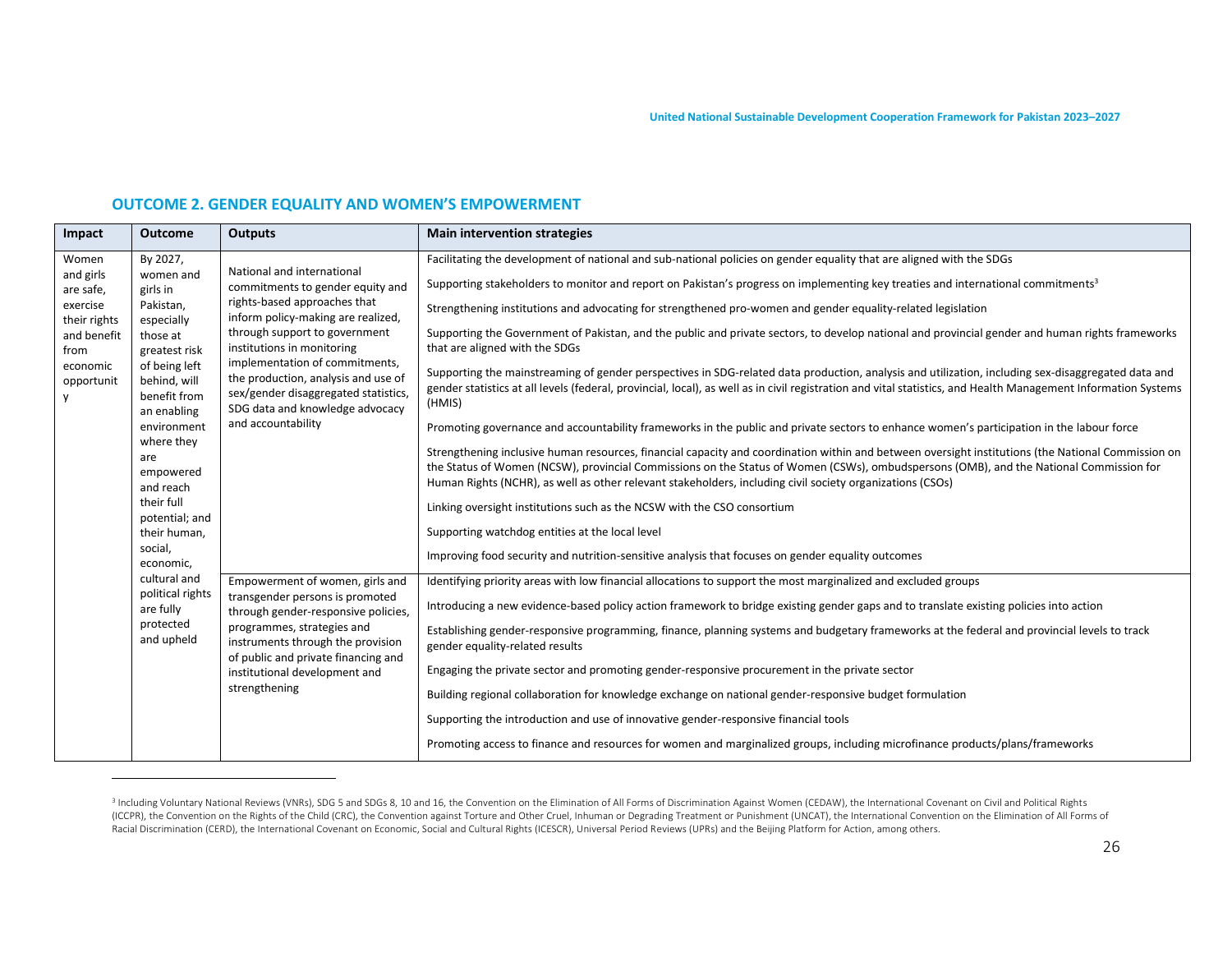| Impact | <b>Outcome</b> | <b>Outputs</b>                                                                                                                                                                                                                                                                                                                                                                             | <b>Main intervention strategies</b>                                                                                                                                                                                                                                                                                                                                                                                                                                                                                                                                                                                                                                                                                                                                                                                                                                                                                                                                                                                                                                                                                                                                                                                                                                                                                                                                                                                                                                                                                                                                                                                                                                                                                                                                                                                                                                                                                                                                                                                                                                                                                                                                                                                                                    |
|--------|----------------|--------------------------------------------------------------------------------------------------------------------------------------------------------------------------------------------------------------------------------------------------------------------------------------------------------------------------------------------------------------------------------------------|--------------------------------------------------------------------------------------------------------------------------------------------------------------------------------------------------------------------------------------------------------------------------------------------------------------------------------------------------------------------------------------------------------------------------------------------------------------------------------------------------------------------------------------------------------------------------------------------------------------------------------------------------------------------------------------------------------------------------------------------------------------------------------------------------------------------------------------------------------------------------------------------------------------------------------------------------------------------------------------------------------------------------------------------------------------------------------------------------------------------------------------------------------------------------------------------------------------------------------------------------------------------------------------------------------------------------------------------------------------------------------------------------------------------------------------------------------------------------------------------------------------------------------------------------------------------------------------------------------------------------------------------------------------------------------------------------------------------------------------------------------------------------------------------------------------------------------------------------------------------------------------------------------------------------------------------------------------------------------------------------------------------------------------------------------------------------------------------------------------------------------------------------------------------------------------------------------------------------------------------------------|
|        |                |                                                                                                                                                                                                                                                                                                                                                                                            | Facilitating women's, girls and transgender people's access to technological solutions and the creative industries                                                                                                                                                                                                                                                                                                                                                                                                                                                                                                                                                                                                                                                                                                                                                                                                                                                                                                                                                                                                                                                                                                                                                                                                                                                                                                                                                                                                                                                                                                                                                                                                                                                                                                                                                                                                                                                                                                                                                                                                                                                                                                                                     |
|        |                |                                                                                                                                                                                                                                                                                                                                                                                            | Applying a gender lens to all public and private sector climate financing and SDG investment solutions                                                                                                                                                                                                                                                                                                                                                                                                                                                                                                                                                                                                                                                                                                                                                                                                                                                                                                                                                                                                                                                                                                                                                                                                                                                                                                                                                                                                                                                                                                                                                                                                                                                                                                                                                                                                                                                                                                                                                                                                                                                                                                                                                 |
|        |                | Vulnerable and marginalized<br>women, girls, and transgender<br>persons, actively contribute to<br>resilient and empowered<br>communities, and are able to<br>operate in safe spaces and<br>harassment-free environments,<br>protected from gender-based<br>violence and violence against<br>women and other harmful practices<br>and have equitable access to<br>services and information | Supporting reforms to align with international standards and commitments, and the full implementation of laws on sexual violence, sexual<br>harassment, workplace harassment, domestic violence, early marriage, rape, inheritance and the family<br>Building the capacity of the justice sector and service providers for gender-responsive justice and services to bridge the gap between laws and<br>implementation<br>Supporting women's and marginalized groups' access to justice<br>Strengthening coordination between justice sector institutions for the provision of services and the consolidation of efforts, including in the context<br>of emergency helpline services<br>Supporting psychosocial support and the integration of mental health in service delivery<br>Strengthening gender-responsive multi-sectoral partnerships, programming and the capacities of service providers for essential services and systems<br>to address gender-based violence - including health care, education, social services, law, justice, and rehabilitation - including in humanitarian crises<br>Supporting services for survivors of gender-based violence, including access to shelters and essential services<br>Strengthening evidence-based advocacy that addresses harmful social norms and attitudes in workplaces, public spaces and transportation, including<br>through engagement with men and boys<br>Implementing social and behaviour change strategies to address harmful social norms related to child marriage<br>Engaging the formal education sector, men and boys to change social norms and attitudes<br>Supporting women's access to safe public spaces and transport systems to increase their mobility<br>Bridging the gap between existing laws and their implementation<br>Advocating for the inclusion and mainstreaming of disability issues into social development programmes<br>Strengthening service delivery mechanisms<br>Supporting case management and the institutionalization of the prevention of, and response to, gender-based violence<br>Promoting gender-related awareness, including on breastfeeding, family-friendly workplace policies and better adolescent nutrition and dietary<br>practices |
|        |                | Those in positions of power take<br>action to support vulnerable and<br>marginalized women, girls and<br>transgender persons to be aware of<br>and exercise their rights, so as to                                                                                                                                                                                                         | Promoting awareness of existing pro-women and gender equality-related legislation, policies and services<br>Strengthening women's parliamentary caucuses<br>Supporting women-led organizations and women's leadership, especially in economic and financial sectors                                                                                                                                                                                                                                                                                                                                                                                                                                                                                                                                                                                                                                                                                                                                                                                                                                                                                                                                                                                                                                                                                                                                                                                                                                                                                                                                                                                                                                                                                                                                                                                                                                                                                                                                                                                                                                                                                                                                                                                    |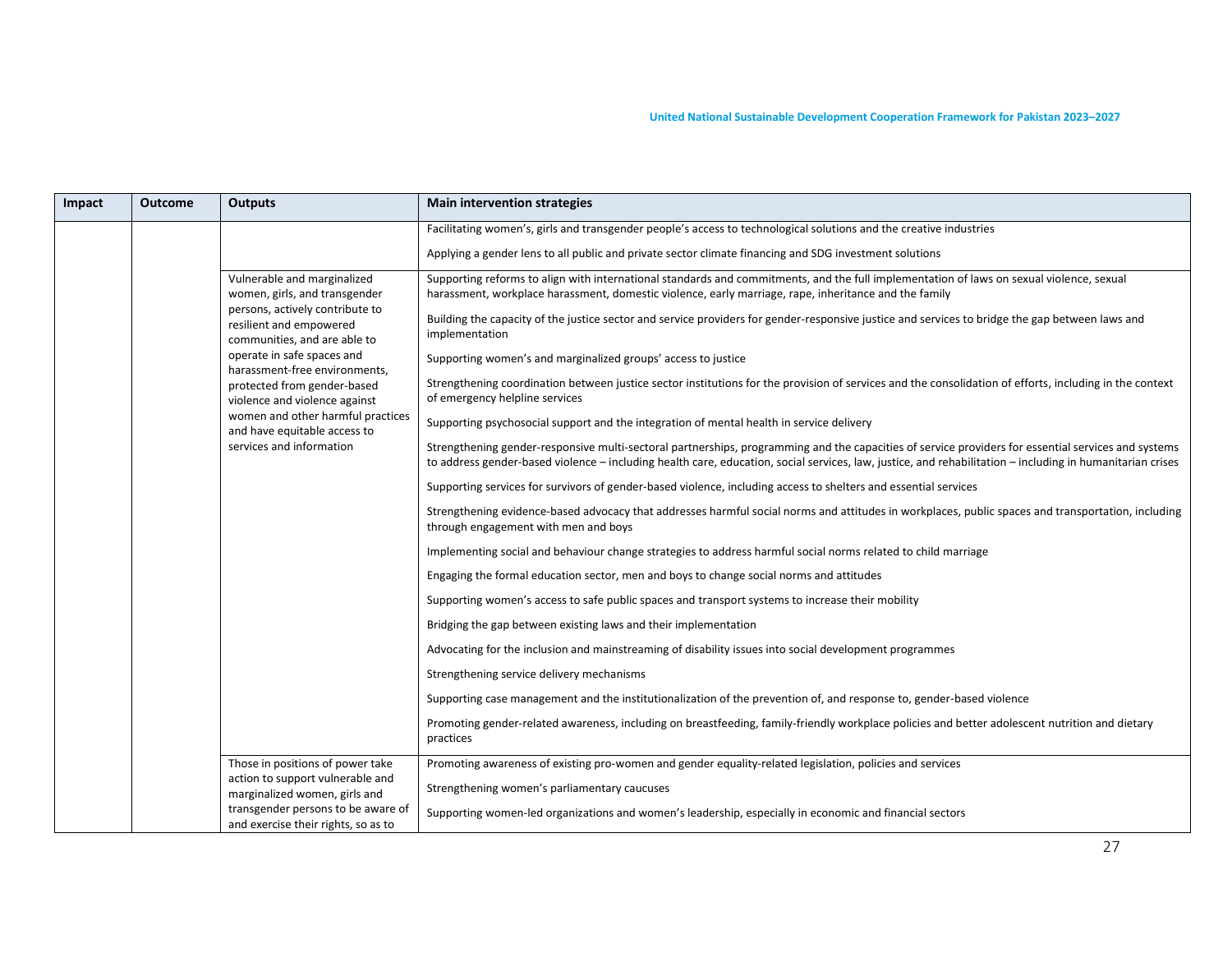| Impact | <b>Outcome</b> | <b>Outputs</b>                                                                                                                                                                                                                                                   | <b>Main intervention strategies</b>                                                                                                                                                                           |
|--------|----------------|------------------------------------------------------------------------------------------------------------------------------------------------------------------------------------------------------------------------------------------------------------------|---------------------------------------------------------------------------------------------------------------------------------------------------------------------------------------------------------------|
|        |                | actively and meaningfully                                                                                                                                                                                                                                        | Advancing women's political participation at all levels                                                                                                                                                       |
|        |                | participate in communities, receive<br>support and rise to leadership<br>positions in both public and private<br>sectors                                                                                                                                         | Improving gender inclusion and gender parity in public and private entities                                                                                                                                   |
|        |                |                                                                                                                                                                                                                                                                  | Facilitating awareness raising and capacity building for youth using the arts and culture as a means of changing social attitudes                                                                             |
|        |                |                                                                                                                                                                                                                                                                  | Facilitating access to civil registration, including the provision of Computerized National Identity Cards for women in all their diversity, with a special<br>focus on hard-to-reach areas                   |
|        |                | Advancing social cohesion by engaging women and girls, and increasing their roles in peace and security                                                                                                                                                          |                                                                                                                                                                                                               |
|        |                | Supporting the participation of trans-led organizations' participation in legal dialogues and policy-making                                                                                                                                                      |                                                                                                                                                                                                               |
|        |                |                                                                                                                                                                                                                                                                  | Promoting resilience and equality among communities                                                                                                                                                           |
|        |                | Promoting improved care practices for children throughout the life course, including nutrition for girls and boys, shifting prevalent beliefs and<br>expectations around harsh or violent parenting practices, and working towards gender-equal caregiving roles |                                                                                                                                                                                                               |
|        |                |                                                                                                                                                                                                                                                                  | Advocating for the inclusion of gender equality and empowerment priorities in the development and humanitarian nexus                                                                                          |
|        |                | Building new and strengthening existing networks with civil society partners                                                                                                                                                                                     |                                                                                                                                                                                                               |
|        |                | Women and girls, especially those<br>most vulnerable and marginalized,<br>benefit from a rights-based,<br>gender-responsive enabling<br>environment that ensures their                                                                                           | Addressing the issue of women's disproportionate burden of unpaid care work through enhanced awareness, especially in rural communities, and<br>advocacy for the recognition of unpaid care work              |
|        |                |                                                                                                                                                                                                                                                                  | Facilitating the formalization of women-owned business, especially micro-enterprises and cottage industries, that currently operate as unregistered,<br>informal entities                                     |
|        |                | active participation in and benefit<br>from the economy.                                                                                                                                                                                                         | Supporting women in agriculture through the provision of skills, resources and rural finance                                                                                                                  |
|        |                |                                                                                                                                                                                                                                                                  | Supporting women's increased role in and coordination with agriculture support services and departments                                                                                                       |
|        |                |                                                                                                                                                                                                                                                                  | Advancing the implementation of relevant laws, including, but not limited, laws on home-based workers and harassment in the workplace                                                                         |
|        |                |                                                                                                                                                                                                                                                                  | Catalysing the growth of women-owned businesses through access to finance, skills and entrepreneurship trainings, as well as by facilitating linkages<br>with local and regional supply chains                |
|        |                |                                                                                                                                                                                                                                                                  | Leveraging information technology to provide women with non-traditional sources of income, such as freelancing and web development, which<br>provide women with flexibility in terms of time and office space |
|        |                |                                                                                                                                                                                                                                                                  | Addressing stereotypes to increase women's and girls' representation in science, technology, mathematics and engineering (STEM)-related fields                                                                |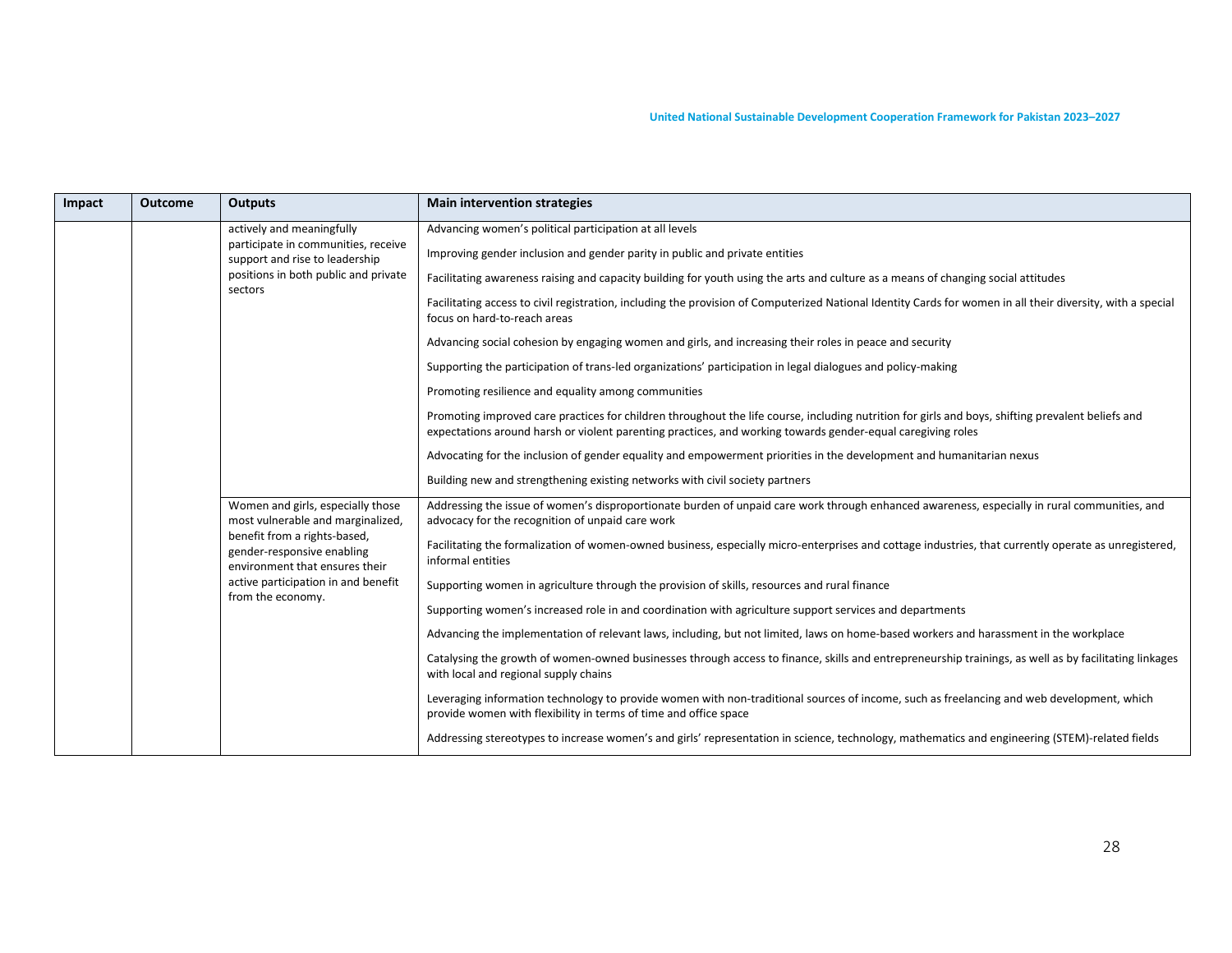## **OUTCOME 3. CLIMATE CHANGE AND THE ENVIRONMENT**

| Impact                      | <b>Outcome</b>                           | <b>Outputs</b>                                                         | <b>Main interventions</b>                                                                                                                                                                             |
|-----------------------------|------------------------------------------|------------------------------------------------------------------------|-------------------------------------------------------------------------------------------------------------------------------------------------------------------------------------------------------|
| Ecological<br>restoration   | By 2027,<br>people living                | National and sub-national systems<br>are strengthened for reduction of | Supporting the development of the National Climate Change Policy (NCCP), provincial policies and regulatory frameworks                                                                                |
| of the                      | in the Indus                             | environmental degradation and                                          | Establishing public-private partnerships for climate change adaptation                                                                                                                                |
| <b>Indus River</b><br>Basin | River Basin,<br>particularly             | improved climate action.                                               | Supporting the achievement of Pakistan's Nationally Determined Contributions (NDCs)                                                                                                                   |
| provides                    | the most                                 |                                                                        | Supporting the development of the climate and disaster risk financing frameworks                                                                                                                      |
| the people<br>a climate-    | vulnerable<br>including                  |                                                                        | Strengthening health surveillance early warning systems and forecast-based financing                                                                                                                  |
| resilient                   | women, girls,                            |                                                                        | Facilitating awareness among communities about climate change, mitigation and adaptation                                                                                                              |
| future                      | boys, persons<br>with special            |                                                                        | Strengthening the implementation of disaster risk reduction strategies, including by strengthening community resilience                                                                               |
|                             | needs and<br>senior<br>citizens, will    |                                                                        | Promoting research and efforts to inventory the indigenous knowledge of communities, traditional techniques and practices that contribute to<br>disaster risk reduction and climate change adaptation |
|                             | have their                               |                                                                        | Facilitating the availability of sex-disaggregated data and gender statistics to support socio-culturally appropriate programming results                                                             |
|                             | lives<br>positively<br>impacted by       |                                                                        | Conducting research, including to understand gender dynamics related to climate change, such as specific gender-based inequities that contribute to<br>women's and girls' vulnerability               |
|                             | improved                                 | Natural habitats and ecosystems                                        | Promoting the sustainable development of new and existing protected areas (including zero-carbon areas)                                                                                               |
|                             | water access<br>and                      | (forests, rangelands, watersheds)<br>are protected, managed and        | Promoting the conservation of mountain ecosystems                                                                                                                                                     |
|                             | utilization,                             | conserved for protection of the                                        | Facilitating the end of deforestation and the restoration of degraded forests                                                                                                                         |
|                             | economic<br>development,<br>livelihoods, | Indus Basin source.                                                    | Supporting nature-based interventions for resilience against glacial lake outburst floods (GLOFs) in valleys that are not covered by the GLOF II<br>initiative                                        |
|                             | climate-<br>resilient                    |                                                                        | Supporting financing and incentivizing sustainable water, land and forest management                                                                                                                  |
|                             | settlement                               |                                                                        | Advocating for the protection of biodiversity and natural habitats                                                                                                                                    |
|                             | and<br>prosperity.                       |                                                                        | Advancing eco-tourism by promoting national parks and cultural heritage sites across the Indus Basin                                                                                                  |
|                             |                                          |                                                                        | Supporting the conservation and restoration of terrestrial and freshwater ecosystems                                                                                                                  |
|                             |                                          |                                                                        | Promoting the sustainable management of natural and cultural heritage and landscapes                                                                                                                  |
|                             |                                          |                                                                        | Protecting and improving the quality of water at the source of the Indus Basin                                                                                                                        |
|                             |                                          |                                                                        | Enhancing the management of solid waste, particularly plastic waste management, in urban areas and protected areas                                                                                    |
|                             |                                          |                                                                        |                                                                                                                                                                                                       |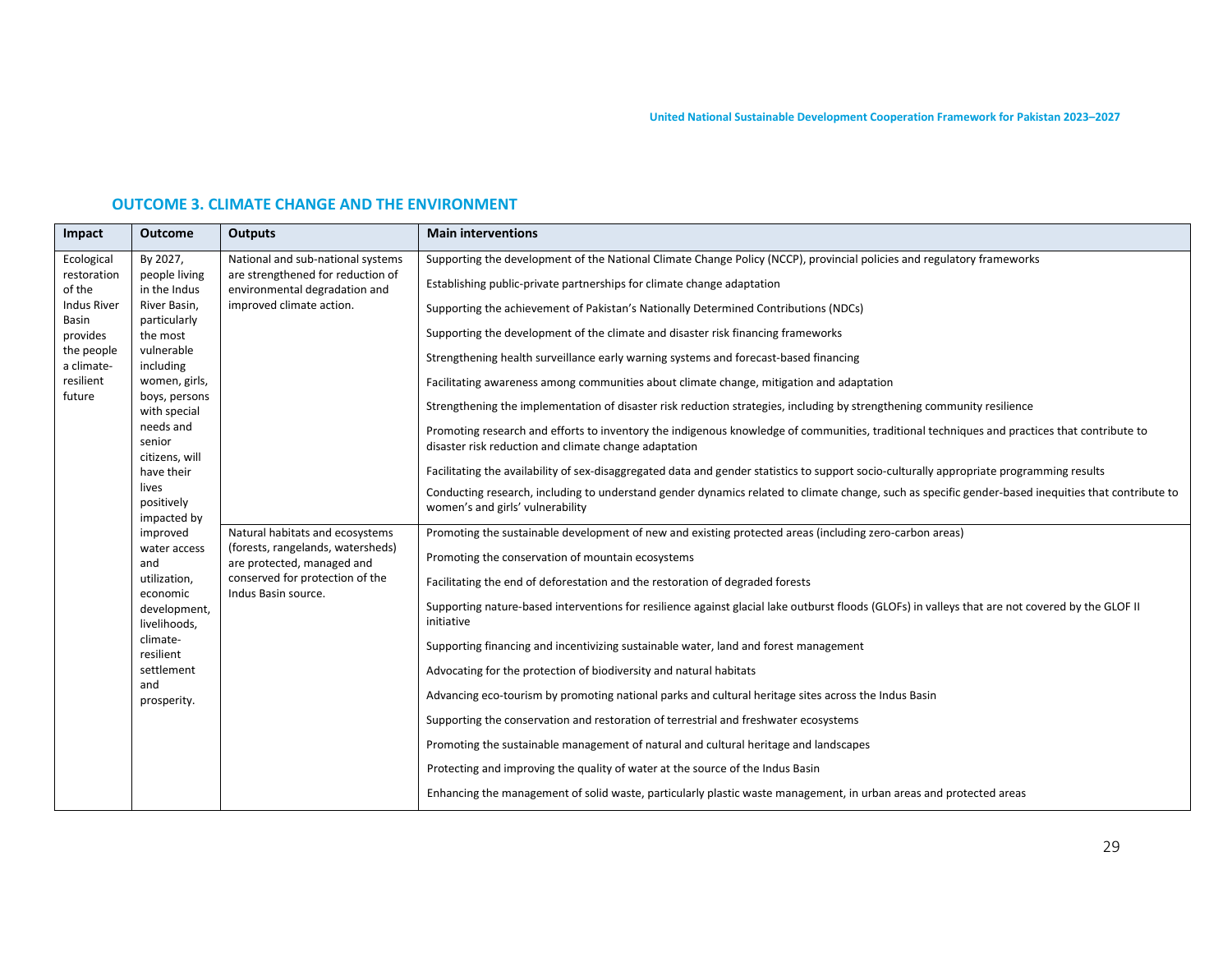|  | communities and cities within the<br>basin. | Clean, efficient and sustainable use<br>of surface and groundwater and<br>other resources of the Indus Basin | Contributing to strengthening the productivity and incomes of small-scale food producers                                                                                       |
|--|---------------------------------------------|--------------------------------------------------------------------------------------------------------------|--------------------------------------------------------------------------------------------------------------------------------------------------------------------------------|
|  |                                             |                                                                                                              | Promoting sustainable food production, and resilient agricultural and livestock practices                                                                                      |
|  |                                             | to increase the health, economy of                                                                           | Promoting the sustainable use of groundwater resources for multiple needs                                                                                                      |
|  |                                             |                                                                                                              | Facilitating institutional planning and management of regulated and controlled urbanization, and enhancing government capacity to deliver such<br>urbanization                 |
|  |                                             |                                                                                                              | Helping to secure financial resources to conserve ecosystems and biodiversity, and to sustainably use natural resources                                                        |
|  |                                             |                                                                                                              | Supporting integrated water resource management and addressing water scarcity                                                                                                  |
|  |                                             |                                                                                                              | Promoting watershed management, water harvesting, and conservation infrastructure and technology                                                                               |
|  |                                             |                                                                                                              | Developing sustainable and equitable groundwater-based natural infrastructure solutions for areas with critically notified groundwater levels                                  |
|  |                                             |                                                                                                              | Developing climate-resilient water safety plans                                                                                                                                |
|  |                                             |                                                                                                              | Strengthening resilience and adaptive capacity to climate-related disasters                                                                                                    |
|  |                                             |                                                                                                              | Strengthening emergency response infrastructure to enhance local governments' and communities' rapid response abilities in the event of sudden<br>disasters                    |
|  |                                             |                                                                                                              | Developing urban forests in cities along the Indus River Basin                                                                                                                 |
|  |                                             |                                                                                                              | Advocating for climate risk financing, including rural financing and micro-insurance support                                                                                   |
|  |                                             |                                                                                                              | Promoting climate-resilient livelihoods                                                                                                                                        |
|  |                                             |                                                                                                              | Exploring the feminine principle in relation to nature, and determining gender divisions in natural resource management with regard to roles<br>traditionally played by women  |
|  |                                             |                                                                                                              | Promoting ecohydrology for wastewater management and reuse                                                                                                                     |
|  |                                             | Life in the Indus Basin is preserved,<br>and marine ecosystems and the                                       | Promoting the reduction of marine pollution, including zero-plastic cities, and effluent treatment for industries and municipalities before they dump<br>waste in Indus waters |
|  |                                             | Indus Delta are protected                                                                                    | Supporting the conservation and restoration of coastal and marine areas                                                                                                        |
|  |                                             |                                                                                                              | Facilitating the increased economic benefits of the sustainable use of marine resources                                                                                        |
|  |                                             |                                                                                                              | Promoting increased scientific knowledge, research and technology to improve ocean health                                                                                      |
|  |                                             |                                                                                                              | Supporting small scale fishers                                                                                                                                                 |
|  |                                             |                                                                                                              | Supporting the protection, rehabilitation and management of mangrove ecosystems and the increased resilience of communities in the Indus Delta                                 |
|  |                                             |                                                                                                              |                                                                                                                                                                                |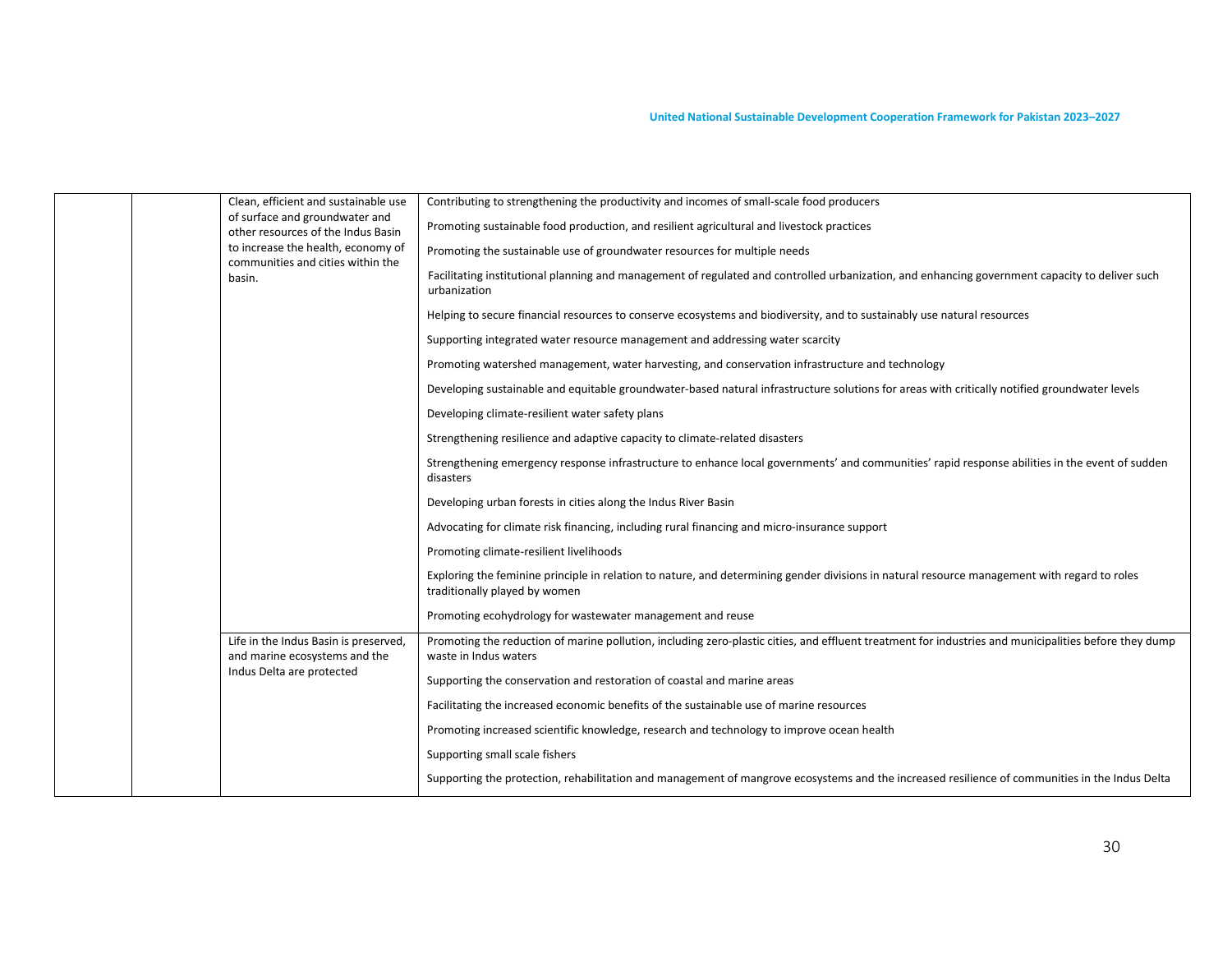| Impact                                                   | <b>Outcome</b>                                                                                                                                                                                                                   | <b>Outputs</b>                                                                                                                                                                                                                                                                                                                                 | <b>Main intervention strategies</b>                                                                                                                                                                                                                                                                                                                                                                                                                                                                                                                                                                                                                                                                                                                                                                                                                                                                                                                                                                                                                                                                                                                                                                                                                                                                                                      |
|----------------------------------------------------------|----------------------------------------------------------------------------------------------------------------------------------------------------------------------------------------------------------------------------------|------------------------------------------------------------------------------------------------------------------------------------------------------------------------------------------------------------------------------------------------------------------------------------------------------------------------------------------------|------------------------------------------------------------------------------------------------------------------------------------------------------------------------------------------------------------------------------------------------------------------------------------------------------------------------------------------------------------------------------------------------------------------------------------------------------------------------------------------------------------------------------------------------------------------------------------------------------------------------------------------------------------------------------------------------------------------------------------------------------------------------------------------------------------------------------------------------------------------------------------------------------------------------------------------------------------------------------------------------------------------------------------------------------------------------------------------------------------------------------------------------------------------------------------------------------------------------------------------------------------------------------------------------------------------------------------------|
| People<br>have<br>economic<br>opportuniti<br>es and jobs | By 2027,<br>people in<br>Pakistan,<br>especially<br>those most<br>marginalized<br>and at risk of<br>being left<br>behind, will<br>benefit from<br>sustained,<br>inclusive and<br>green<br>economic<br>growth,                    | Gender-responsive strategies<br>adopted and programmes<br>implemented in close collaboration<br>with government, private sector,<br>trade unions/producers'<br>organizations, women and youth to<br>support job-rich, sustainable and<br>green economic growth and decent<br>work including promotion of<br>regional connectivity initiatives. | Supporting a just transition towards environmentally sustainable economies, including the promotion green works and green jobs<br>Supporting economic policy review and technical advice combining demand and supply side dimensions<br>Supporting inclusive strategies for economic growth in disadvantaged geographic areas<br>Exploring economic growth potential in terms of regional connectivity, trade, knowledge-sharing and south-south cooperation<br>Supporting institutional coordination mechanisms to ensure an integrated approach for gender-responsive economic growth<br>Facilitating effective sectoral partnership between the private sector and service providers for gender-responsive economic growth<br>Integrating poor, vulnerable and marginalized segments into market systems through a targeted approach<br>Supporting the food production sector to improve food security, while stimulating employment/livelihood opportunities and decent work<br>Facilitating and accelerating investment in rural infrastructure, both public and private                                                                                                                                                                                                                                                            |
|                                                          | through<br>catalysing<br>MSME's<br>sector<br>including<br>small<br>businesses<br>that drives<br>progress,<br>creates<br>adequate<br>decent jobs<br>for youth,<br>adolescent<br>girls &<br>women,<br>people with<br>disabilities, | Supported national stakeholders to<br>adopt employment policy and<br>implement programmes to create<br>adequate decent employment<br>opportunities for youth, women,<br>and other vulnerable groups<br>including food-insecure<br>communities and facilitate effective<br>labour market transitions                                            | Promoting economic growth and employment through environmental rehabilitation involving nature-based solutions, including afforestation<br>Supporting rainwater harvesting and conservation<br>Promoting climate-smart food production<br>Identifying disparities in employment with a focus on marginalized groups, such as food-insecure communities, including by integrating sex-<br>disaggregated data collection systems to identify gender disparities<br>Strengthening gender-responsive labour market programmes and employment services for transitions to decent work over the life course, with a<br>focus on young women workers, both women and men<br>Increasing capacities to design and implement strategies, measures and provisions to promote youth employment<br>Supporting tripartite coordination mechanisms to promote inclusive and sustainable economic growth and employment, including enhanced<br>coordination with the private sector for promoting employment for marginalized groups<br>Supporting the development of provincial employment strategies that adopt targeted approach for marginalized groups. including women and youth<br>Building the capacity of service providers and the private sector to implement employment strategies for all marginalized groups, including women<br>and youth |

#### **OUTCOME 4. SUSTAINABLE AND INCLUSIVE ECONOMIC GROWTH AND DECENT WORK**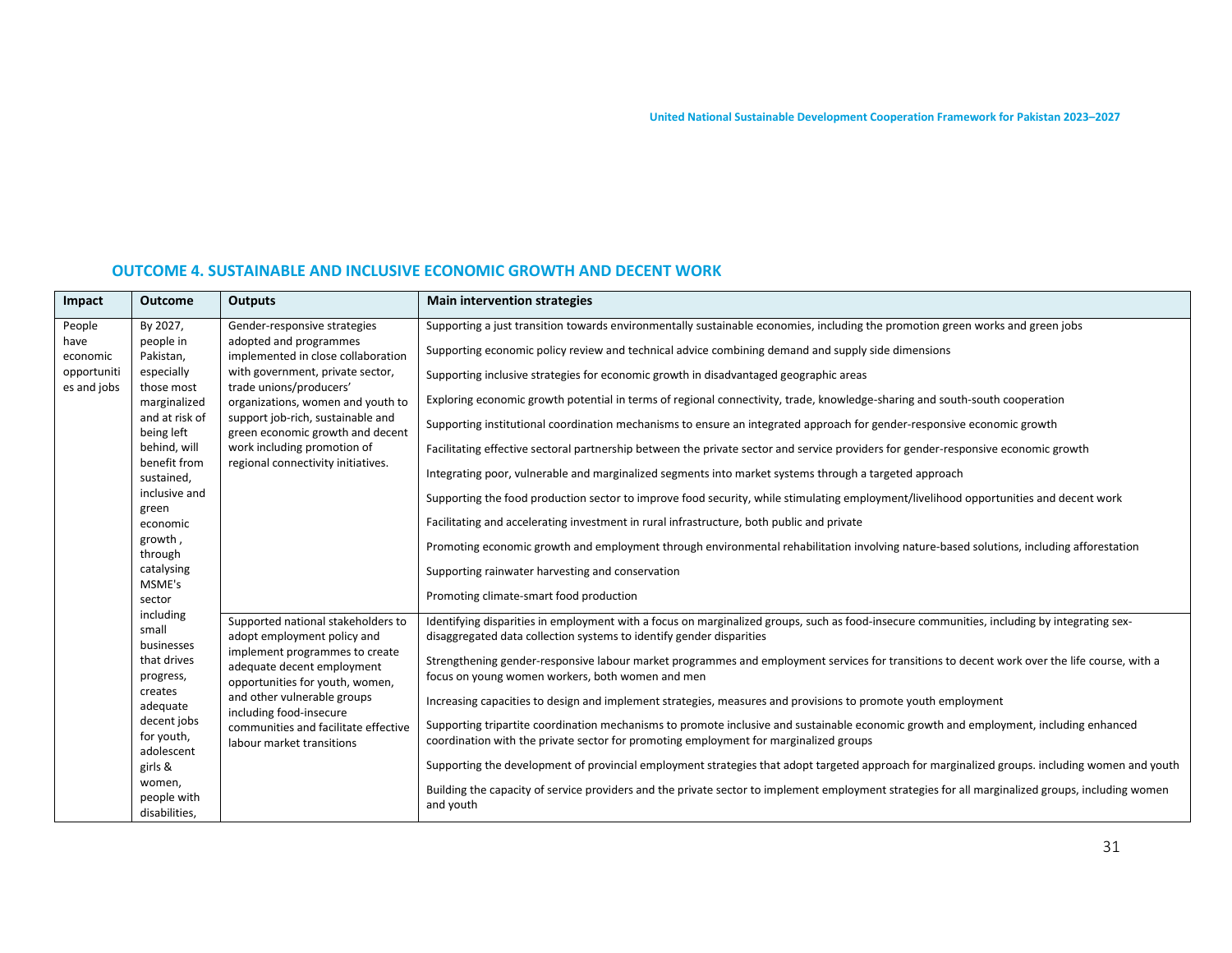| and other<br>vulnerable<br>segments of<br>society, as<br>well as<br>promotes<br>innovative<br>and<br>responsible<br>micro, small<br>and medium                                                       | Supported national stakeholders to                                                                                                                                                                                                                                                                                                                                                                      | Supporting fair labour migration, including fair recruitment and a gender-responsive, ethical migration system<br>Supporting the design and implementation of programmes and strategies to promote job creation for excluded groups in order to move towards<br>gender parity<br>Supporting the design and implementation of programmes and strategies to enhance livelihoods by promoting income and employment generation<br>Supporting income generation activities that enable self-reliance through livelihood diversification and off-farm income<br>Providing training to improve post-harvest handling practices, food processing and conservation<br>Supporting local communities' resilience against climate change in protected areas through green work and climate-resilient infrastructure<br>Developing sectoral, pro-poor economic growth strategies in close consultation with sector leads                                                                                                                                                                                                                                                                                                                                                                                                                                                                                                                                                                                                                                                                                                                                                                                                                                                                                                                                                                                                                                                                                                                                                                                                                                                                                                                                                                                                                                                                                                                                                                                                                                                             |
|------------------------------------------------------------------------------------------------------------------------------------------------------------------------------------------------------|---------------------------------------------------------------------------------------------------------------------------------------------------------------------------------------------------------------------------------------------------------------------------------------------------------------------------------------------------------------------------------------------------------|--------------------------------------------------------------------------------------------------------------------------------------------------------------------------------------------------------------------------------------------------------------------------------------------------------------------------------------------------------------------------------------------------------------------------------------------------------------------------------------------------------------------------------------------------------------------------------------------------------------------------------------------------------------------------------------------------------------------------------------------------------------------------------------------------------------------------------------------------------------------------------------------------------------------------------------------------------------------------------------------------------------------------------------------------------------------------------------------------------------------------------------------------------------------------------------------------------------------------------------------------------------------------------------------------------------------------------------------------------------------------------------------------------------------------------------------------------------------------------------------------------------------------------------------------------------------------------------------------------------------------------------------------------------------------------------------------------------------------------------------------------------------------------------------------------------------------------------------------------------------------------------------------------------------------------------------------------------------------------------------------------------------------------------------------------------------------------------------------------------------------------------------------------------------------------------------------------------------------------------------------------------------------------------------------------------------------------------------------------------------------------------------------------------------------------------------------------------------------------------------------------------------------------------------------------------------------|
| enterprises<br>(MSMEs)<br>where gender<br>barriers are<br>addressed<br>and protects<br>workers<br>including<br>vulnerable<br>and<br>marginalized<br>workers,<br>from all<br>forms of<br>exploitation | create enabling business<br>environment and financing for<br>development (including technical<br>and financial ecosystem) for job-<br>rich economic sectors (e.g.,<br>industry, agri-business/food-<br>production, , care economy, blue<br>and creative economy, regional<br>inter-connectivity, and cross border<br>development) for promotion of<br>sustainable enterprises including<br><b>MSMEs</b> | Facilitating streamlined strategies and interventions for the economic inclusion of women and disadvantaged groups, as well as integrating and<br>strengthening women's economic empowerment initiatives at all levels<br>Supporting the development, piloting and scaling up of alternative livelihoods in water-scarce areas<br>Engaging and incentivizing the private sector to expand investments in new and diversified sectors, including the rural economy and food production<br>sector, other marginalized sectors, and the textile export sector and agri-businesses to substitute imports and explore export potential<br>Promoting micro, small and medium-sized enterprises (MSMEs), including in marginalized areas and those headed by women and other<br>disadvantaged groups, through technical assistance and capacity building on alternative livelihoods, new technologies (clean, green and resource-<br>efficient technology) and approaches (digitalization and the Fourth Industrial Revolution (4IR))<br>Supporting the circular economy to advance community development, and clean, green productivity solutions for small businesses, as well as the<br>development of Special Economic Zones (SEZ), eco-industrial parks, cluster development initiatives, value chain enhancement, sustainable<br>livelihoods, resource efficiency, and enhanced productivity among SMEs and MSMEs<br>Building the capacity of service providers and the private sector to promote responsible entrepreneurship<br>Facilitating fair ecosystems in the market in terms of financing and innovative financing windows<br>Strengthening women's, youths' (adults) and marginalized groups access to affordable financing for livelihoods and economic activities, including to<br>address food insecurity<br>Introducing special financial technology (fintech) solutions to promote MSMEs' and start-ups' access to finance<br>Facilitating the formation of rural economic clusters in the rural economy and food production sector, and incentivizing rural business development<br>sectors in marginalized areas in terms of both traditional businesses and new value chains, using a circular economy methodology<br>Promoting employment and livelihoods that stimulate eco-tourism, cultural and religious tourism, and the sustainable management of heritage sites<br>and intangible heritage<br>Supporting government institutions and local communities to safeguarding the karez water system in Balochistan to advance sustainable livelihoods |
|                                                                                                                                                                                                      |                                                                                                                                                                                                                                                                                                                                                                                                         |                                                                                                                                                                                                                                                                                                                                                                                                                                                                                                                                                                                                                                                                                                                                                                                                                                                                                                                                                                                                                                                                                                                                                                                                                                                                                                                                                                                                                                                                                                                                                                                                                                                                                                                                                                                                                                                                                                                                                                                                                                                                                                                                                                                                                                                                                                                                                                                                                                                                                                                                                                          |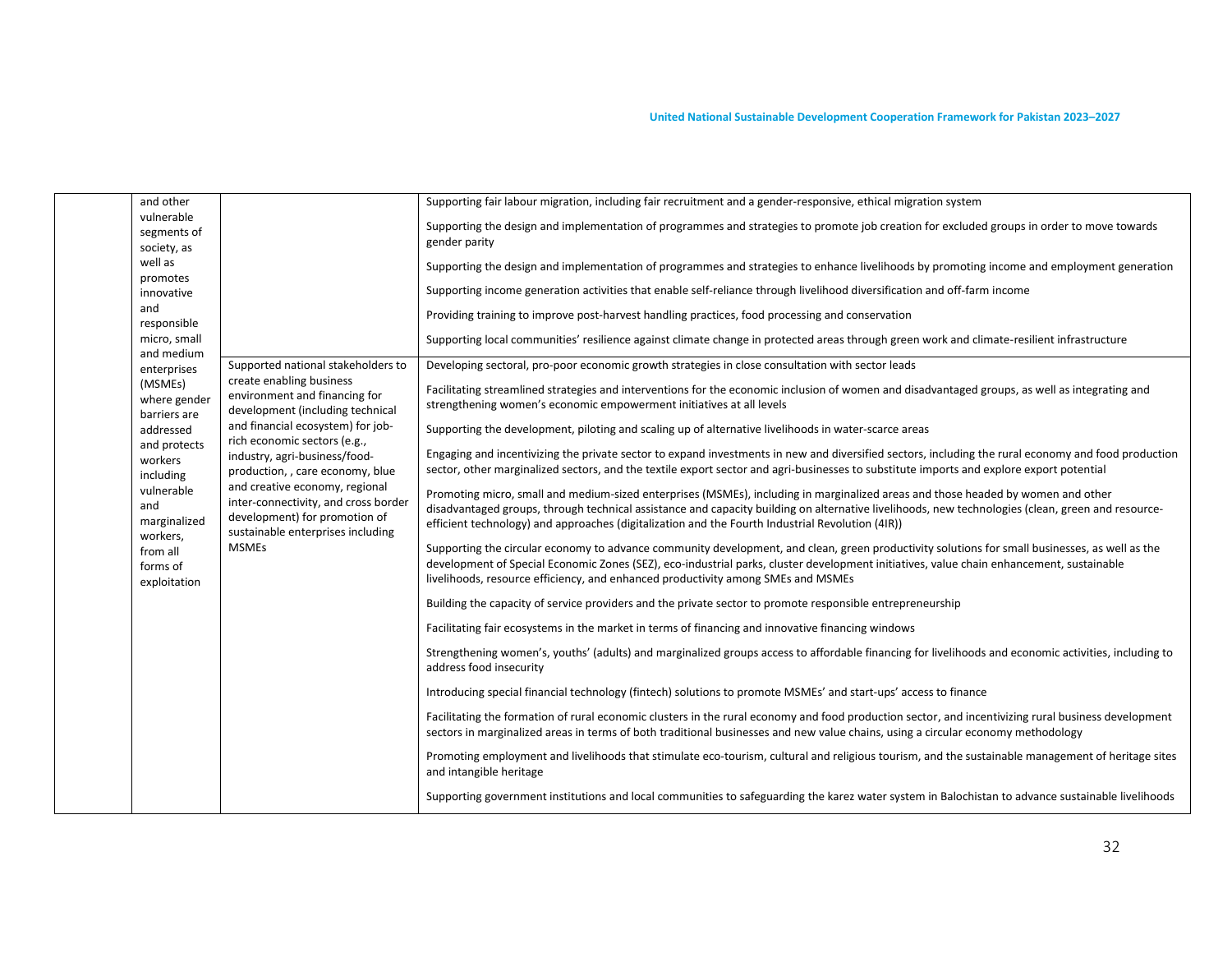|  | To build capacities and<br>competencies of human resources,<br>technical education, skills, and<br>entrepreneurship opportunities<br>including for MSMEs, are enhanced<br>and productivity and employability<br>enhanced for youth, girls/women,<br>and other vulnerable groups | Promoting a 'skills needs anticipation system' to enhance industry-institute linkages<br>Facilitating gender-responsive planning tools to bridge gender gaps in the delivery of skills training and technical and vocational education and                                                                                                                           |
|--|---------------------------------------------------------------------------------------------------------------------------------------------------------------------------------------------------------------------------------------------------------------------------------|----------------------------------------------------------------------------------------------------------------------------------------------------------------------------------------------------------------------------------------------------------------------------------------------------------------------------------------------------------------------|
|  |                                                                                                                                                                                                                                                                                 | training (TVET), as well as to address stereotypes in skill building and training initiatives                                                                                                                                                                                                                                                                        |
|  |                                                                                                                                                                                                                                                                                 | Improving the quality of TVET - in terms of curricula, teacher training, competency standards and regular assessment - and facilitating access to<br>TVET for women, youth and people from marginalized areas                                                                                                                                                        |
|  |                                                                                                                                                                                                                                                                                 | Mainstreaming entrepreneurship/business education in TVET, as well as in the cultural and creative industries                                                                                                                                                                                                                                                        |
|  |                                                                                                                                                                                                                                                                                 | Supporting efforts to link TVET with the labour market – through career counselling, vocational guidance and job placements – and enhance<br>women's and youths' job market readiness and employability                                                                                                                                                              |
|  | Inequalities and disparities in the<br>World of Work are reduced by                                                                                                                                                                                                             | Undertaking analytical studies on inequalities and disparities in different economic sectors                                                                                                                                                                                                                                                                         |
|  | promoting and facilitating women's<br>economic empowerment;<br>strengthening capacities of national<br>and provincial institutions,<br>employers' and workers'<br>organizations, and preventing<br>violence and harassment at work                                              | Facilitating women's economic empowerment by promoting access to training, business and entrepreneurship, finance and markets, as well as<br>membership in business groups and networking, with a focus on women in rural areas, urban slums and other marginalized areas                                                                                            |
|  |                                                                                                                                                                                                                                                                                 | Promoting women's economic empowerment to advance social cohesion and resilience-building                                                                                                                                                                                                                                                                            |
|  |                                                                                                                                                                                                                                                                                 | Advancing accountability frameworks in the public and private sectors to increase women's participation and empowerment in the labour force -<br>including the Women's Empowerment Principles (WEPs), and Business and Human Rights (BHR) principles, among other frameworks                                                                                         |
|  |                                                                                                                                                                                                                                                                                 | Supporting the full implementation of laws on home-based workers, strengthening the capacities of women in the informal economy, and creating<br>linkages with supply chains, including for microenterprises                                                                                                                                                         |
|  |                                                                                                                                                                                                                                                                                 | Developing and piloting strategies to reduce disparities and inequalities in economic sectors, and supporting service providers to implement these<br>strategies                                                                                                                                                                                                     |
|  |                                                                                                                                                                                                                                                                                 | Enhancing the of capacities of, and promoting effective coordination between stakeholders - governments, employers, workers and their<br>representative organizations, civil society, women, youth and academia - on women's empowerment and reducing inequality                                                                                                     |
|  |                                                                                                                                                                                                                                                                                 | Promoting the implementation of anti-harassment laws and enforcement mechanisms in all public and private entities                                                                                                                                                                                                                                                   |
|  |                                                                                                                                                                                                                                                                                 | Stimulating a culture of prevention in terms of violence and harassment in the world of work                                                                                                                                                                                                                                                                         |
|  | Decent Work, including<br><b>Fundamental Principles and Rights</b><br>at Work (FPRW) are promoted to<br>prevent all forms of exploitation of<br>workers and other in the World of<br>Work, including small-holder<br>farmers and fishers, self-employed                         | Strengthening data and analysis to support evidence-based policies, strategies and interventions on decent work and fundamental principles and<br>rights at work (FPRW), with a focus on women, youth, the working poor and other marginalized groups                                                                                                                |
|  |                                                                                                                                                                                                                                                                                 | Reducing exploitative forms of work, including forced labour and human trafficking, as well as the prohibition and elimination of the worst forms of<br>child labour and, by 2025, ending child labour in all its forms                                                                                                                                              |
|  |                                                                                                                                                                                                                                                                                 | Supporting the implementation of International Labour Standards and national laws on child labour, forced labour, non-discrimination, freedom of<br>association and collective bargaining, minimum wages, occupational safety and health for workers and others engaged in all economic sectors, in line<br>with the recommendations of the ILO's supervisory bodies |
|  |                                                                                                                                                                                                                                                                                 | Supporting the ratification of additional International Labour Standards in line with the ILO's Decent Work Country Programme (DWCP)                                                                                                                                                                                                                                 |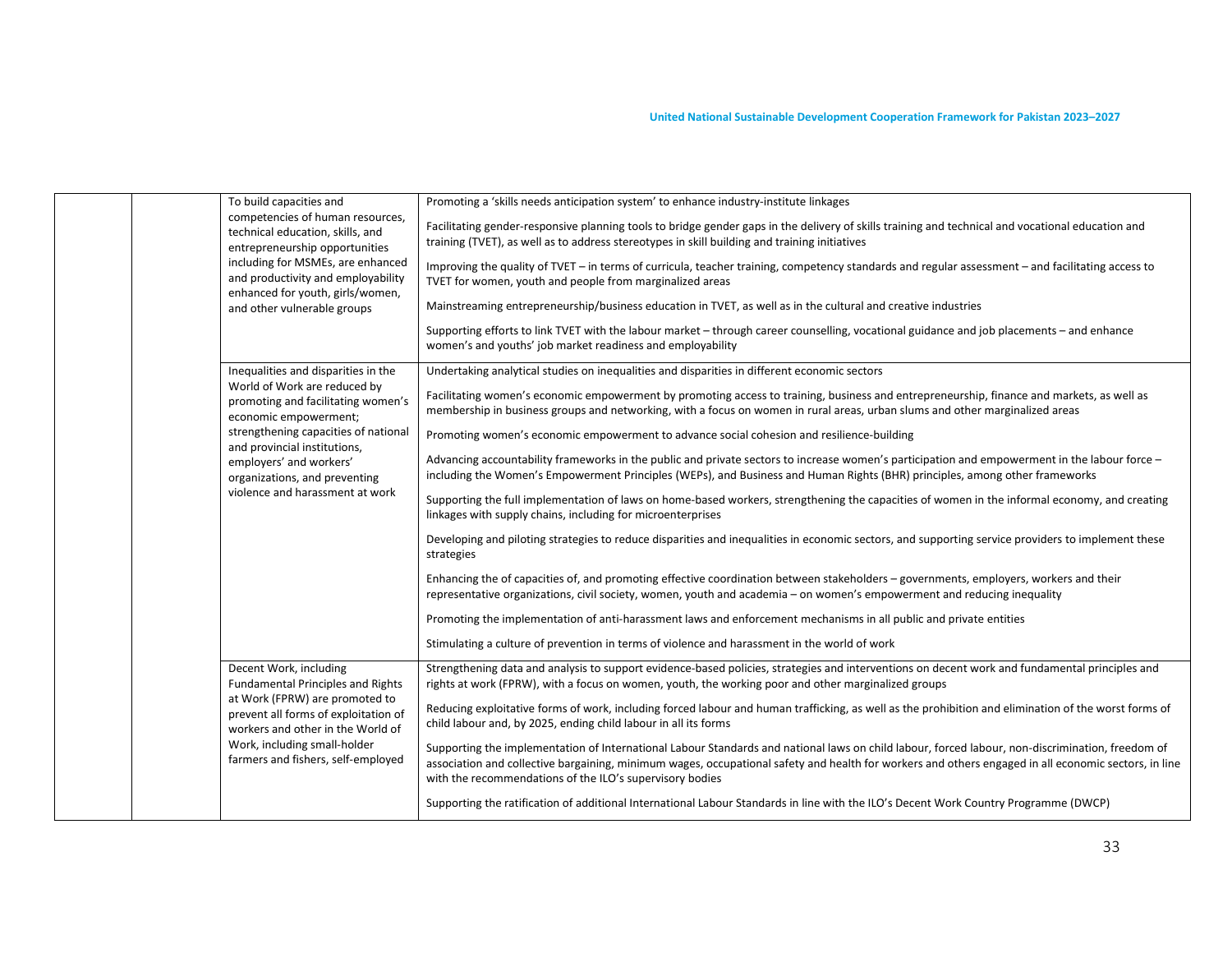|  | Reducing other forms of exploitative work and exclusion from labour laws                                                                                                          |
|--|-----------------------------------------------------------------------------------------------------------------------------------------------------------------------------------|
|  | Supporting the formalization of the informal economy and the rural economy                                                                                                        |
|  | Promoting and strengthened social dialogue to improve labour market governance and administration for all economic sectors                                                        |
|  | Advocating for the adoption of women-friendly policies for safer work spaces                                                                                                      |
|  | Supporting the implementation of laws on home-based workers, supporting women in the informal economy and creating linkages with supply<br>chains, including for microenterprises |

#### **OUTCOME 5. GOVERNANCE**

| Impact                                                                                                                                                                                            | <b>Outcome</b>                                                                                                                                                                                                   | Output                                                                                                                                                                                                                                                                                                                                              | <b>Main intervention strategies</b>                                                                                                                                                                                                                                                                                                                                                                                                                                                                                                                                                                                                                                                                                                                                                                                                                                                                                                                                                                                                                                                                                                                                                                                                                                                                                                                                                                                                                                                                                                                              |
|---------------------------------------------------------------------------------------------------------------------------------------------------------------------------------------------------|------------------------------------------------------------------------------------------------------------------------------------------------------------------------------------------------------------------|-----------------------------------------------------------------------------------------------------------------------------------------------------------------------------------------------------------------------------------------------------------------------------------------------------------------------------------------------------|------------------------------------------------------------------------------------------------------------------------------------------------------------------------------------------------------------------------------------------------------------------------------------------------------------------------------------------------------------------------------------------------------------------------------------------------------------------------------------------------------------------------------------------------------------------------------------------------------------------------------------------------------------------------------------------------------------------------------------------------------------------------------------------------------------------------------------------------------------------------------------------------------------------------------------------------------------------------------------------------------------------------------------------------------------------------------------------------------------------------------------------------------------------------------------------------------------------------------------------------------------------------------------------------------------------------------------------------------------------------------------------------------------------------------------------------------------------------------------------------------------------------------------------------------------------|
| People<br>have trust<br>in and<br>benefit<br>from open,<br>agile,<br>accountabl<br>e, future<br>ready and<br>effective<br>governance<br>and justice<br>systems<br>able to<br>deliver<br>solutions | By 2027, the<br>people of<br>Pakistan,<br>especially<br>women,<br>children, the<br>most<br>vulnerable<br>and<br>marginalized,<br>have<br>increased<br>access to<br>fundamental<br>rights, gender<br>equality and | Democratic governance of state<br>institutions and systems, including,<br>legislative bodies, local<br>governments and electoral<br>management bodies, strengthened<br>to be effective and responsive to<br>people's needs, for transparent and<br>equitable service delivery, with a<br>focus on data governance systems<br>and digital solutions. | Increasing the capacity of service delivery institutions, and coordination between them, to develop and deliver inclusive, rights-based and gender-<br>responsive policies and services, including by providing technical expertise and technological solutions<br>Supporting policy makers to increasingly use evidence-based approaches and technological solutions to take timely, informed decisions consistent<br>with population changes and other mega trends<br>Engaging and strengthening the capacity of stakeholders mandated to draft and vet legislation – including legislators, parliamentary committees,<br>commissions and law departments – to improve legislative reform, oversight for policy implementation and the protection of fundamental freedoms<br>Supporting Increased coordination and cooperation between institutions to improve service delivery, including government departments, criminal<br>justice institutions, the judiciary, civil society and the media<br>Supporting public financing, financial management, budget tracking (including on gender indicators) and improvements of the taxation system<br>Strengthening the supply-side local governance and protection system through coordinated leadership, structures and mechanisms, while enhancing<br>demand-side elements, including citizens' voice and participation, especially of women, youth and children<br>Strengthening governance systems and rights-based, responsive mechanisms in the Newly Merged Districts of Khyber Pakhtunkhwa, as well as in |
| for<br>achieving                                                                                                                                                                                  | fundamental<br>freedom                                                                                                                                                                                           | Justice systems are more                                                                                                                                                                                                                                                                                                                            | other marginalized regions<br>Supporting women's Increased capacity and representation in the justice system, in order to improve the delivery of people-centred services and                                                                                                                                                                                                                                                                                                                                                                                                                                                                                                                                                                                                                                                                                                                                                                                                                                                                                                                                                                                                                                                                                                                                                                                                                                                                                                                                                                                    |
| the SDGs                                                                                                                                                                                          | through<br>inclusive,                                                                                                                                                                                            | accessible, efficient and affordable                                                                                                                                                                                                                                                                                                                | increasing access to justice, especially for women, children and other marginalized groups                                                                                                                                                                                                                                                                                                                                                                                                                                                                                                                                                                                                                                                                                                                                                                                                                                                                                                                                                                                                                                                                                                                                                                                                                                                                                                                                                                                                                                                                       |
|                                                                                                                                                                                                   | accountable<br>and effective                                                                                                                                                                                     |                                                                                                                                                                                                                                                                                                                                                     | Building the capacity of criminal justice institutions and law enforcement agencies to apply gender-responsive approaches, particularly for<br>victims/survivors of gender-based violence and child protection violations                                                                                                                                                                                                                                                                                                                                                                                                                                                                                                                                                                                                                                                                                                                                                                                                                                                                                                                                                                                                                                                                                                                                                                                                                                                                                                                                        |
|                                                                                                                                                                                                   | and evidence<br>driven<br>governance                                                                                                                                                                             |                                                                                                                                                                                                                                                                                                                                                     | Improving access to the justice system for women and other vulnerable groups through supply side interventions, including gender-responsive<br>infrastructure                                                                                                                                                                                                                                                                                                                                                                                                                                                                                                                                                                                                                                                                                                                                                                                                                                                                                                                                                                                                                                                                                                                                                                                                                                                                                                                                                                                                    |